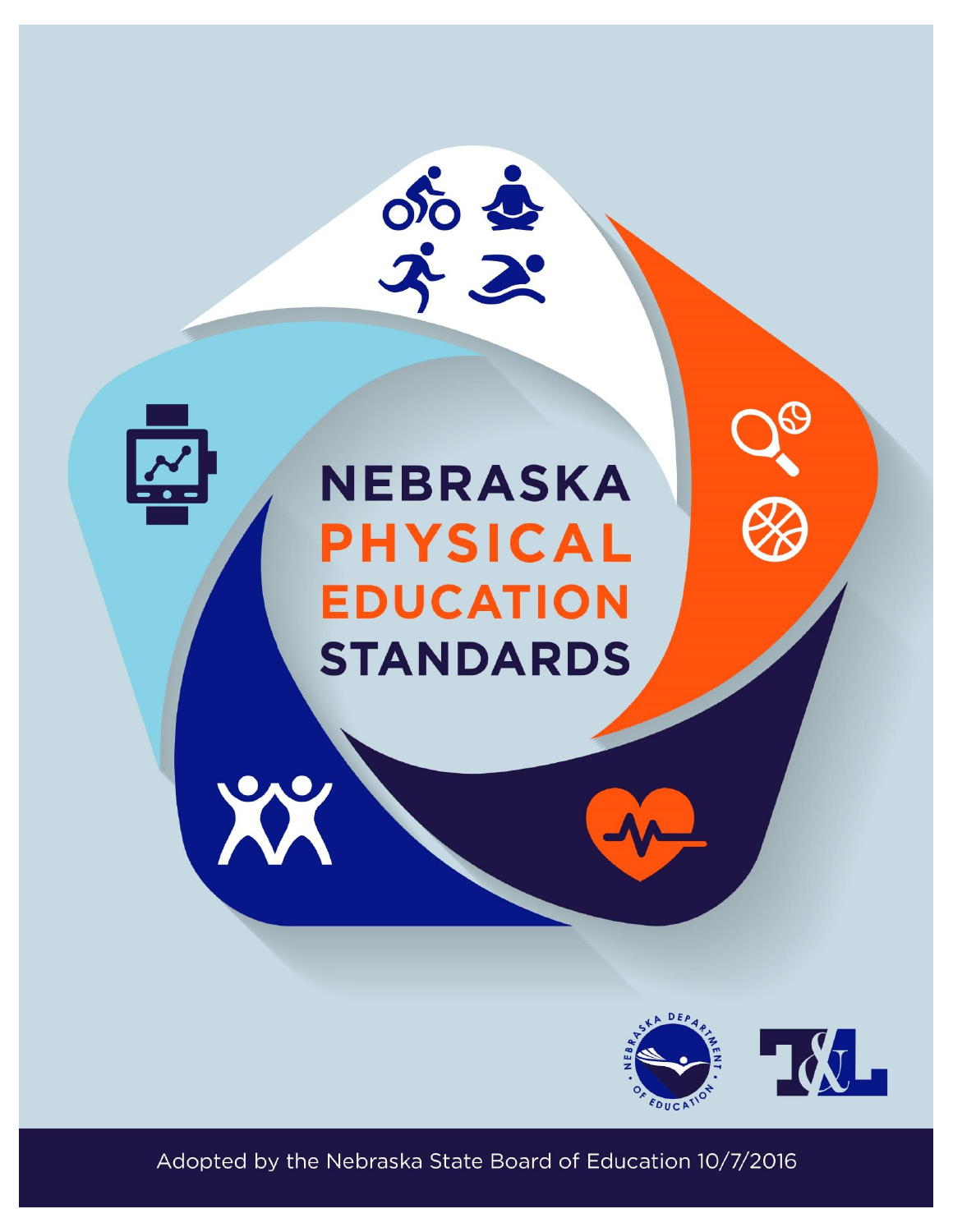#### Nebraska Physical Education Standards

#### Kindergarten

#### **PE.K.1 Physical Activity Skills and Movement Patterns**

#### **PE.K.1.1 Performs locomotor skills in a variety of environments.**

PE.K.1.1.a Hops, gallops, jogs, runs, walks, slides, skips, and leaps while maintaining balance. (E)

PE.K.1.1.b Jumps vertically and lands with balance. (E)

PE.K.1.1.c Jumps horizontally and lands with balance. (E)

PE.K.1.1.d Exhibits a variety of locomotor skills in rhythmic activities led by teacher. (E)

#### **PE.K.1.2 Performs non-locomotor skills in a variety of environments.**

PE.K.1.2.a Maintains momentary stillness on different bases of support. (E)

PE.K.1.2.b Forms wide, narrow, curled, and twisted body shapes. (E)

PE.K.1.2.c Rolls sideways in a narrow body shape.(E)

PE.K.1.2.d Curls and stretches the body and/or parts of the body. (E)

#### **PE.K.1.3 Performs manipulative skills in a variety of environments.**

PE.K.1.3.a Throws underhand with opposite foot forward. (E)

PE.K.1.3.b Drops a ball and catches it before it bounces twice. (E)

PE.K.1.3.c Dribbles a ball with one hand, attempting the second contact. (E)

PE.K.1.3.d Pushes a ball using the inside of the foot, sending it forward. (E)

PE.K.1.3.e Kicks a stationary ball from a stationary position, demonstrating 2 of 5 critical elements. (E)

PE.K.1.3.f Volleys a lightweight object underhand, sending it upward. (E)

PE.K.1.3.g Strikes a lightweight object with a short-handled implement. (E)

PE.K.1.3.h Completes a single jump with self-turned rope. (E)

PE.K.1.3.i Jumps a long rope with teacher-assisted turning. (E)

#### *PE.K.2 Movement Concepts, Strategies, an***d Tactics**

#### **PE.K.2.1 Demonstrates knowledge of movement concepts in a variety of environments.**

PE.K.2.1.a Differentiates between movement in self space and general space. (E)

PE.K.2.1.b Moves to a rhythm in self space. (E)

PE.K.2.1.c Travels in straight, curved, and zig zag pathways. (E)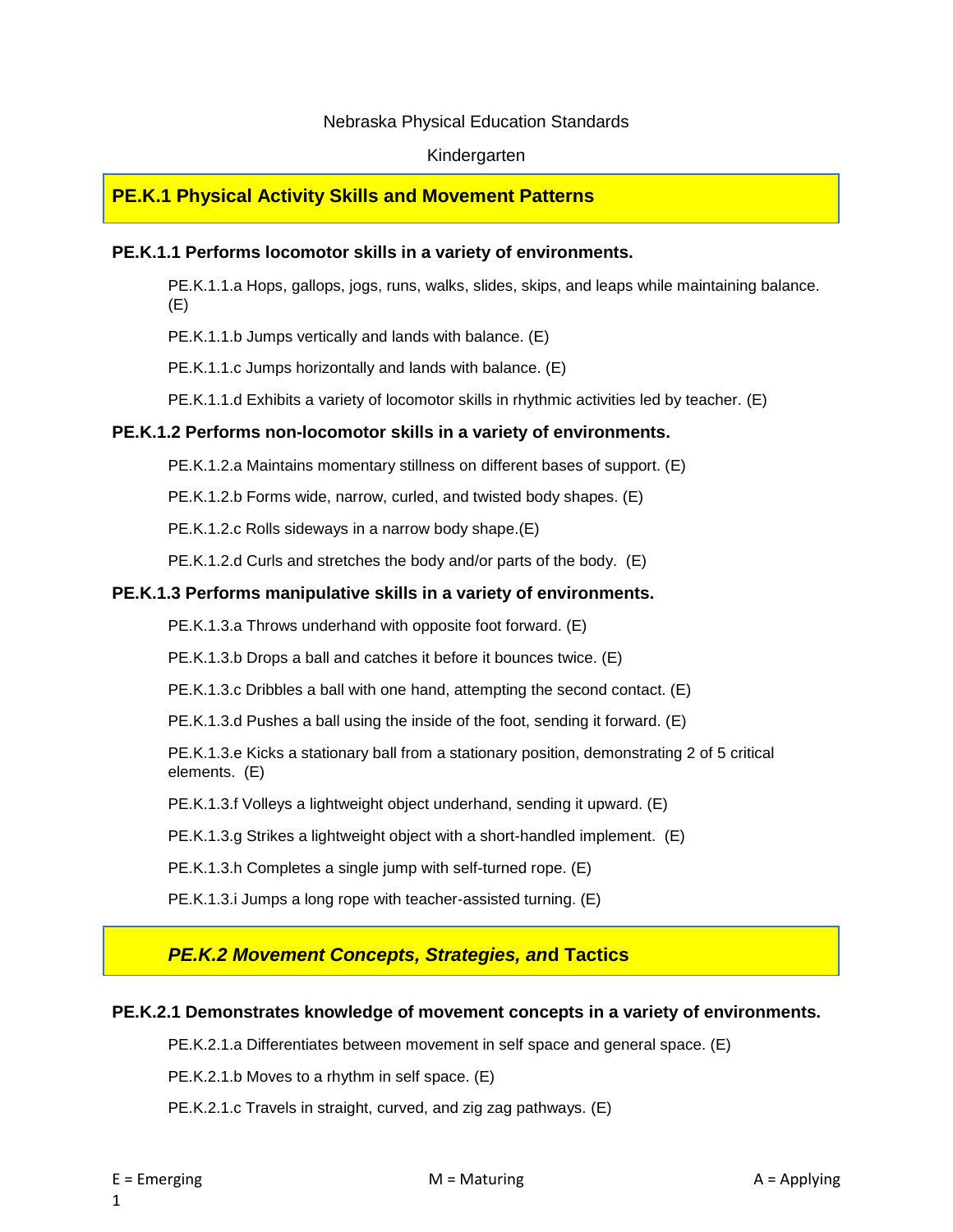PE.K.2.1.d Travels at different speeds in general space. (E)

#### **PE.K.3 Health-Related Physical Activity and Fitness**

#### **PE.K.3.1 Demonstrates the knowledge to achieve and maintain a health-enhancing level of physical activity.**

PE.K.3.1.a Identifies active play opportunities outside of physical education class. (E)

#### **PE.K.3.2 Engages in physical activity.**

PE.K.3.2.a Participates in physical activity in physical education class. (E)

#### **PE.K.3.3 Exhibits the knowledge to achieve and maintain a health-enhancing level of physical fitness.**

PE.K.3.3.a Recognizes that moving fast increases heart rate and breathing. (E)

#### **PE.K.3.4 Communicates the importance of health-related fitness components and nutrition for physical activity.**

PE.K.3.4.a Recognizes that food provides energy for physical activity. (E)

#### **PE.K.4 Responsible Behavior**

#### **PE.K.4.1 Exhibits personal responsibility in physical activity settings.**

PE.K.4.1.a Follows directions in group settings (e.g., safe behaviors, following rules, taking turns). (E)

PE.K.4.1.b Acknowledges responsibility for behavior when prompted. (E)

#### **PE.K.4.2 Accepts and responds to specific corrective feedback from teacher and peers.**

PE.K.4.2.a Follows instructions when prompted. (E)

#### **PE.K.4.3 Exhibits responsible social behavior when working with others.**

PE.K.4.3.a Shares equipment and space with others. (E)

#### **PE.K.4.4 Follows rules and demonstrates proper etiquette.**

PE.K.4.4.a Recognizes protocol for class activities. (E)

#### **PE.K.4.5 Participates safely in physical activities.**

PE.K.4.5.a Follows teacher directions for safe participation and proper use of equipment with minimal reminders. (E)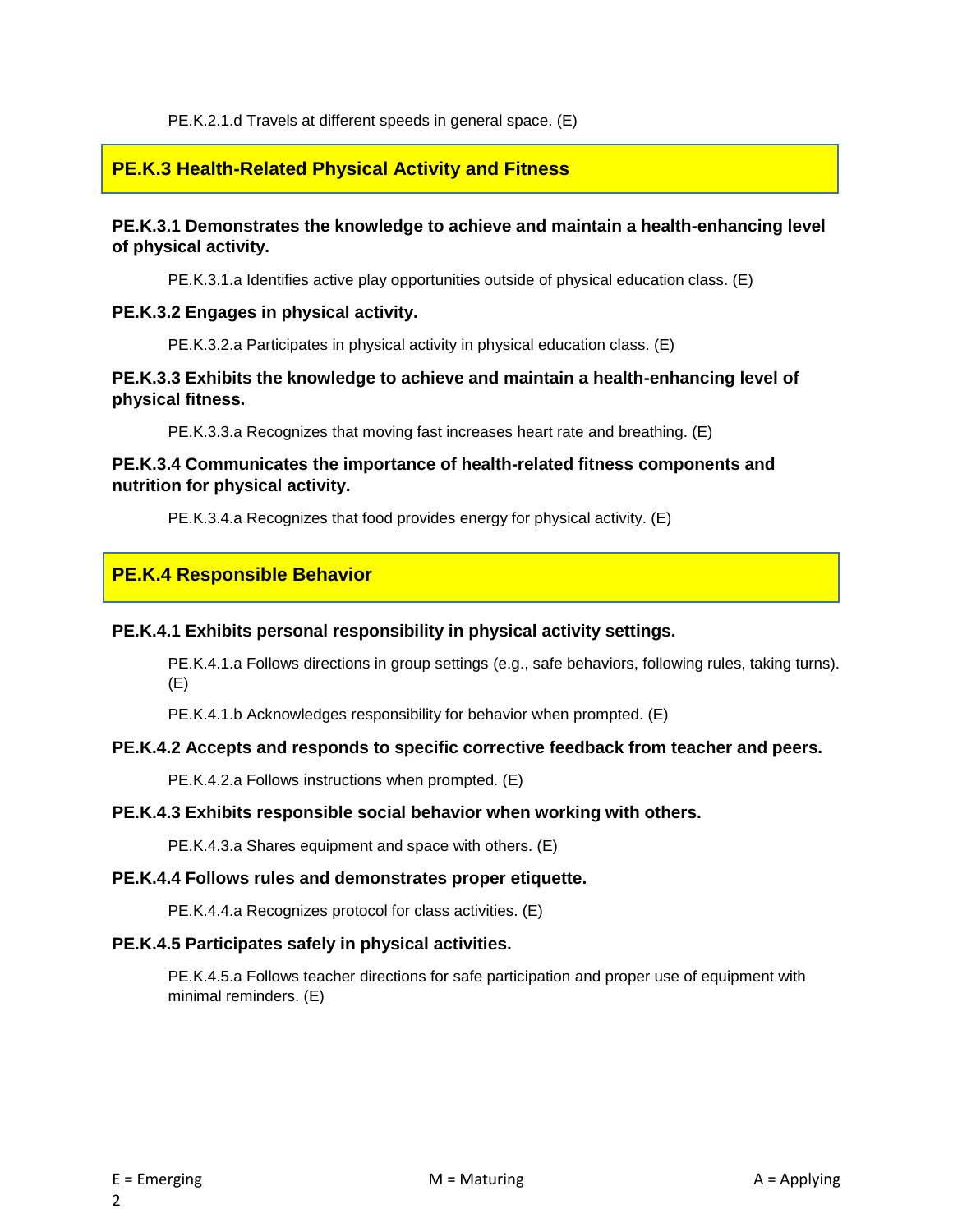#### **PE.K.5 Physical Activity Benefits**

#### **PE.K.5.1 Recognizes the benefits of physical activity for health.**

PE.K.5.1.a Recognizes that physical activity is important for good health. (E)

#### **PE.K.5.2 Recognizes the benefits of physical activity for challenge.**

PE.K.5.2.a Acknowledges that some physical activities are difficult/challenging. (E)

#### **PE.K.5.3 Recognizes the benefits of physical activity for self-expression and enjoyment.**

PE.K.5.3.a Identifies physical activities that are enjoyable. (E)

PE.K.5.3.b Discusses the enjoyment of playing with friends. (E)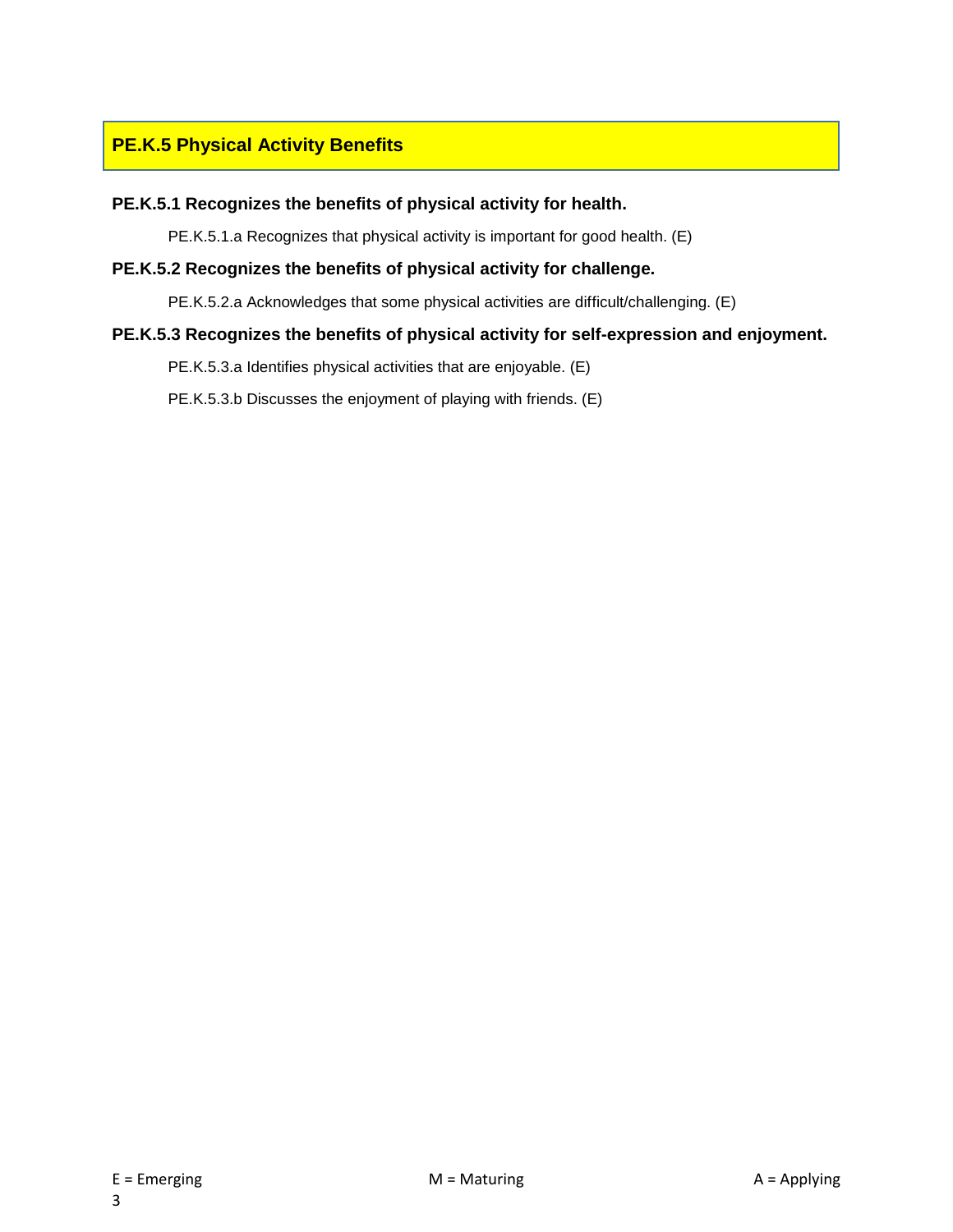#### Nebraska Physical Education Standards Grade 1

#### **PE.1.1 Physical Activity Skills and Movement Patterns**

#### **PE.1.1.1 Performs locomotor skills in a variety of environments.**

PE.1.1.1.a Hops, gallops, side slides, and walks in a mature pattern. (M)

PE.1.1.1.b Exhibits 2 of 5 critical elements for jumping horizontally using two-foot take-off and landing. (E)

PE.1.1.1.c Exhibits 2 of 5 critical elements for jumping vertically using two-foot take-off and landing. (E)

PE.1.1.1.d Demonstrates a variety of locomotor and non-locomotor skills in teacher-designed rhythmic activities. (E)

#### **PE.1.1.2 Performs non-locomotor skills in a variety of environments.**

PE.1.1.2.a Maintains stillness on different bases of support with different body shapes. (E)

PE.1.1.2.b Transfers weight from one body part to another in self-space. (E)

PE.1.1.2.c Rolls with either a narrow or curled body shape. (E)

PE.1.1.2.d Curls, stretches, twists, and bends the body and/or parts of the body. (E)

#### **PE.1.1.3 Performs manipulative skills in a variety of environments.**

PE.1.1.3.a Throws underhand, demonstrating 2 of 5 critical elements. (E)

PE.1.1.3.b Throws overhand with opposite foot forward. (E)

PE.1.1.3.c Catches various sizes of objects self-tossed or tossed by an accurate thrower. (E)

PE.1.1.3.d Dribbles continuously in self-space using the preferred hand. (E)

PE.1.1.3.e Pushes or dribbles a ball using the inside of the foot while walking in general space. (E)

PE.1.1.3.f Approaches a stationary ball and kicks it forward, demonstrating 2 of 5 critical elements. (E)

PE.1.1.3.g Volleys an object underhand with an open palm, sending it upward. (E)

PE.1.1.3.h Volleys a lightweight object overhead sending it upward over the head. (E)

PE.1.1.3.i Strikes an object with a short-handled implement, sending it upward. (E)

PE.1.1.3.j Strikes a ball with a bat off a tee or cone. (E)

PE.1.1.3.k Jumps consecutively forward and backward using a self-turned rope with a mature pattern. (E)

PE.1.1.3.l Jumps a long rope 3 times consecutively with teacher-assisted turning. (E)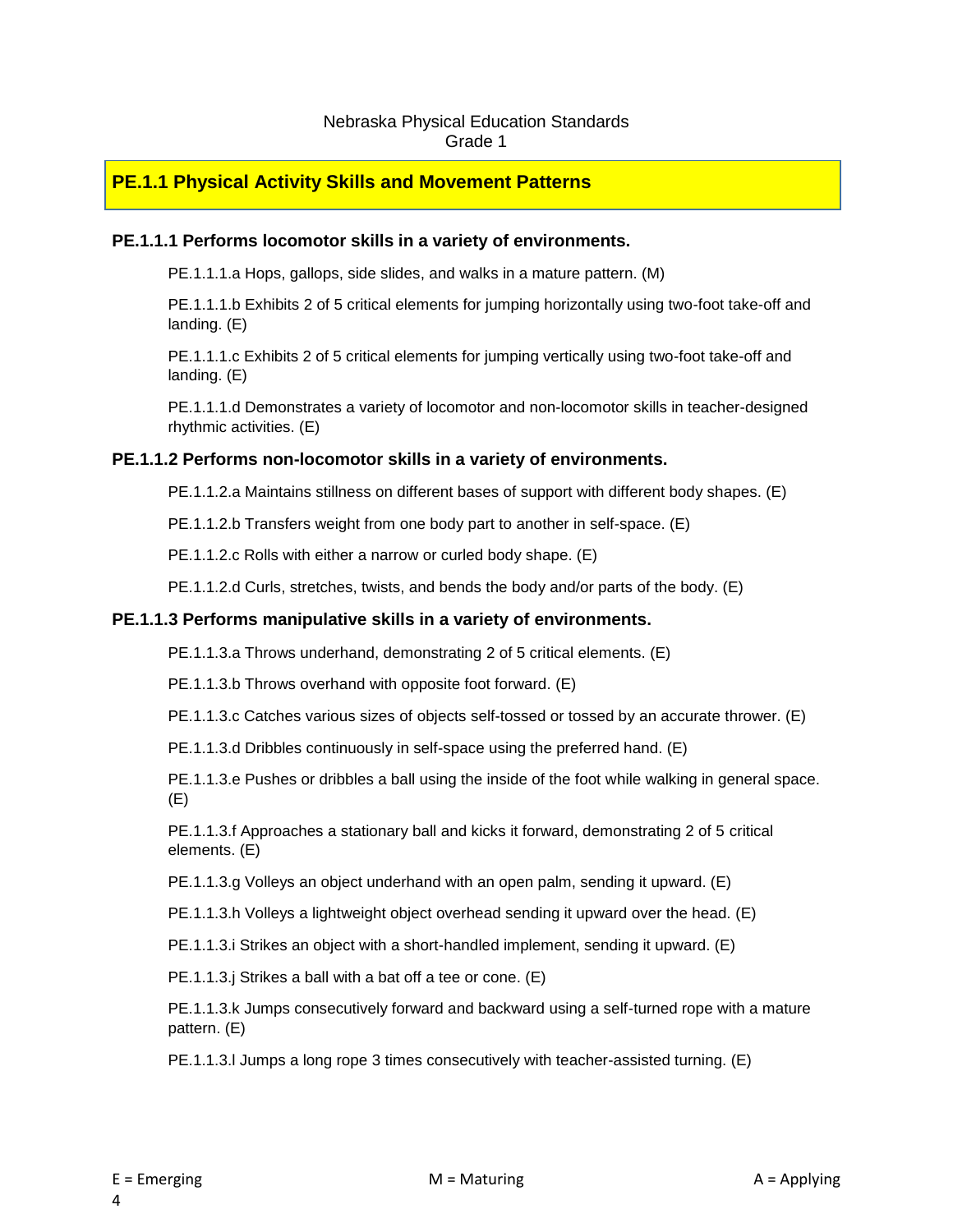#### **PE.1.2 Movement Concepts, Strategies, and Tactics**

#### **PE.1.2.1 Demonstrates knowledge of movement concepts in a variety of environments.**

PE.1.2.1.a Moves in self-space and general space in response to a designated rhythm. (E)

PE.1.2.1.b Travels at low, middle, and high levels. (E)

PE.1.2.1.c Travels over, under, around, and through a variety of objects. (E)

PE.1.2.1.d Differentiates between fast and slow speeds. (E)

PE.1.2.1.e Differentiates between strong and light forces. (E)

PE.1.2.1.f Moves in various directions (forward, backward, sideways) while traveling in general space. (E)

#### **PE.1.3 Health-Related Physical Activity and Fitness**

#### **PE.1.3.1 Demonstrates the knowledge to achieve and maintain a health-enhancing level of physical activity.**

PE.1.3.1.a Discusses the benefits of being physically active in structured (e.g., physical education class) or unstructured (e.g., recess) situations. (E)

#### **PE.1.3.2 Engages in physical activity.**

PE.1.3.2.a Engages in physical activity in physical education class. (E)

#### **PE.1.3.3 Exhibits the knowledge to achieve and maintain a health-enhancing level of physical fitness.**

PE.1.3.3.a Identifies the heart as a muscle that grows stronger with exercise, active play, and physical activity. (E)

#### **PE.1.3.4 Communicates the importance of health-related fitness components and nutrition for physical activity.**

PE.1.3.4.a Differentiates between healthy and unhealthy foods. (E)

#### **PE.1.4 Responsible Behavior**

#### **PE.1.4.1 Exhibits personal responsibility in physical activity settings.**

PE.1.4.1.a Uses equipment and space appropriately. (E)

PE.1.4.1.b Follows the rules and procedures of the learning environment. (E)

#### **PE.1.4.2 Accepts and responds to specific corrective feedback from teacher and peers.**

PE.1.4.2.a Responds appropriately to positive feedback from the teacher. (M)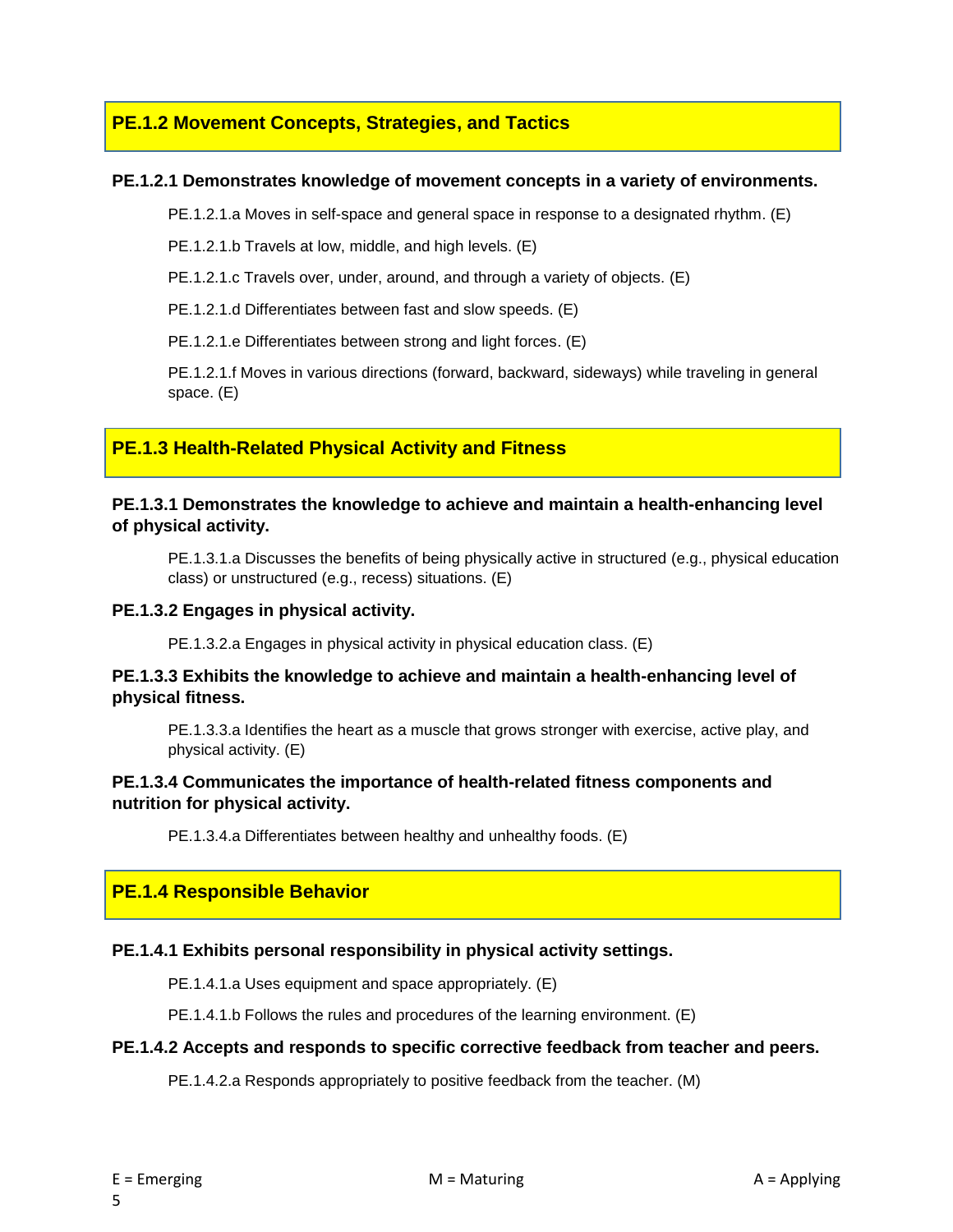#### **PE.1 4.3 Exhibits responsible social behavior when working with others.**

PE.1.4.3.a Works with others in a variety of class environments (e.g., small and large groups). (E)

#### **PE.1.4.4 Follows rules and demonstrates proper etiquette.**

PE.1.4.4.a Displays the established protocol for class activities. (E)

#### **PE.1.4.5 Participates safely in physical activities.**

PE.1.4.5.a Follows teacher directions for safe participation and proper use of equipment without reminders. (E)

#### **PE.1.5 Physical Activity Benefits**

#### **PE.1.5.1 Recognizes the benefits of physical activity for health.**

PE.1.5.1.a Identifies physical activity as a component of good health. (E)

#### **PE.1.5.2 Recognizes the benefits of physical activity for challenge.**

PE.1.5.2.a Accepts that challenge in physical activities can lead to success. (E)

#### **PE.1.5.3 Recognizes the benefits of physical activity for self-expression and enjoyment.**

PE.1.5.3.a Describes positive feelings that result from participating in physical activities. (E)

PE.1.5.3.b Discusses personal reasons for enjoying physical activities. (E)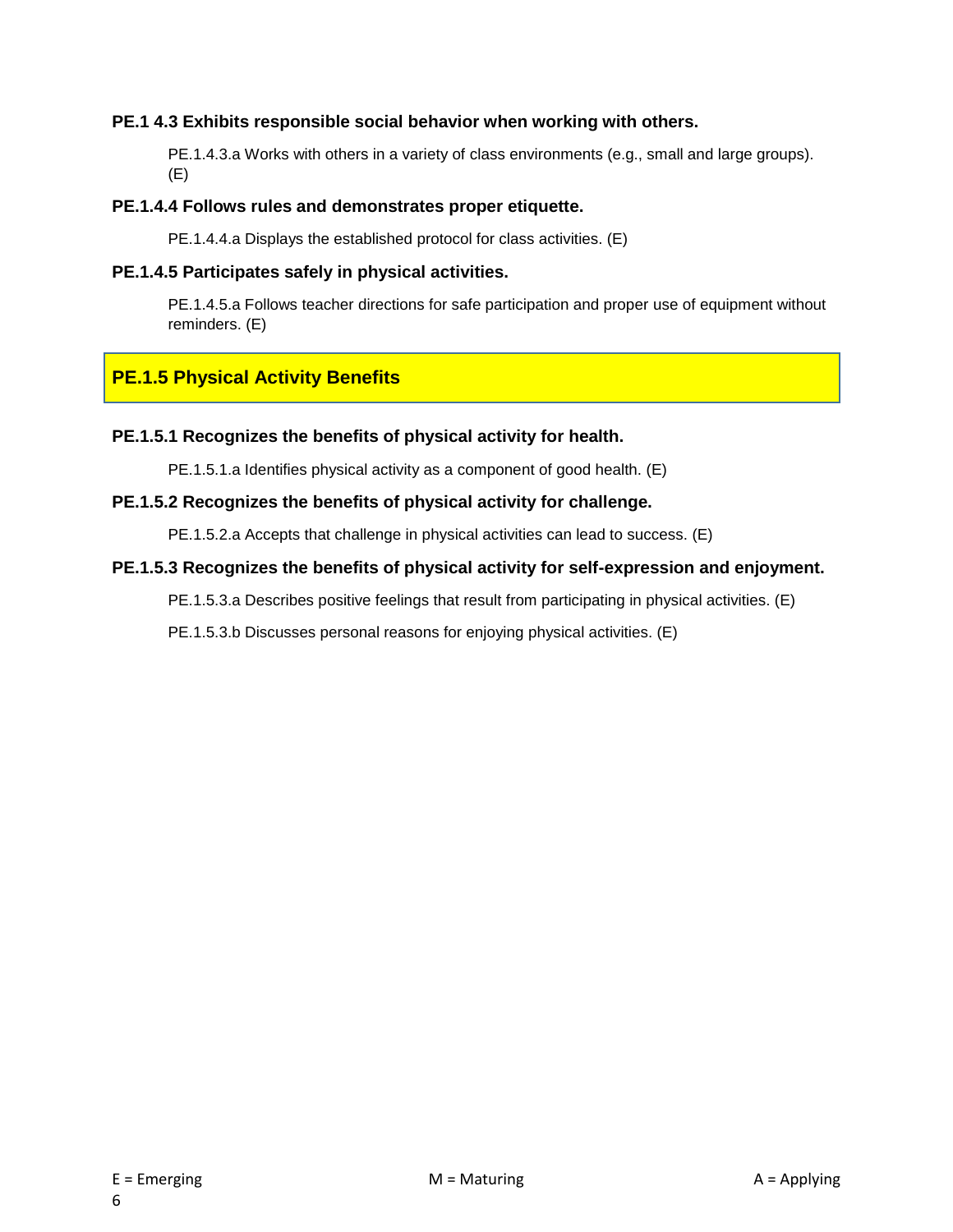#### Nebraska Physical Education Standards Grade 2

#### **PE.2.1 Physical Activity Skills and Movement Patterns**

#### **PE.2.1.1 Performs locomotor skills in a variety of environments.**

PE.2.1.1.a Applies hopping, galloping, and side sliding in a variety of activity environments. (A)

PE.2.1.1.b Skips, runs, and jogs in mature patterns. (M)

PE.2.1.1.c Exhibits 4 of 5 critical elements for jumping horizontally using a variety of two-foot and one-foot take-offs and landings. (E)

PE.2.1.1.d Exhibits 4 of 5 critical elements for jumping vertically using a variety of two-foot and one-foot take-offs and landings. (E)

PE.2.1.1.e Demonstrates locomotor and non-locomotor skills in teacher-designed or studentdesigned rhythmic activities. (E)

#### **PE.2.1.2 Performs non-locomotor skills in a variety of environments.**

PE.2.1.2.a Balances on different bases of support, combining levels and shapes. (E)

PE.2.1.2.b Transfers weight to different body parts/bases of support for balance and/or for travel. (E)

PE.2.1.2.c Rolls in different directions with either a narrow or curled body shape. (E)

PE.2.1.2.d Differentiates among curling, stretching, twisting, and bending. (M)

PE.2.1.2.e Combines balances and weight transfers into a 3-part sequence. (E)

#### **PE.2.1.3 Performs manipulative skills in a variety of environments.**

PE.2.1.3.a Throws underhand using a mature pattern. (M)

PE.2.1.3.b Throws overhand demonstrating 2 of 5 critical elements. (E)

PE.2.1.3.c Passes with hands to a stationary partner. (E)

PE.2.1.3.d Catches a self-tossed or well-thrown large ball with hands using 2 of 5 critical elements. (E)

PE.2.1.3.e Dribbles continuously in self space with preferred hand, demonstrating 3 of 5 critical elements. (M)

PE.2.1.3.f Dribbles using preferred hand while walking in general space. (E)

PE.2.1.3.g Dribbles with feet in general space with control of ball and body. (E)

PE.2.1.3.h Uses a continuous running approach and kicks a moving ball, demonstrating 3 of 5 critical elements. (E)

PE.2.1.3.i Volleys an object underhand sending it upward with consecutive hits using 3 of 5 critical elements. (E)

PE.2.1.3.j Volleys a lightweight object overhead sending it upward with consecutive hits. (E)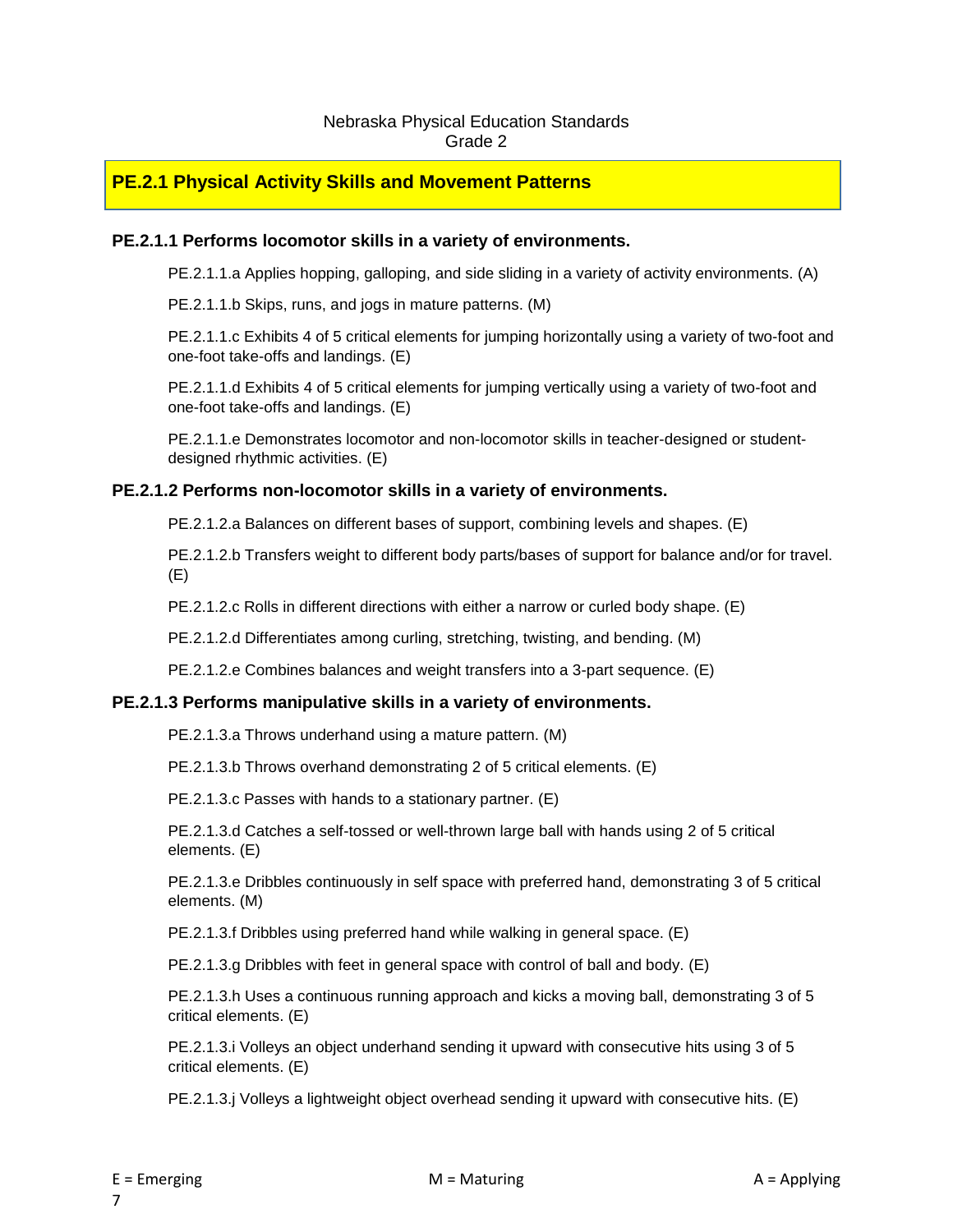PE.2.1.3.k Strikes an object with a short-handled implement upward, using consecutive hits. (E)

PE.2.1.3.l Strikes a ball with a bat off a tee or cone using correct grip and proper body orientation. (E)

PE.2.1.3.m Jumps consecutively forward and backward using a self-turned rope with a mature pattern. (M)

PE.2.1.3.n Jumps a long rope 5 times consecutively with student turners. (E)

#### **PE.2.2 Movement Concepts, Strategies, and Tactics**

#### **PE.2.2.1 Demonstrates knowledge of movement concepts in a variety of environments.**

PE.2.2.1.a Combines locomotor skills in general space to a rhythm. (E)

PE.2.2.1.b Combines shapes (e.g., narrow, wide, twisted, curved, asymmetrical and symmetrical) levels and pathways into simple travel, rhythmic, and tumbling sequences. (E)

PE.2.2.1.c Varies speed and force with gradual increases and decreases. (E)

#### **PE.2.3 Health-Related Physical Activity and Fitness**

#### **PE.2.3.1 Demonstrates the knowledge to achieve and maintain a health-enhancing level of physical activity.**

PE.2.3.1.a Describes different opportunities outside of physical education class (e.g., recess, before and after school, at home, in the community, with friends, with family) to use large-motor and/or manipulative physical activities. (E)

#### **PE.2.3.2 Engages in physical activity.**

PE.2.3.2.a Engages in physical activity in physical education class in response to instruction and practice. (E)

#### **PE.2.3.3 Exhibits the knowledge to achieve and maintain a health-enhancing level of physical fitness.**

PE.2.3.3.a Recognizes the use of own body weight as resistance (e.g., plank, animal walks) for developing strength. (E)

PE.2.3.3.b States the purpose of a warm-up and cool-down led by the teacher. (E)

#### **PE.2.3.4 Communicates the importance of health-related fitness components and nutrition for physical activity.**

PE.2.3.4.a Recognizes the impact of nutrition on physical activity. (E)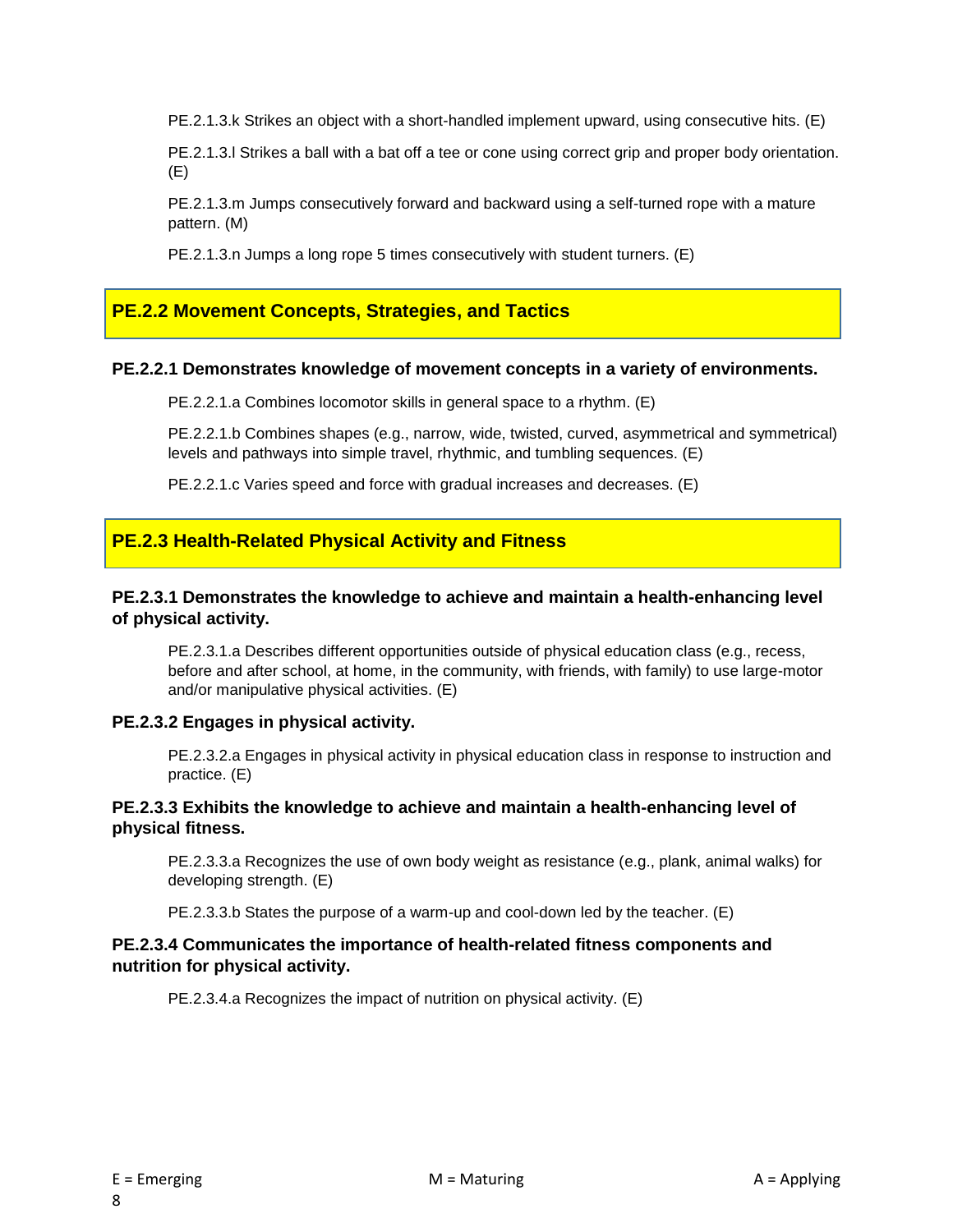#### **PE.2.4 Responsible Behavior**

#### **PE.2.4.1 Exhibits personal responsibility in physical activity settings.**

PE.2.4.1.a Practices skills with minimal teacher prompting. (E)

PE.2.4.1.b Accepts responsibility for class expectations with behavior and performance. (E)

#### **PE.2.4.2 Accepts and responds to specific corrective feedback from teacher and peers.**

PE.2.4.2.a Accepts positive corrective feedback from the teacher. (M)

#### **PE.2.4.3 Exhibits responsible social behavior when working with others.**

PE.2.4.3.a Works with a partner with minimal teacher prompting. (E)

#### **PE.2.4.4 Follows rules and demonstrates proper etiquette.**

PE.2.4.4.a Recognizes the importance of rules and etiquette in teacher-designed physical activities. (E)

#### **PE.2.4.5 Participates safely in physical activities.**

PE.2.4.5.a Works independently and safely with or without equipment. (E)

#### **PE.2.5 Physical Activity Benefits**

#### **PE.2.5.1 Recognizes the benefits of physical activity for health.**

PE.2.5.1.a Recognizes the relationship between physical activity and good health. (E)

#### **PE.2.5.2 Recognizes the benefits of physical activity for challenge.**

PE.5.4.2.a Compares different physical activities that brings challenge and promotes confidence. (E)

#### **PE.2.5.3 Recognizes the benefits of physical activity for self-expression and enjoyment.**

PE.2.5.3.a Identifies physical activities that provide self-expression. (E)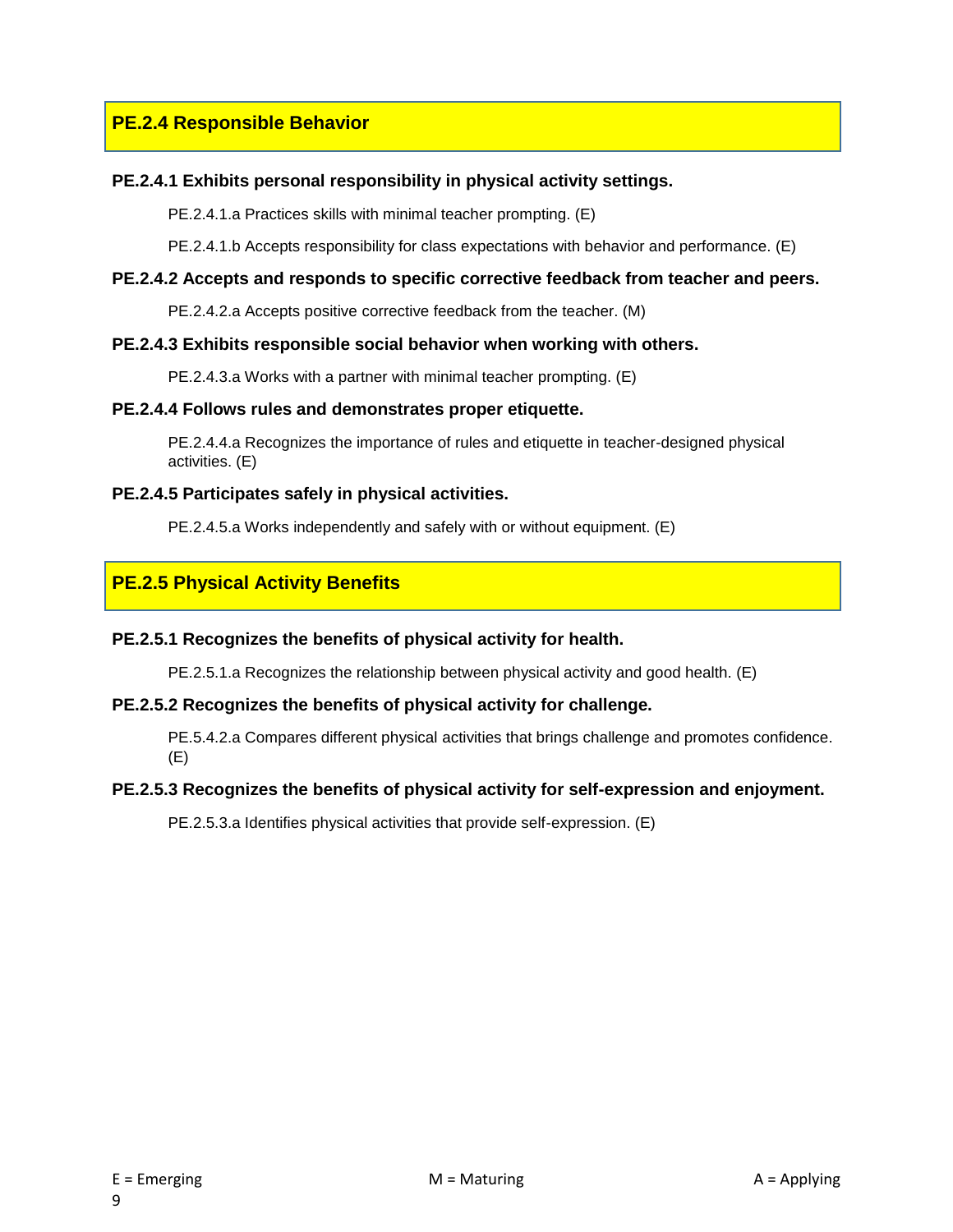#### Nebraska Physical Education Standards Grade 3

#### **PE.3.1 Physical Activity Skills and Movement Patterns**

#### **PE.3.1.1 Performs locomotor skills in a variety of environments.**

PE.3.1.1.a Leaps using a mature pattern. (M)

PE.3.1.1.b Differentiates between sprinting and running. (A)

PE.3.1.1.c Jumps horizontally and lands from a stationary position using a mature pattern. (M)

PE.3.1.1.d Jumps vertically and lands from a stationary position using a mature pattern. (M)

PE.3.1.1.e Performs teacher-selected and developmentally appropriate dance steps. (M)

PE.3.1.1.f Performs a sequence of locomotor skills smoothly. (E)

#### **PE.3.1.2 Performs non-locomotor skills in a variety of environments.**

PE.3.1.2.a Balances on different bases of support, combining levels and shapes. (M)

PE.3.1.2.b Transfers weight from feet to hands for momentary weight support. (M)

PE.3.1.2.c Rolls in a variety of shapes, levels, and directions. (M)

PE.3.1.2.d Transitions from one balance to another with curling, stretching, twisting, and bending actions. (M)

PE.3.1.2.e Combines locomotor and non-locomotor skills and movement concepts (e.g., levels, shapes, extensions, pathways, force, time, flow) to create and perform a dance individually. (E)

PE.3.1.2.f Combines balance and weight transfers with movement concepts to create and perform a dance. (E)

#### **PE.3.1.3 Performs manipulative skills in a variety of environments.**

PE.3.1.3.a Throws underhand to a partner or target using a mature pattern. (M)

PE.3.1.3.b Demonstrates 3 of 5 critical elements of an overhand throw in a non-dynamic environment for distance and/or force. (E)

PE.3.1.3.c Passes to a stationary partner, at various distances. (E)

PE.3.1.3.d Catches a tossed ball from a partner demonstrating 4 of 5 critical elements. (E)

PE.3.1.3.e Dribbles, with preferred hand, and travels in general space, at slow to moderate jogging speed, with control of ball and body. (E)

PE.3.1.3.f Dribbles with feet in general space at slow to moderate jogging speed with control of ball and body. (E)

PE.3.1.3.g Receives a ball from a stationary partner, cushioning on reception before returning the pass. (E)

PE.3.1.3.h Performs a continuous running approach and kicks a ball along the ground demonstrating 4 of 5 critical elements. (E)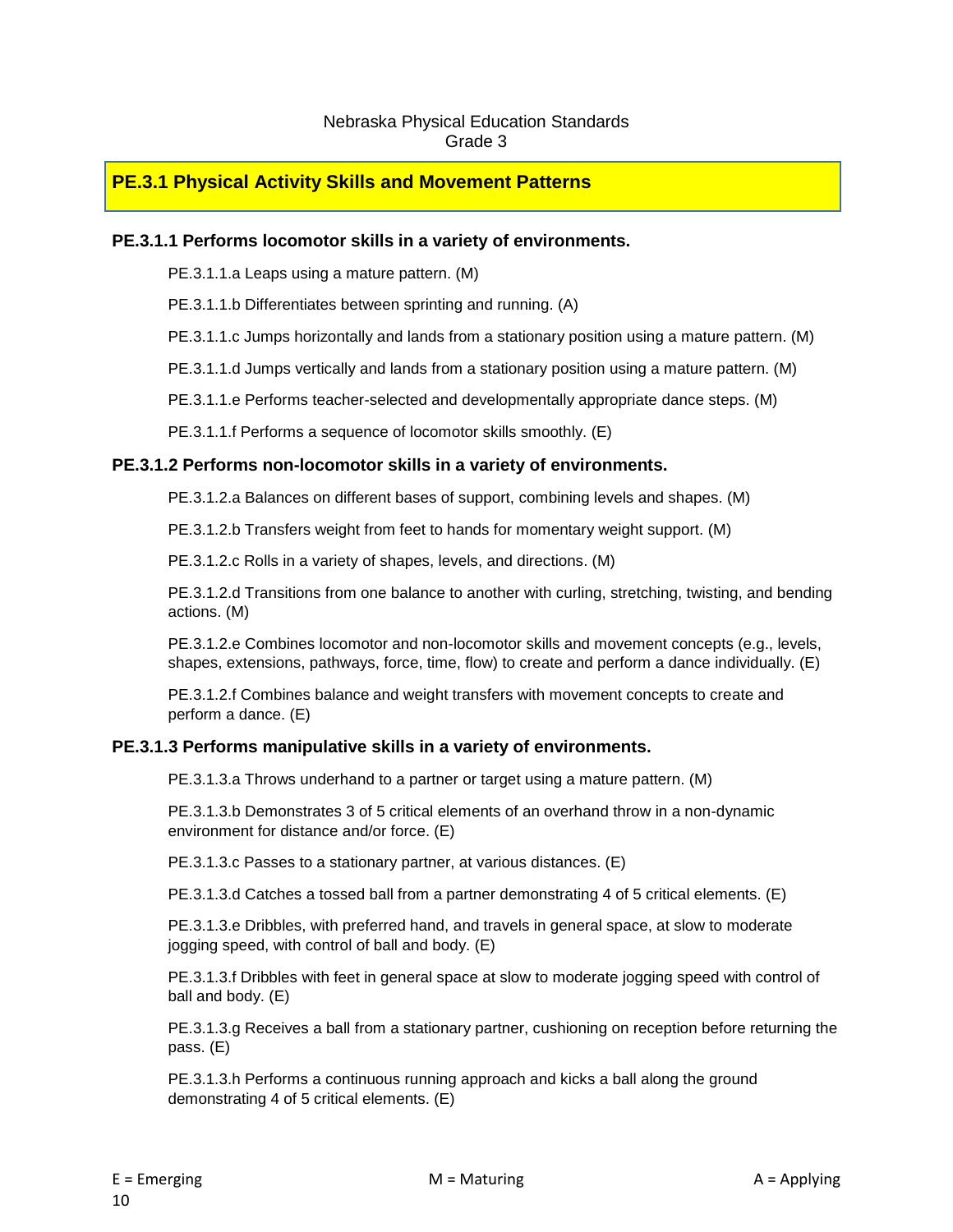PE.3.1.3.i Performs a continuous running approach and kicks a ball in the air, demonstrating 4 of 5 critical elements. (E)

PE.3.1.3.j Kicks a stationary ball for accuracy using a continuous running approach. (E)

PE.3.1.3.k Punts a ball demonstrating 4 of 5 critical elements. (E)

PE.3.1.3.l Volleys an object with an underhand or a sidearm striking pattern, sending it forward over a net, to the wall, or over a line to a partner, demonstrating 4 of 5 critical elements. (E)

PE.3.1.3.m Volleys a lightweight object with a two-hand overhead pattern, sending it upward, demonstrating 3 of 5 critical elements. (E)

PE.3.1.3.n Strikes an object with a short-handled implement (e.g., racquet, paddle) sending it forward over a low net or to a wall, demonstrating 3 of 5 critical elements. (E)

PE.3.1.3.o Strikes an object with a long-handled implement, sending it forward using proper grip (e.g., hockey stick, bat, golf club). (E)

PE.3.1.3.p Strikes a pitched ball with a bat using 3 of 5 critical elements. (E)

PE.3.1.3.q Combines traveling with dribbling, throwing, catching, and striking in teacher-designed practice tasks. (E)

PE.3.1.3.r Performs a variety of skills for long and short ropes. (E)

PE.3.1.3.s Moves in and out of a turning long rope. (M)

#### **PE.3.2 Movement Concepts, Strategies, and Tactics**

#### **PE.3.2.1 Demonstrates knowledge of movement concepts in a variety of environments.**

PE.3.2.1.a Recognizes the concept of open space in a movement context. (E)

PE.3.2.1.b Demonstrates pathways (e.g., straight, curved, zigzag), shapes, and levels, using locomotor skills in a variety of practice tasks. (E)

PE.3.2.1.c Combines speed, direction, and force with skills. (M)

PE.3.2.1.d Employs the concept of alignment in tumbling and dance. (E)

PE.3.2.1.e Employs the concept of muscular tension with balance in tumbling and dance. (E)

#### **PE.3.2.2 Applies knowledge of strategies and tactics in a variety of environments.**

PE.3.2.2.a Performs simple strategies and tactics in chasing and fleeing activities. (E)

PE.3.2.2.b Charts participation in physical activities outside physical education class. (E)

#### **PE. 3.3 Health-Related Physical Activity and Fitness**

#### **PE.3.3.1 Demonstrates the knowledge to achieve and maintain a health-enhancing level of physical activity.**

PE.3.3.1.a Identifies benefits of physical activity to enhance health. (E)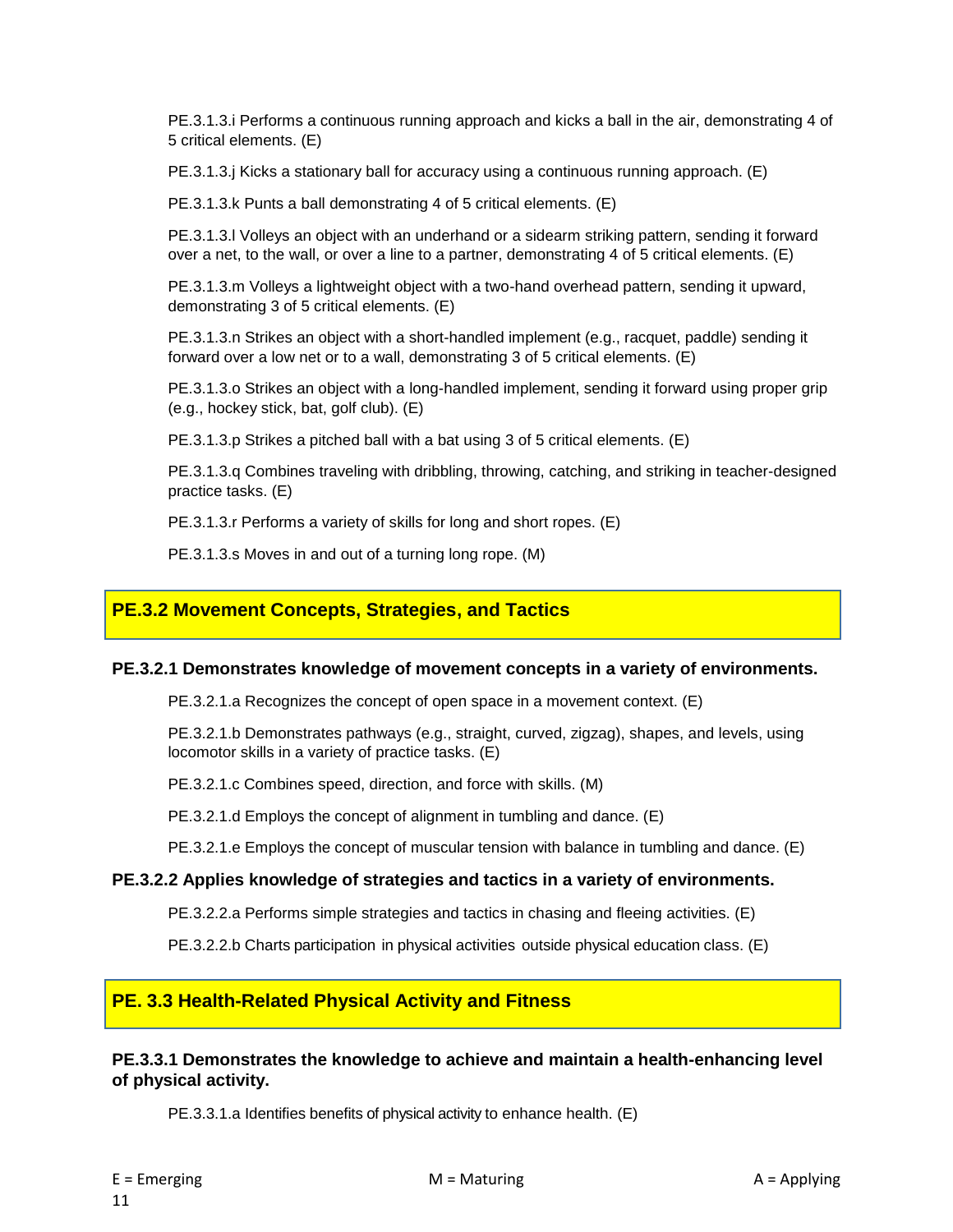#### **PE.3.3.2 Engages in physical activity.**

PE.3.3.2.a Engages in physical activity in physical education class with teacher prompting. (E)

#### **PE.3.3.3 Exhibits the knowledge to achieve and maintain a health-enhancing level of physical fitness.**

PE.3.3.3.a Describes the concept of fitness and provides examples of physical activity to enhance fitness. (E)

PE.3.3.3.b Recognizes the importance of warm-up and cool-down for vigorous physical activity. (E)

#### **PE.3.3.4 Communicates the importance of health-related fitness components and nutrition for physical activity.**

PE.3.3.4.a Demonstrates, with teacher direction, the health-related fitness components (e.g., push-up, curl-up, trunk lift, sit and reach). (E)

PE.3.3.4.b Identifies foods that are beneficial before and after physical activity. (E)

#### **PE.3.4 Responsible Behavior**

#### **PE.3.4.1 Exhibits personal responsibility in physical activity settings.**

PE.3.4.1.a Exhibits personal responsibility in teacher-directed activities. (M)

PE.3.4.1.b Works independently for extended periods of time. (M)

#### **PE.3.4.2 Accepts and responds to specific corrective feedback from teacher and peers.**

PE.3.4.2.a Accepts and implements positive corrective feedback from the teacher. (M)

#### **PE.3.4.3 Exhibits responsible social behavior when working with others.**

PE.3.4.3.a Works cooperatively with others. (M)

PE.3.4.3.b Praises others for their success in movement performance. (M)

#### **PE.3.4.4 Follows rules and demonstrates proper etiquette.**

PE.3.4.4.a Practices adherence to rules and etiquette in physical activity with peers. (E)

#### **PE.3.4.5 Participates safely in physical activities.**

PE.3.4.5.a Works independently and safely in physical activity settings. (M)

#### **PE.3.5 Physical Activity Benefits**

#### **PE.3.5.1 Recognizes the benefits of physical activity for health.**

PE.3.5.1.a Discusses the relationship between physical activity and good health. (E)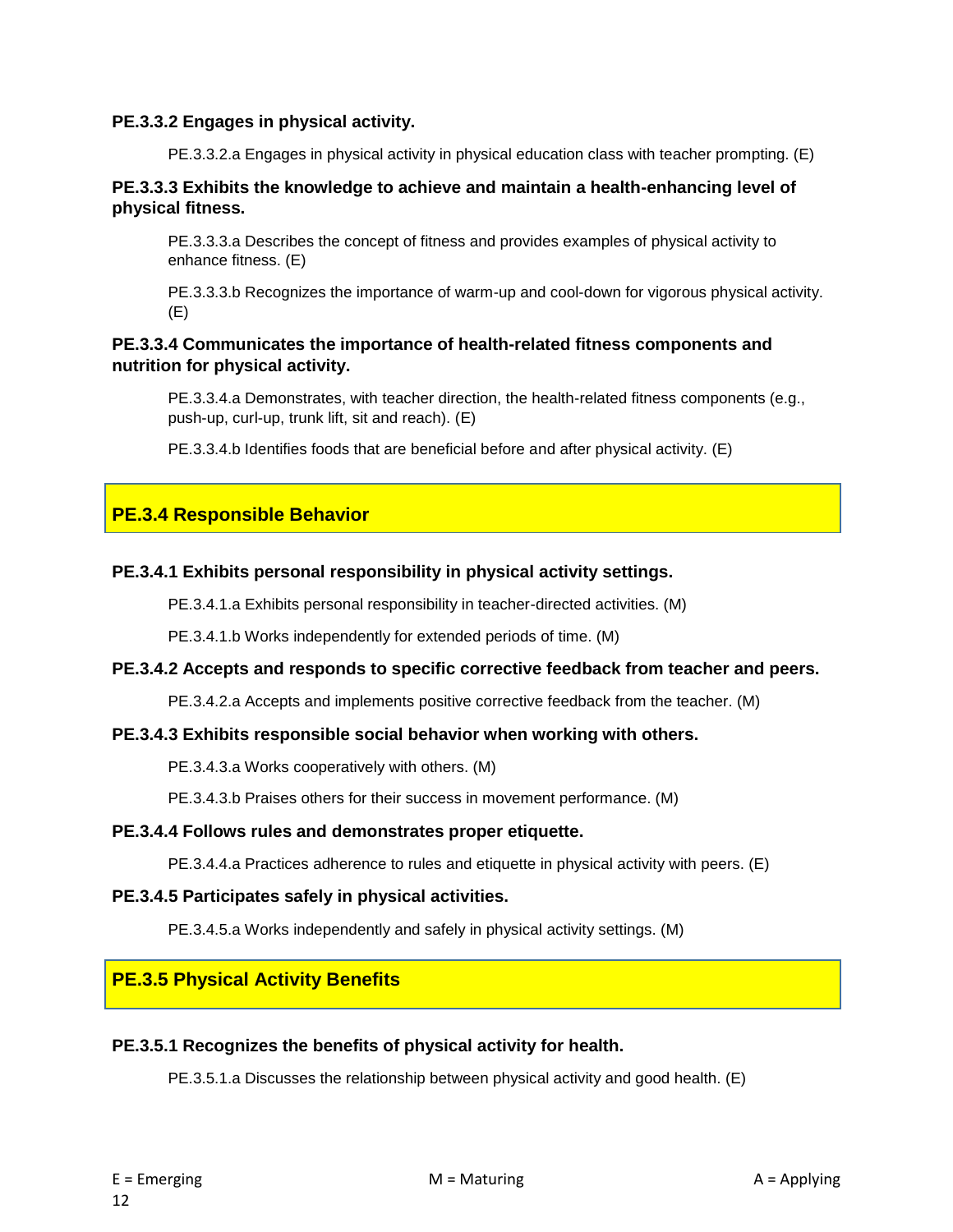#### **PE.3.5.2 Recognizes the benefits of physical activity for challenge.**

PE.3.5.2.a Discusses the challenges of learning a new physical activity. (E)

#### **PE.3.5.3 Recognizes the benefits of physical activity for self-expression and enjoyment.**

PE.3.5.3.a Reflects on the reasons for enjoying selected physical activities. (M)

#### **PE.3.5.4 Recognizes the benefits of physical activity for social interaction.**

PE.3.5.4.a Describes the positive social interactions when engaged with others in physical activity. (E)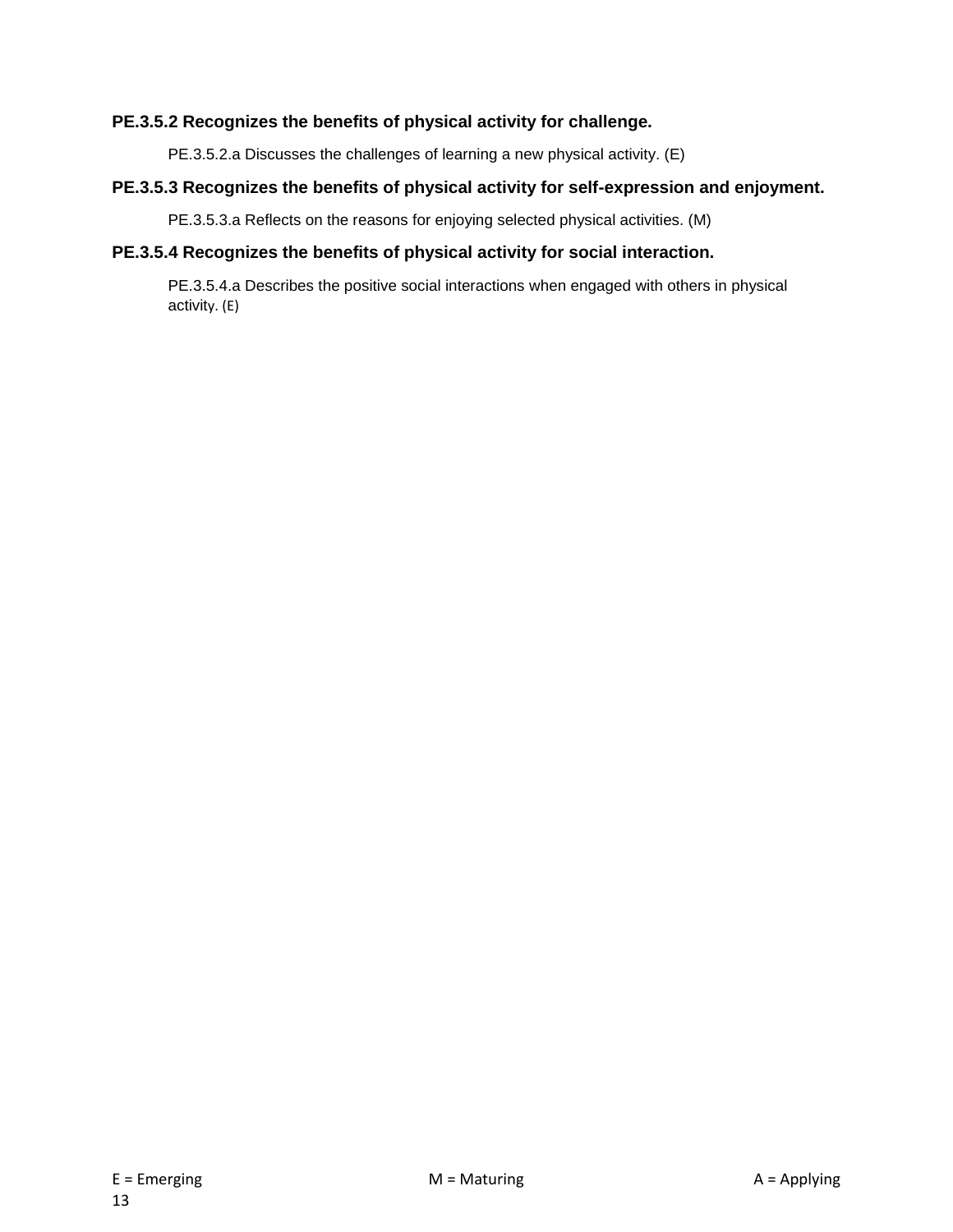#### Nebraska Physical Education Standards Grade 4

#### **PE.4.1 Physical Activity Skills and Movement Patterns**

#### **PE.4.1.1 Performs locomotor skills in a variety of environments.**

PE.4.1.1.a Performs various locomotor skills in different environments including rhythmic activities and tumbling. (A)

PE.4.1.1.b Demonstrates the mature pattern for running distance. (A)

PE.4.1.1.c Jumps horizontally and lands using a mature pattern specific to tumbling. (A)

PE.4.1.1.d Jumps vertically and lands using a mature pattern specific to tumbling. (A)

PE.4.1.1.e Combines locomotor movement patterns and dance steps to create and perform an original dance. (M)

PE.4.1.1.f Demonstrates the combination of locomotor skills with manipulative skills (e.g., dribbling, throwing, catching, and striking). (M)

#### **PE.4.1.2 Performs non-locomotor skills in a variety of environments.**

PE.4.1.2.a Balances in an inverted position with stillness and supportive base. (M)

PE.4.1.2.b Transfers weight from feet to hands, varying speed and using large extensions (e.g., mule kick, handstand, cartwheel). (M)

PE.4.1.2.c Applies rolling in a tumbling sequence. (A)

PE.4.1.2.d Transitions from one balance to another with curling, stretching, twisting, and bending actions in a tumbling sequence. (M)

PE.4.1.2.e Combines locomotor and non-locomotor skills and movement concepts (e.g., levels, shapes, extensions, pathways, force, time, flow) to create and perform a dance with a partner. (E)

PE.4.1.2.f Combines traveling with balance and weight transfers to create a tumbling sequence. (E)

#### **PE.4.1.3 Performs manipulative skills in a variety of environments.**

PE.4.1.3.a Applies underhand throwing skills with different sizes and types of objects. (A)

PE.4.1.3.b Throws overhand using a mature pattern in a non-dynamic environment. (M)

PE.4.1.3.c Throws to a partner or target with accuracy at a designated distance. (E)

PE.4.1.3.d Passes to a moving partner, at various distances. (M)

PE.4.1.3.e Catches a thrown ball at various levels (e.g., overhand and underhand) using a mature pattern in a non-dynamic environment. (M)

PE.4.1.3.f Dribbles, with both the preferred and the non-preferred hands, in self-space using a mature pattern. (M)

PE.4.1.3.g Dribbles with feet in general space, with control of ball and body, while increasing and decreasing speed. (E)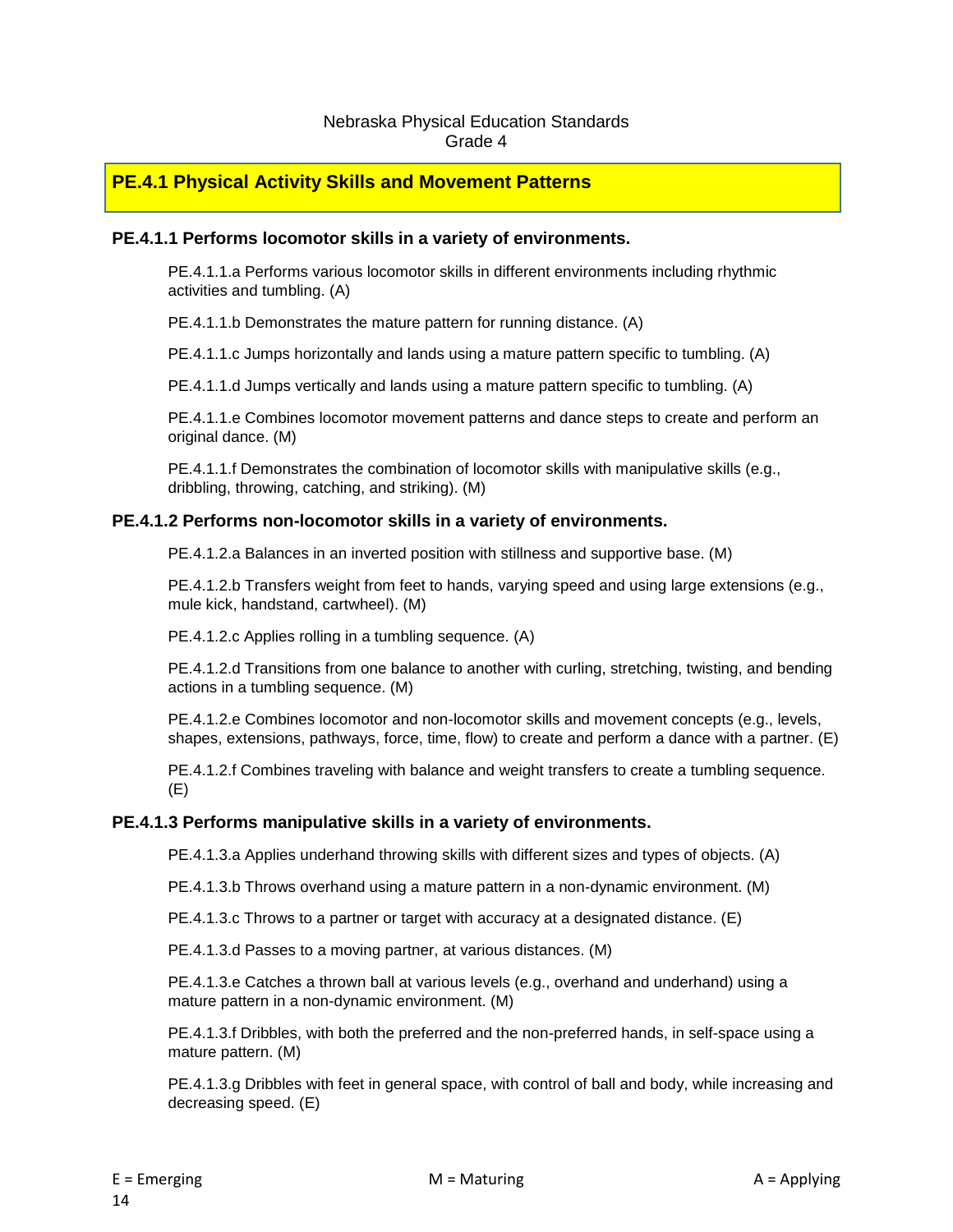PE.4.1.3 h Passes and receives a ball with various parts of the feet (e.g., inside, outside, top) with a stationary partner, cushioning on reception before returning the pass. (E)

PE.4.1.3.i Dribbles with hands or feet in combination with other skills (e.g., passing, receiving, shooting). (E)

PE.4.1.3.j Kicks a ball along the ground using a mature pattern. (M)

PE.4.1.3.k Kicks a ball in the air using a mature pattern. (M)

PE.4.1.3.l Punts a ball using a mature pattern. (M)

PE.4.1.3.m Volleys underhand using a mature pattern in a dynamic environment (e.g., 2-square, 4-square). (M)

PE.4.1.3.n Volleys a lightweight ball with a two-hand overhead pattern, sending it upward, demonstrating 4 of 5 critical elements. (E)

PE.4.1.3.o Strikes an object with a short-handled implement (e.g., racquet, paddle) over a net or against a wall using a mature pattern. (M)

PE.4.1.3.p Strikes an object with a short-handled implement, alternating hits with a partner over a low net or against a wall. (M)

PE.4.1.3.q Strikes an object with a long-handled implement (e.g., hockey stick, bat, golf club), demonstrating 3 of 5 critical elements. (E)

PE.4.1.3.r Strikes a pitched ball with a bat using 4 of 5 critical elements. (E)

PE.4.1.3.s Combines traveling with dribbling, throwing, catching, and striking in teacher- and/or student-designed practice tasks. (E)

PE.4.1.3.t Creates a jump rope routine with either a short or long rope. (A)

#### **PE.4.2 Movement Concepts, Strategies, and Tactics**

#### **PE.4.2.1 Demonstrates knowledge of movement concepts in a variety of environments.**

PE.4.2.1.a Demonstrates the concept of open space with combination skills involving traveling within boundaries while changing speeds (e.g., dribbling and traveling). (M)

PE.4.2.1.b Combines movement concepts with skills in small-sided practice tasks, tumbling, and dance environments. (M)

PE.4.2.1.c Applies speed and force with pacing when running. (A)

PE.4.2.1.d Applies direction and force when striking an object with a short-handled implement, sending it to a designated target. (M)

PE.4.2.1.e Applies the concept of alignment in teacher-designed tumbling and dance sequences. (M)

PE.4.2.1.f Applies the concept of muscular tension with balance in teacher-designed tumbling and dance. (M)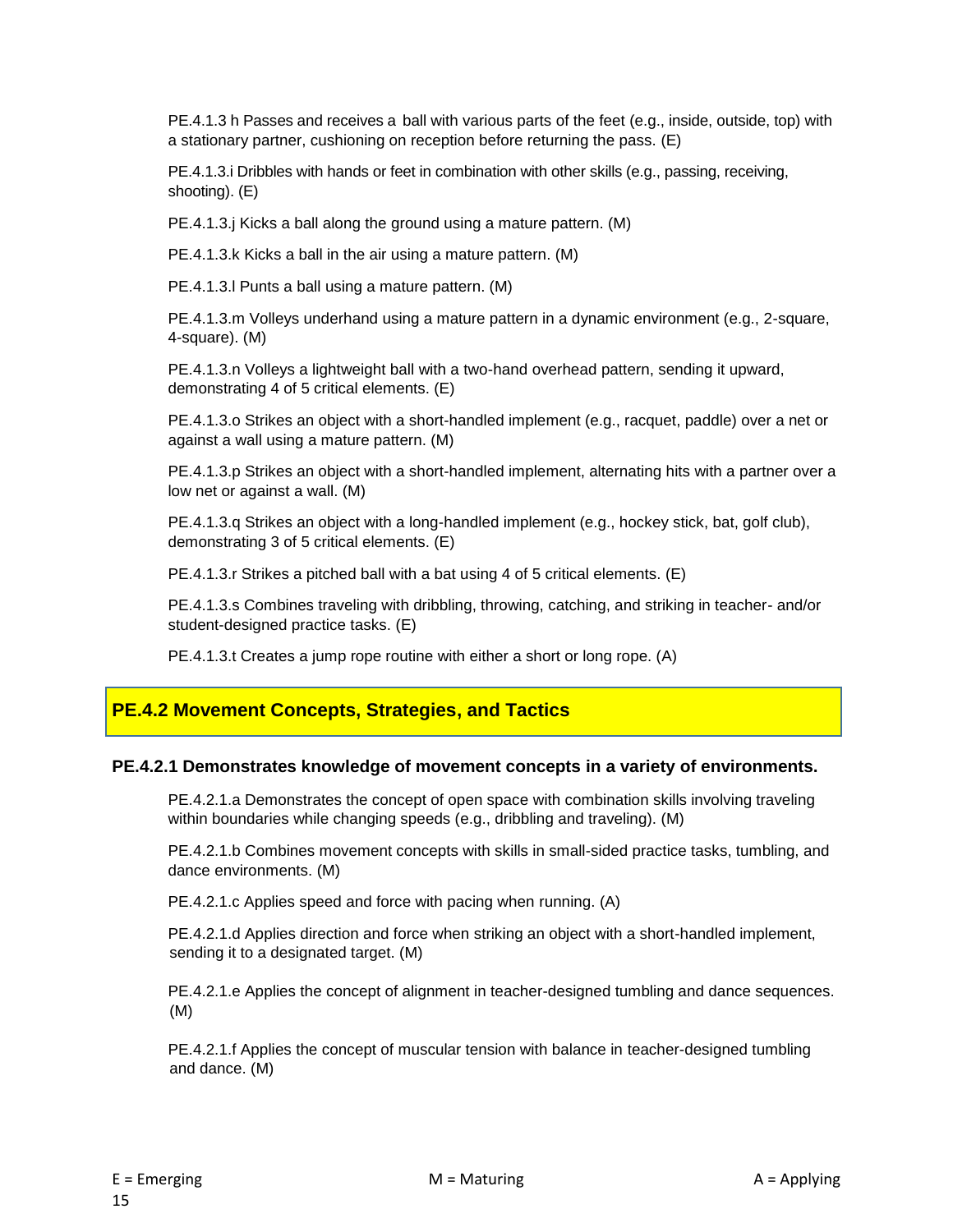#### **PE.4.2.2 Applies knowledge of strategies and tactics in a variety of environments.**

PE.4.2.2.a Applies simple offensive and defensive strategies in chasing and fleeing activities. (M)

PE.4.2.2 b Recognizes the types of kicks needed for different small-sided game situations and activities. (M)

#### **PE.4.3 Health-Related Physical Activity and Fitness**

#### **PE.4.3.1 Demonstrates the knowledge to achieve and maintain a health-enhancing level of physical activity.**

PE.4.3.1.a Analyzes opportunities for participating in physical activity outside physical education class. (M)

#### **PE.4.3.2 Engages in physical activity.**

PE.4.3.2.a Engages in physical activity in physical education class without teacher prompting. (M)

#### **PE.4.3.3 Exhibits the knowledge to achieve and maintain a health-enhancing level of physical fitness.**

PE.4.3.3.a Identifies the components of health-related fitness. (E)

PE.4.3.3.b Demonstrates warm-up and cool-down for cardio-respiratory fitness self-evaluation. (M)

#### **PE.4.3.4 Communicates the importance of health-related fitness components and nutrition for physical activity.**

PE.4.3.4.a Completes health-related fitness assessment (e.g., pre and post). (M)

PE.4.3.4.b Utilizes assessment results with teacher assistance to identify components needing maintenance and/or remediation. (E)

PE.4.3.4. c Identifies strategies for progress in remediation areas with teacher assistance. (M)

PE.4.3.4.d Discusses the importance of hydration and hydration choices for physical activities. (E)

#### **PE.4.4 Responsible Behavior**

#### **PE.4.4.1 Exhibits personal responsibility in physical activity settings.**

PE.4.4.1.a Exhibits responsible behavior in independent group situations. (M)

PE.4.4.1.b Reflects on personal and social behavior in physical activity settings. (M)

#### **PE.4.4.2 Accepts and responds to specific corrective feedback from teacher and peers.**

PE.4.4.2.a Listens respectfully to specific corrective feedback from peers and adults. (M)

PE.4.4.2.b Gives positive corrective feedback respectfully to peers when prompted. (E)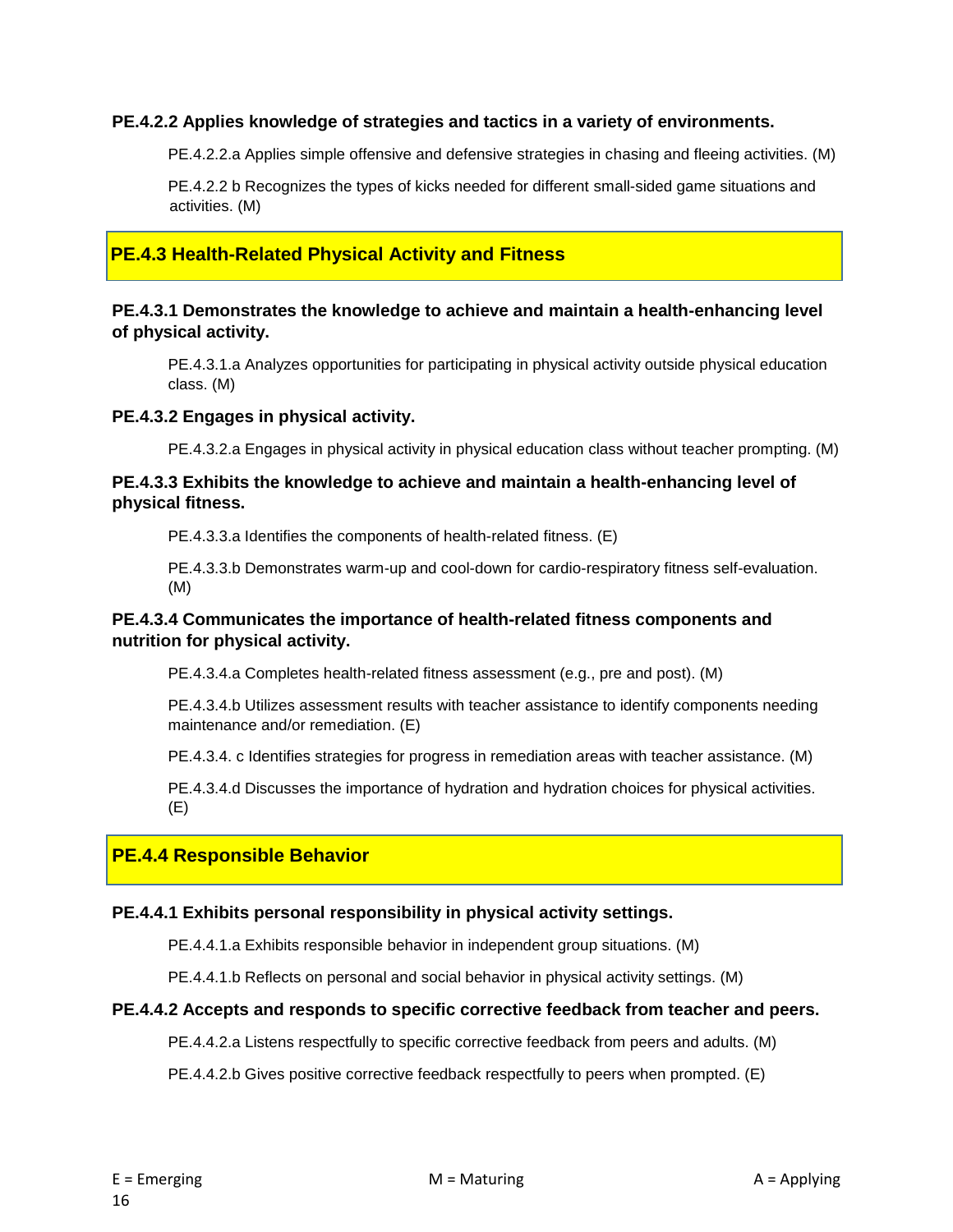#### **PE.4.4.3 Exhibits responsible social behavior when working with others.**

PE.4.4.3.a Praises the movement performance of others with varying skill abilities. (M)

PE.4.4.3.b Accepts players of varying skill levels into the physical activity. (M)

#### **PE.4.4.4 Follows rules and demonstrates proper etiquette.**

PE.4.4.4.a Exhibits etiquette and adherence to rules in a variety of physical activities. (E)

#### **PE.4.4.5 Participates safely in physical activities.**

PE.4.4.5.a Works safely with peers and equipment in physical activity settings. (M)

#### **PE.4.5 Physical Activity Benefits**

#### **PE.4.5.1 Recognizes the benefits of physical activity for health.**

PE.4.5.1.a Investigates the health benefits of participation in physical activity. (M)

#### **PE.4.5.2 Recognizes the benefits of physical activity for challenge.**

PE.4.5.2.a Rates the satisfaction of participating in challenging and mastered physical activities. (M)

#### **PE.4.5.3 Recognizes the benefits of physical activity for self-expression and enjoyment.**

PE.4.5.3.a Ranks the enjoyment of participating in different physical activities. (M)

#### **PE.4.5.4 Recognizes the benefits of physical activity for social interaction.**

PE.4.5.4.a Describes and compares the positive social interactions when engaged in partner, small group, and large group physical activities. (M)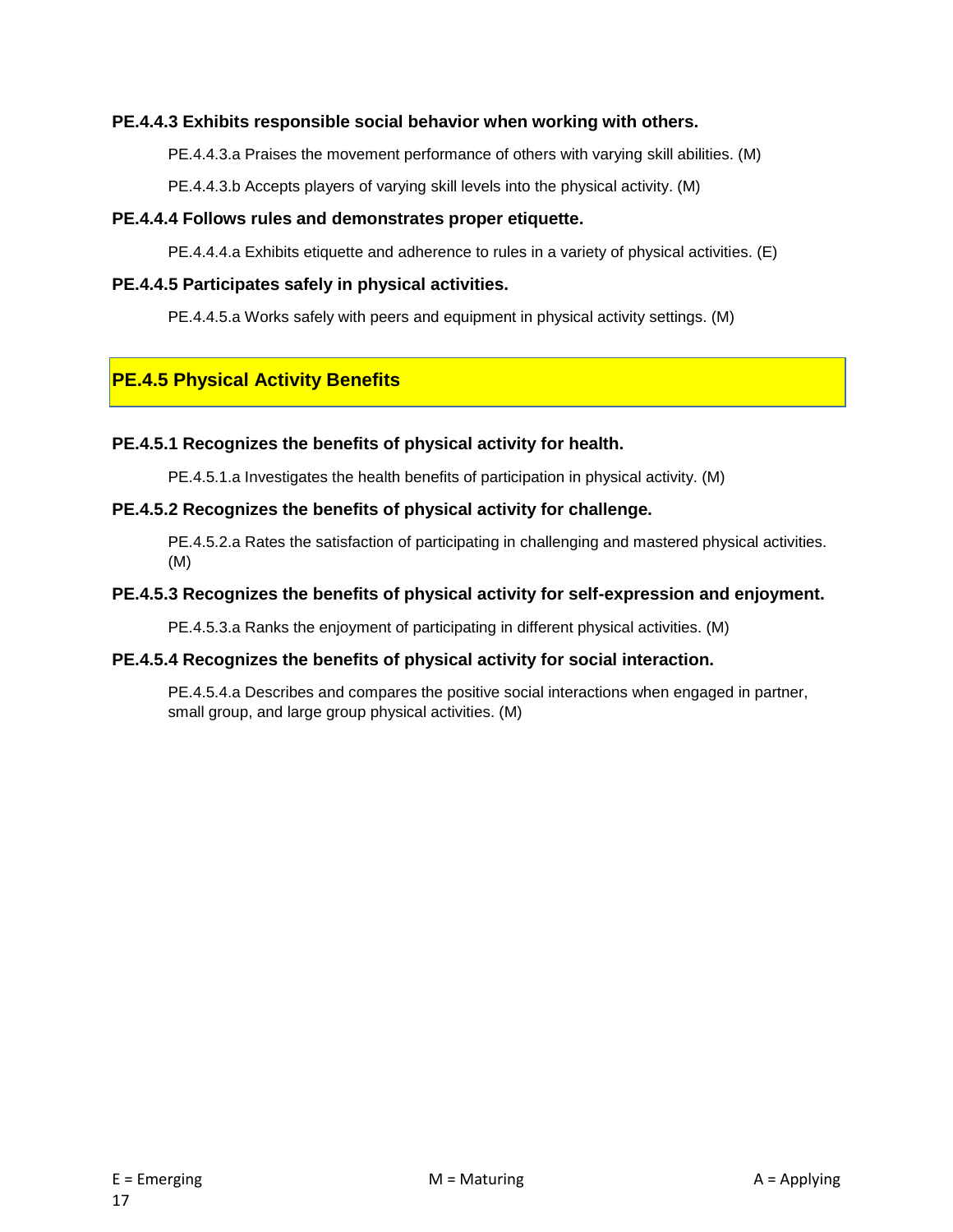#### Nebraska Physical Education Standards Grade 5

#### **PE.5.1 Physical Activity Skills and Movement Patterns**

#### **PE.5.1.1 Performs locomotor skills in a variety of environments.**

PE.5.1.1.a Combines locomotor and manipulative skills in a variety of small-sided game environments (A)

PE.5.1.1.b Paces at a variety of running distances. (A)

PE.5.1.1.c Jumps horizontally and lands in combination with other movements. (A)

PE.5.1.1.d Jumps vertically and lands in combination with other movements. (A)

PE.5.1.1.e Combines locomotor skills in cultural and/or creative dance (e.g., self and group) with correct rhythm and pattern. (A)

PE.5.1.1.f Applies the combination of locomotor and manipulative skills in small-sided practice tasks. (A)

#### **PE.5.1.2 Performs non-locomotor skills in a variety of environments.**

PE.5.1.2.a Applies the combination of balance and weight transfer in tumbling. (A)

PE.5.1.2.b Demonstrates weight transfer in tumbling. (A)

PE.5.1.2.c Applies rolling in a variety of environments (e.g., dance, games). (A)

PE.5.1.2.d Applies curling, stretching, twisting, and bending in dance and tumbling. (A)

PE.5.1.2.e Combines locomotor and non-locomotor skills and movement concepts (e.g., levels, shapes, extensions, pathways, force, time, flow) to create and perform a dance with a group. (E)

PE.5.1.2.f Combines tumbling skills with balance and weight transfers to create a tumbling sequence. (E)

#### **PE.5.1.3 Performs manipulative skills in a variety of environments.**

PE.5.1.3.a Applies underhand throwing skills with different sizes and types of objects in smallsided games. (A)

PE.5.1.3.b Throws overhand with accuracy in small-sided games. (M)

PE.5.1.3.c Passes, with both partners moving, at various distances. (A)

PE.5.1.3.d Catches a struck ball at all levels (e.g., overhand and underhand) in a non-dynamic environment. (A)

PE.5.1.3.e Catches while both partners are moving. (A)

PE.5.1.3.f Combines hand dribbling with other skills (e.g., passing, receiving, shooting) in a dynamic environment. (A)

PE.5.1.3.g Combines foot dribbling with other skills (e.g., passing, receiving, shooting) using a mature pattern. (A)

PE.5.1.3.h Passes and receives with the feet as both partners travel. (M)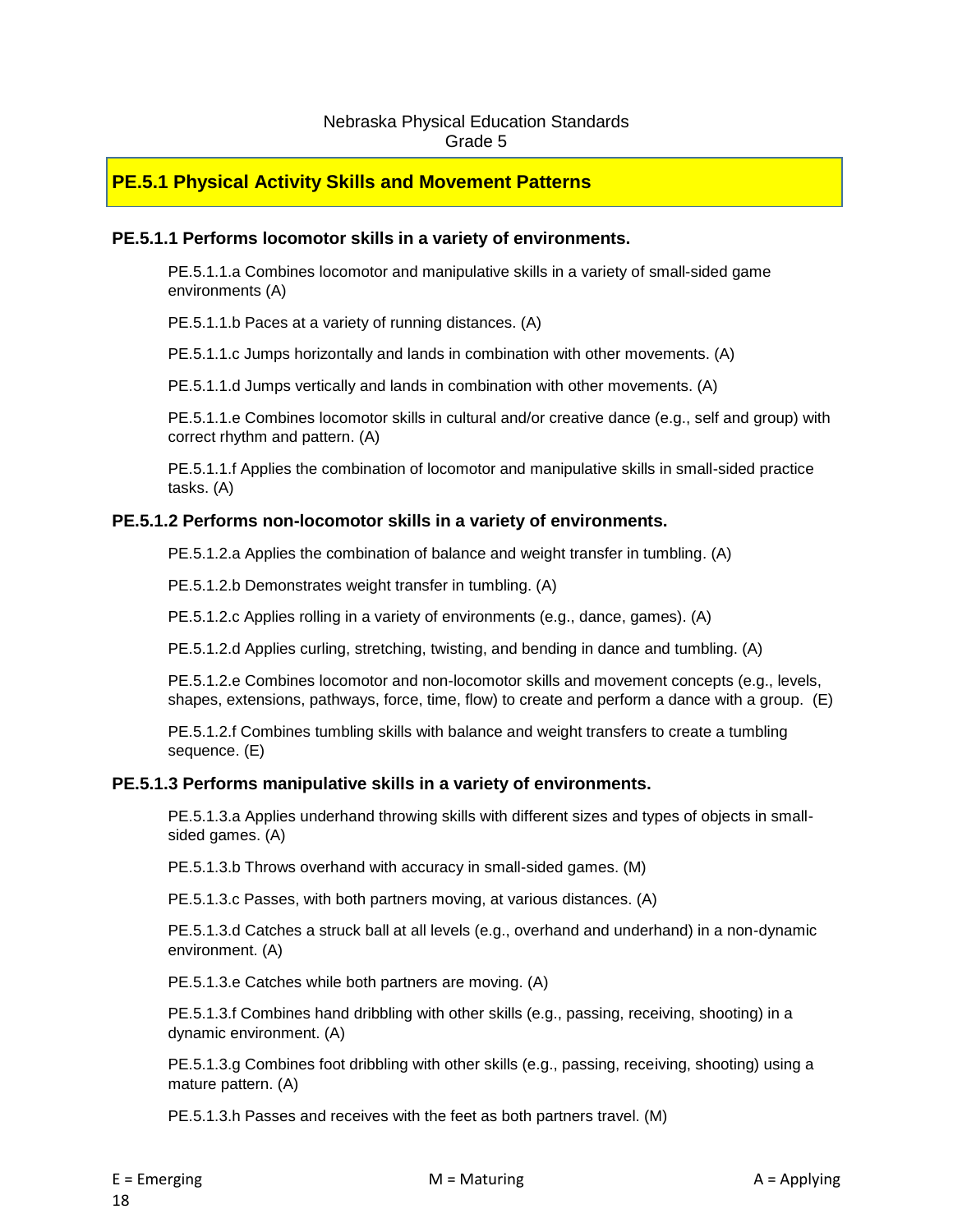PE.5.1.3.i Dribbles with hands or feet with mature patterns in a variety of small-sided games. (E)

PE.5.1.3.j Kicks in small-sided practice tasks using a mature pattern. (A)

PE.5.1.3.k Punts in small-sided practice tasks. (A)

PE.5.1.3.l Applies underhand volley in a dynamic environment using different sizes and types of balls. (A)

PE.5.1.3.m Performs a forearm pass using 3 of 5 critical elements. (E)

PE.5.1.3.n Volleys a lightweight ball, using a two-hand pattern, sending it upward to a target. (M)

PE.5.1.3.o Strikes an object consecutively with a partner, using a short-handled implement, over a net or against a wall in a dynamic environment. (A)

PE.5.1.3.p Combines striking with a long-handled implement (e.g., hockey stick, lacrosse stick) with receiving and traveling skills in practice tasks. (M)

PE.5.1.3.q Strikes a pitched ball with a bat using a mature pattern. (M)

PE.5.1.3.r Combines manipulative skills and traveling for execution to a target (e.g., scoring in soccer, hockey, basketball; receiving a pass in flag football). (M)

PE.5.1.3.s Creates a jump rope routine, with a partner or group, with either a short or long rope. (A)

#### **PE.5.2 Movement Concepts, Strategies, and Tactics**

#### **PE.5.2.1 Demonstrates knowledge of movement concepts in a variety of environments.**

PE.5.2.1.a Combines spatial concepts with locomotor and manipulative skills in a variety of smallsided games and dance. (A)

PE.5.2.1.b Combines movement concepts with skills in a variety of small-sided game environments, tumbling, and dance. (E & A)

PE.5.2.1.c Applies speed, direction, and force to strategy in small-sided games. (A)

PE.5.2.1.d Applies direction and force when striking an object with a long-handled implement, sending it to a designated target. (M)

PE.5.2.1.e Analyzes movement situations and applies movement concepts (e.g., force, direction, speed, pathways, extensions) in small-sided practice tasks. (A)

PE.5.2.1.f Applies the concept of alignment in student-designed tumbling and dance sequences. (M)

PE.5.2.1.g Applies the concepts of muscular tension with balance in student-designed tumbling and dance. (M)

#### **PE.5.2.2 Applies knowledge of strategies and tactics in a variety of environments.**

PE.5.2.2.a Applies basic offensive and defensive strategies and tactics in small-sided invasion games. (A)

PE.5.2.2.b Applies basic offensive and defensive strategies and tactics in net/wall games. (A)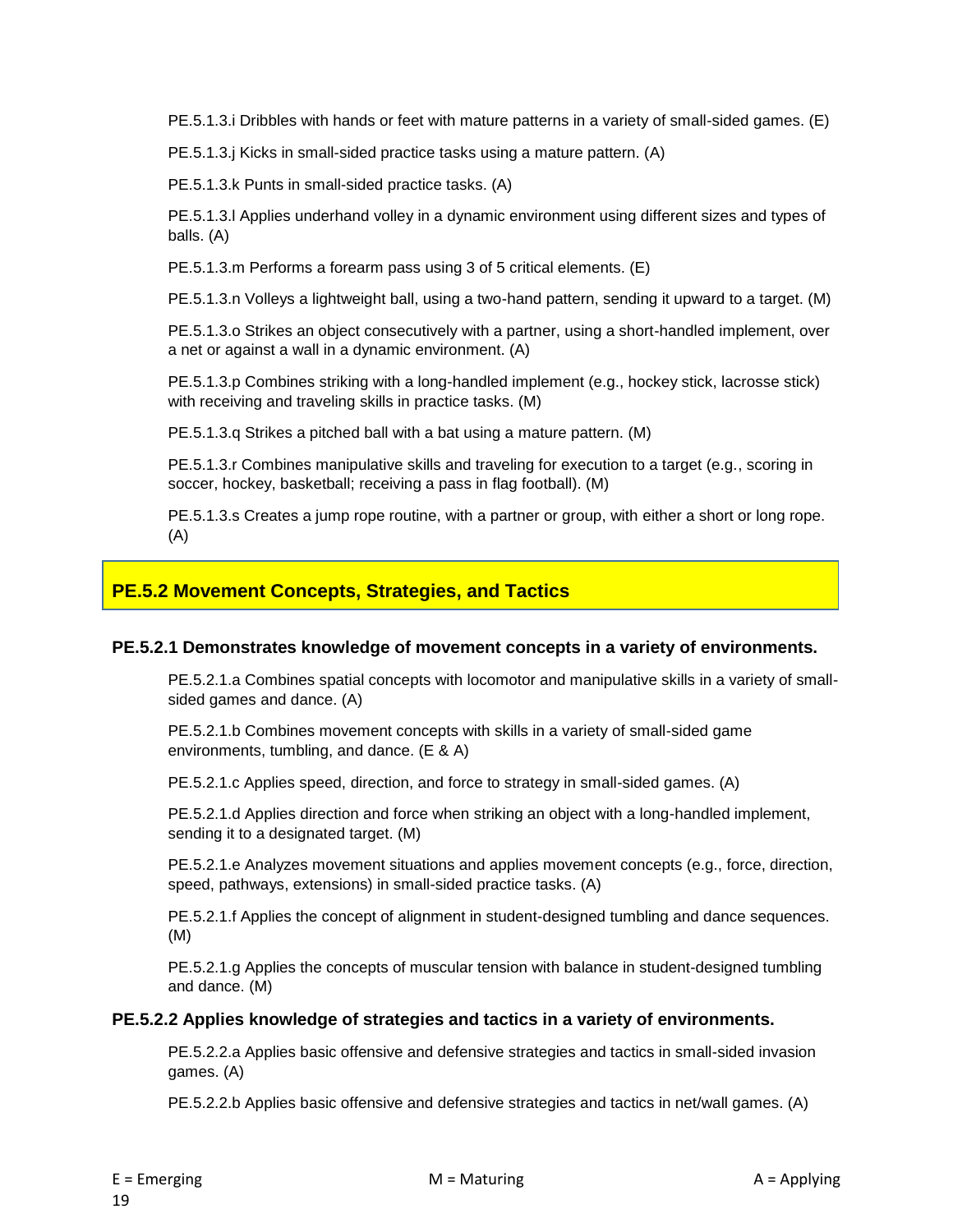PE.5.2.2.c Recognizes the types of throw, volley, or striking actions needed for different smallsided game situations and activities. (M)

#### **PE.5.3 Health-Related Physical Activity and Fitness**

#### **PE.5.3.1 Demonstrates the knowledge to achieve and maintain a health-enhancing level of physical activity.**

PE.5.3.1.a Charts and analyzes physical activity outside physical education class for fitness benefits of activities. (A)

#### **PE.5.3.2 Engages in physical activity.**

PE.5.3.2.a Engages in both teacher-directed and independent physical education class activities. (A)

#### **PE.5.3.3 Exhibits the knowledge to achieve and maintain a health-enhancing level of physical fitness.**

PE.5.3.3.a Differentiates between skill-related and health-related fitness. (M)

PE.5.3.3.b Identifies and applies the need for warm-up and cool-down for various physical activities. (A)

#### **PE.5.3.4 Communicates the importance of health-related fitness components and nutrition for physical activity.**

PE.5.3.4.a Analyzes, with teacher assistance, results of health-related fitness assessment (e.g., pre and post), comparing results with criteria for good health. (A)

PE.5.3.4.b Designs a goal-setting plan, with teacher assistance, to address ways to use physical activity to enhance and maintain fitness. (A)

PE.5.3.4.c Analyzes the impact of food choices for physical activity, youth sports, and personal health. (M)

#### **PE.5.4 Responsible Behavior**

#### **PE.5.4.1 Exhibits personal responsibility in physical activity settings.**

PE.5.4.1.a Engages in physical activity with responsible inter-personal behavior (e.g., peer-topeer, student-to-teacher, student-to-referee). (M)

PE.5.4.1.b Exhibits responsible behavior in a variety of physical activity contexts, environments, and facilities. (A)

#### **PE.5.4.2 Accepts and responds to specific corrective feedback from teacher and peers.**

PE.5.4.2.a Gives specific corrective feedback respectfully to peers. (M)

#### **PE.5.4.3 Exhibits responsible social behavior when working with others.**

PE.5.4.3.a Accepts, recognizes, and actively involves others with varying abilities in physical activities and group projects. (A)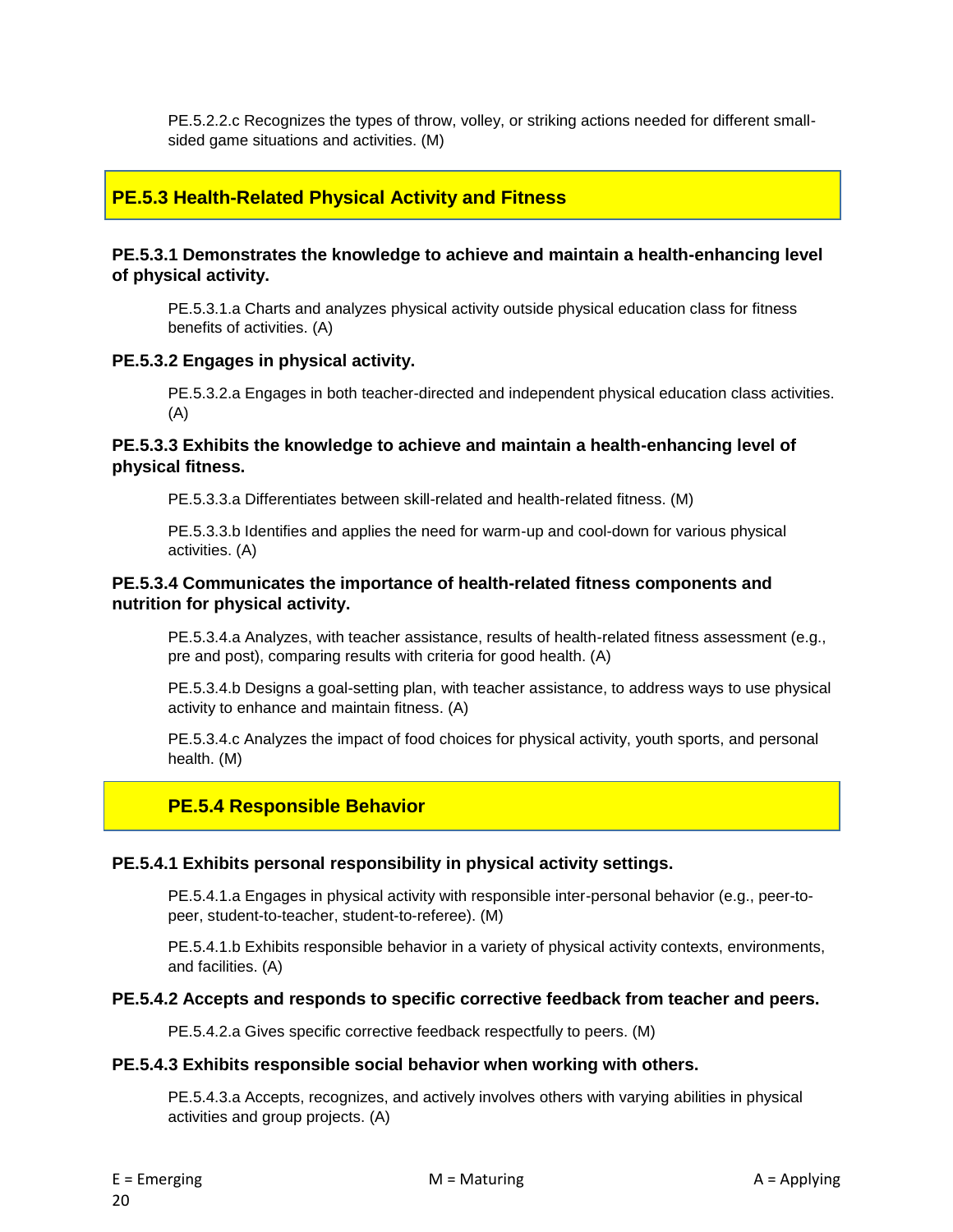#### **PE.5.4.4 Follows rules and demonstrates proper etiquette.**

PE.5.4.4.a Critiques the etiquette involved in various game activities. (M)

#### **PE.5.4.5 Participates safely in physical activities.**

PE.5.4.5.a Applies safety principles with age-appropriate physical activities. (A)

#### **PE.5.5 Physical Activity Benefits**

#### **PE.5.5.1 Recognizes the benefits of physical activity for health.**

PE.5.5.1.a Compares the health benefits of participating in selected physical activities. (A)

#### **PE.5.5.2 Recognizes the benefits of physical activity for challenge.**

PE.5.5.2.a Expresses the challenge of participating in a favorite physical activity. (A)

#### **PE.5.5.3 Recognizes the benefits of physical activity for self-expression and enjoyment.**

PE.5.5.3.a Analyzes different physical activities for self-expression and enjoyment. (A)

#### **PE.5.5.4 Recognizes the benefits of physical activity for social interaction.**

PE.5.5.4.a Describes the social benefits gained from participating in physical activity. (M)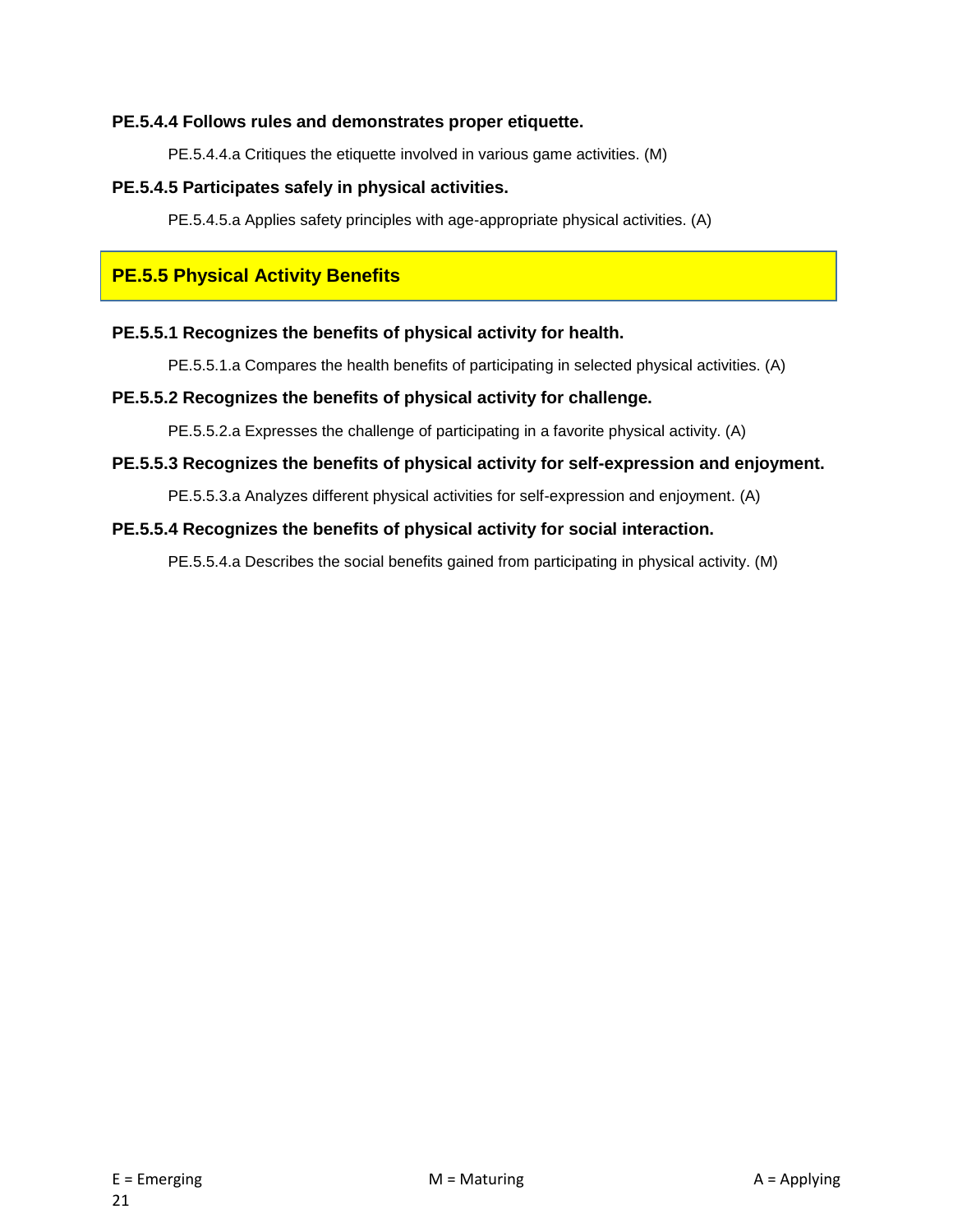#### Nebraska Physical Education Standards Grade 6

#### **PE.6.1 Physical Activity Skills and Movement Patterns**

#### **PE.6.1.1 Performs a variety of dance and rhythmic skills and activities with competency.**

PE.6.1.1.a Moves to a beat or rhythm in a dance (e.g., line, folk, social, creative, world).

PE.6.1.1.b Moves to a beat in a rhythmic activity (e.g., jump rope, cup stack, dance-fitness program, plyometric exercises).

#### **PE.6.1.2 Performs a variety of invasion and field game skills and activities with competency.**

PE.6.1.2.a Throws with a mature pattern for distance, force, and speed in a variety of practice tasks (e.g., softball, basketball, football, disc golf).

PE.6.1.2.b Catches a variety of objects with a mature pattern (e.g., softball, basketball, football, Frisbee).

PE.6.1.2.c Passes an object with hands in combination with locomotor patterns and change of direction.

PE.6.1.2.d Receives object with hands in combination with locomotor patterns and change of direction.

PE.6.1.2.e Performs pivots, fakes, and jab steps correctly without defensive pressure (e.g., basketball, soccer, lacrosse, flag football).

PE.6.1.2.f Dribbles with dominant hand using a change of speed and direction without defensive pressure in a variety of practice tasks (e.g., basketball).

PE.6.1.2.g Foot-dribbles with control, changing speed and directions, in a variety of practice tasks (e.g., soccer).

PE.6.1.2.h Dribbles with an implement with control, changing speed and directions in a variety of practice tasks (e.g., floor hockey, broomball).

PE.6.1.2.i Shoots with a mature pattern appropriate to the activity (e.g., basketball, team handball, soccer).

PE.6.1.2.j Maintains defensive ready position appropriate to the activity (e.g., basketball, volleyball, soccer, softball, flag football, wrestling).

#### **PE.6.1.3 Performs a variety of net and wall game skills and activities with competency.**

PE.6.1.3.a Performs a legal underhand serve.

PE.6.1.3.b Strikes with a mature overhand pattern in non-dynamic environment (e.g., volleyball, handball, badminton, tennis).

PE.6.1.3.c Strikes with mature pattern using the forehand and backhand strokes with a shorthandled implement.

PE.6.1.3.d Strikes using a forehand volley with mature pattern and control using an implement.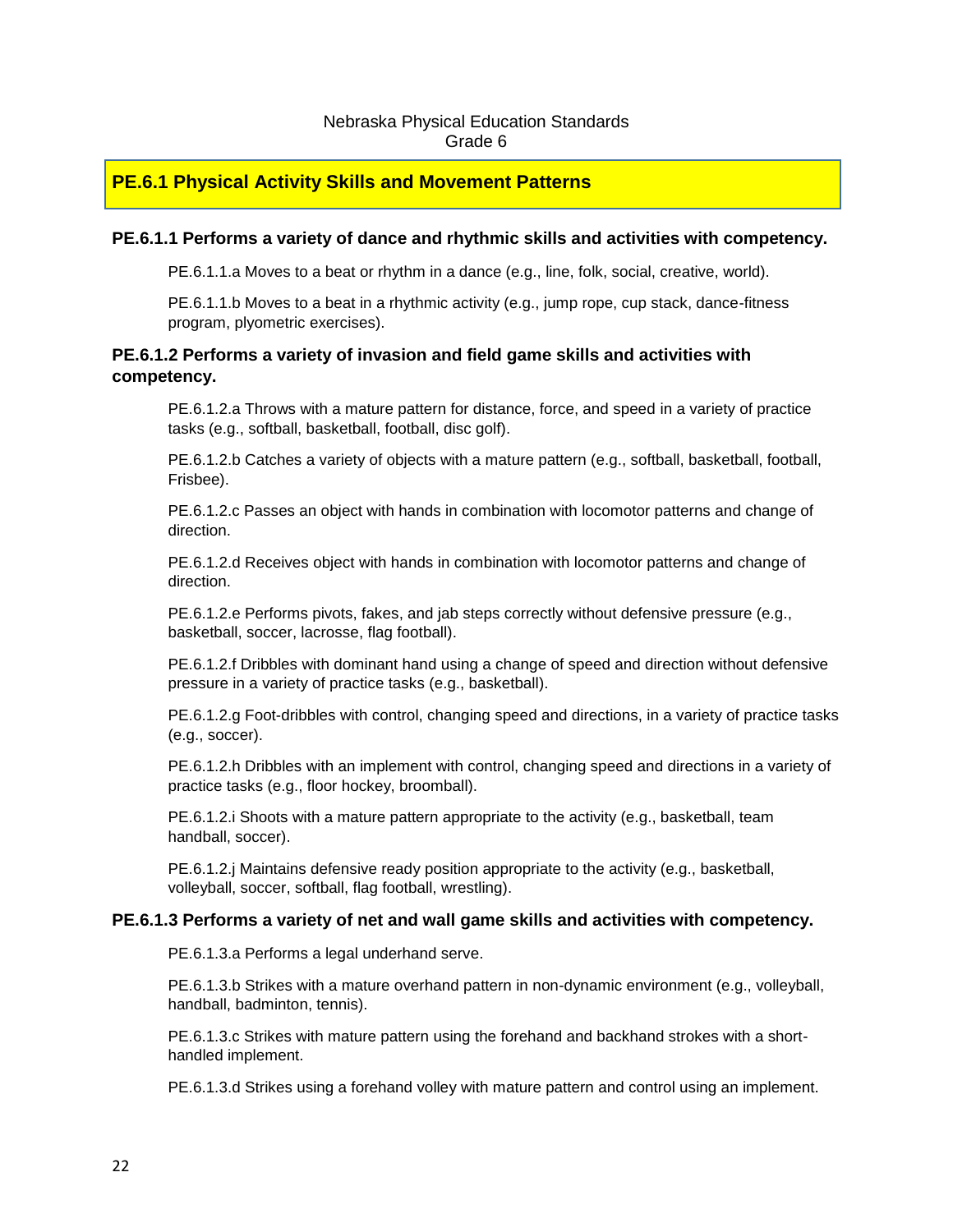PE.6.1.3.e Performs overhead two-hand volley with control.PE.6.1.3.f Performs a forearm pass with a mature pattern.

#### **PE.6.1.4 Performs a variety of target game skills and activities with competency.**

PE.6.1.4.a Throws underhand with a mature pattern in activity specific tasks (e.g., soccer, softball, bowling, bocce, horseshoes).

PE.6.1.4.b Strikes, with an implement, a stationary object (e.g., croquet, golf, shuffleboard).

#### **PE.6.1.5 Performs a variety of fielding/striking game skills and activities with competency.**

PE.6.1.5.a Strikes a pitched ball with an implement with a mature pattern.

PE.6.1.5.b Catches with hands using a mature pattern, from different trajectories, using a variety of balls in varying practice tasks.

#### **PE.6.1.6 Performs a variety of outdoor pursuits and individual performance activities with competency.**

PE.6.1.6.a Demonstrates correct technique for basic skills in one self-selected outdoor activity (e.g., fishing, archery, wall climbing, geocaching, bicycling).

PE.6.1.6.b Demonstrates correct technique for basic skills in one self-selected activity (e.g., wrestling, track and field, skating, tumbling).

#### **PE.6.2 Movement Concepts, Strategies, and Tactics**

#### **PE.6.2.1 Applies knowledge of movement concepts, strategies, and tactics in individual performance activities, dance and rhythms.**

PE.6.2.1.a Varies application of force during dance or rhythmic activities.

#### **PE.6.2.2 Applies knowledge of movement concepts, strategies, and tactics in invasion games.**

PE.6.2.2.a Creates space through locomotor movements appropriate to the activity.

PE.6.2.2.b Responds with appropriate locomotor movements while transitioning between offense and defense.

#### **PE.6.2.3 Applies knowledge of movement concepts, strategies, and tactics in net/wall games.**

PE.6.2.3.a Creates space when hitting with a short-handled implement by varying force and direction.

PE.6.2.3.b Reduces offensive options for opponents by returning to midcourt position.

#### **PE.6.2.4 Applies knowledge of movement concepts, strategies, and tactics in target games.**

PE.6.2.4.a Selects appropriate shot and/or implement based on location of the object in relation to the target.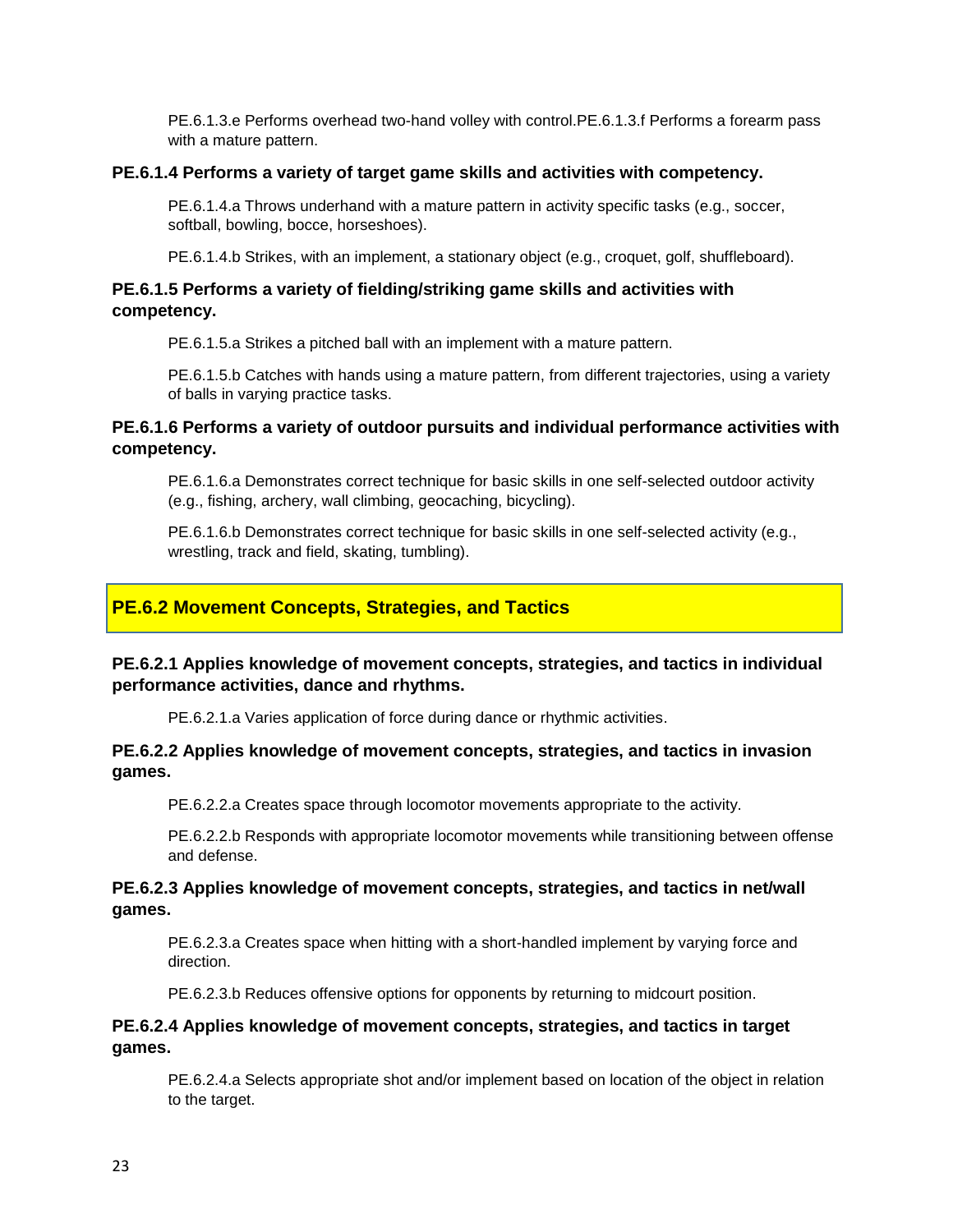#### **PE.6.2.5 Applies knowledge of movement concepts, strategies, and tactics in fielding/striking games.**

PE.6.2.5.a Identifies open spaces and attempts to strike object into that space.

PE.6.2.5.b Identifies the correct defensive play based on the situation (e.g., number of outs).

#### **PE.6.2.6 Applies knowledge of movement concepts, strategies, and tactics in outdoor pursuits.**

PE.6.2.6.a Makes appropriate decisions based on the weather, level of difficulty due to conditions, or ability to ensure safety of self and others.

#### **PE.6.3 Health-Related Physical Activity and Fitness**

#### **PE.6.3.1 Demonstrates the knowledge and skill to achieve and maintain a healthenhancing level of physical activity.**

PE.6.3.1.a Explains how being physically active leads to a healthy body.

PE.6.3.1.b Describes the difference between aerobic and anaerobic capacity in order to participate, in a variety of activities with moderate to vigorous intensity, for a minimum of 60 minutes a day.

#### **PE.6.3.2 Engages in physical activity.**

PE.6.3.2.a Participates in a variety of body weight strength and endurance fitness activities.

PE.6.3.2.b Participates in a variety of aerobic fitness activities using technology (e.g., video exercise games, heart rate monitors, pedometers).

PE.6.3.2.c Participates in a variety of lifetime recreational team sports, outdoor pursuits, and/or dance activities.

#### **PE.6.3.3 Exhibits the knowledge to achieve and maintain a health-enhancing level of physical fitness.**

PE.6.3.3.a Describes the components of skill-related fitness.

PE.6.3.3.b Sets and monitors a self-selected fitness goal.

PE.6.3.3.c Describes the role of warm-ups and cool-downs through dynamic movement.

PE.6.3.3.d Employs correct techniques and methods of stretching.

PE.6.3.3.e Identifies each of the components of the overload principles (Frequency, Intensity, Time, Type {FITT}) for different types of physical activity.

PE.6.3.3.f Defines resting heart rate and describes its relationship to aerobic fitness and Borg Rating of Perceived Exertion (RPE) scale.

PE.6.3.3.g Performs multi-joint and single-joint resistance training movements.

PE.6.3.3.h Identifies the concepts of muscular strength exercises and the relationship between incorrect technique and injury.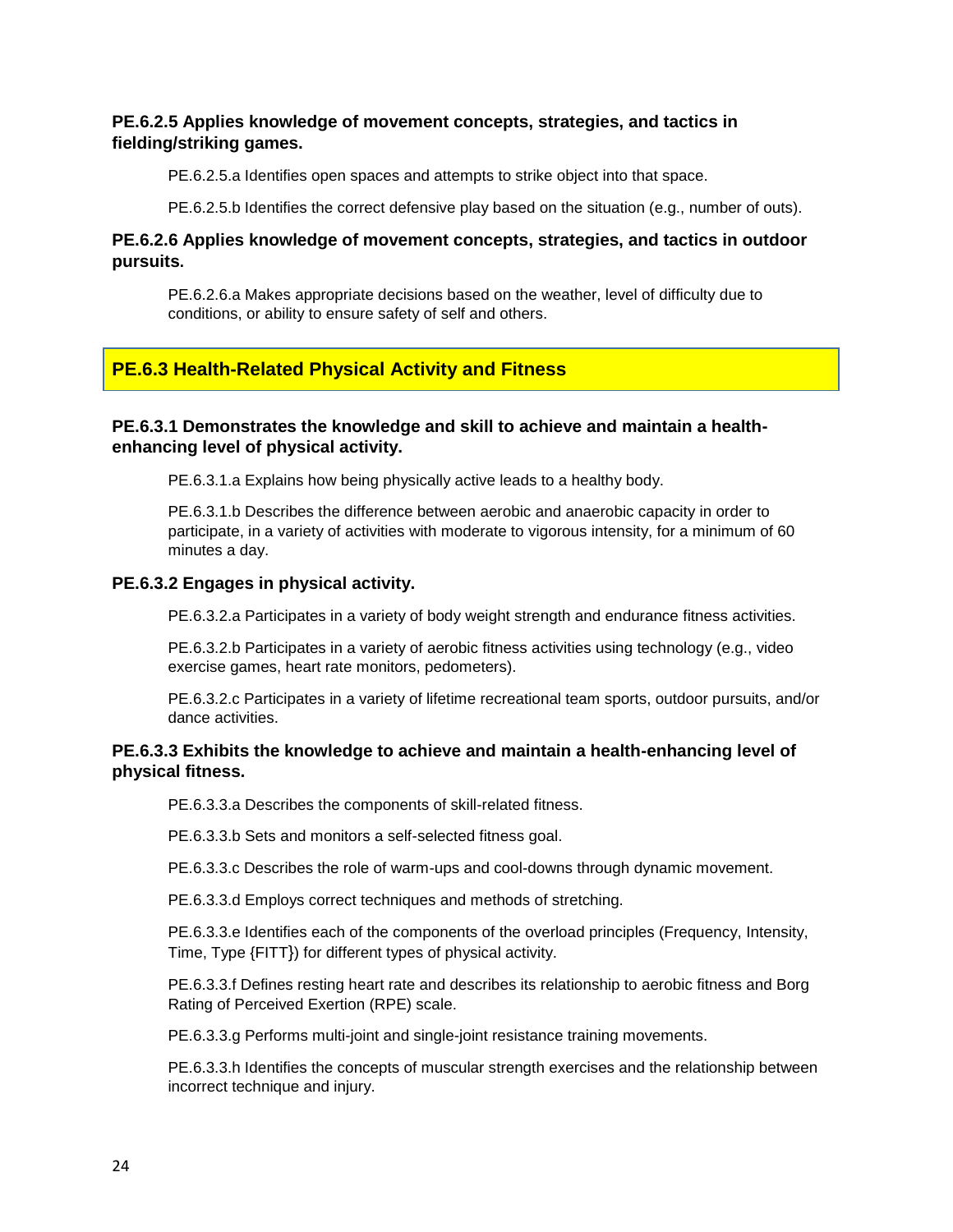PE.6.3.3.i Designs and implements a program of remediation for any areas of weakness based on the results of health-related fitness assessment.

PE.6.3.3.j Maintains a physical activity log for at least two weeks and reflects on activity levels as documented in the log.

#### **PE.6.3.4 Communicates the importance of health-related fitness components and nutrition for physical activity.**

PE.6.3.4.a Identifies foods within each of the basic food groups and selects appropriate servings and portions for his/her age and physical activity levels.

#### **PE.6.3.5 Communicates the importance of health-related fitness components and stress management with physical activity.**

PE.6.3.5.a Identifies positive and negative results of stress and appropriate ways of dealing with each.

#### **PE.6.4 Responsible Behavior**

#### **PE.6.4.1 Exhibits personal responsibility in physical activity settings.**

PE.6.4.1.a Exhibits personal responsibility through appropriate etiquette, respect for facilities and equipment, and safe behaviors.

#### **PE.6.4.2 Accepts and responds to specific corrective feedback from teacher and peers.**

PE.6.4.2.a Implements specific corrective feedback to improve performance.

#### **PE.6.4.3 Exhibits responsible social behavior when working with others.**

PE.6.4.3.a Accepts differences among classmates in physical development, maturation, and varying skill levels by providing positive encouragement.

PE.6.4.3.b Cooperates with a small group of classmates during adventure activities, game play, or team-building activities.

#### **PE.6.4.4 Follows rules and demonstrates proper etiquette.**

PE.6.4.4.a Implements the rules and etiquette for physical activities, games, and dance activities.

#### **PE.6.4.5 Participates safely in physical activities.**

PE.6.4.5.a Uses physical activity and fitness equipment appropriately and safely with teacher guidance.

PE.6.4.5.b Applies specific safety concerns associated with the activity with teacher guidance.

#### **PE.6.5 Physical Activity Benefits**

#### **PE.6.5.1 Recognizes the benefits of physical activity for health.**

PE.6.5.1.a Identifies different types of physical activities and describes how each positively impacts health.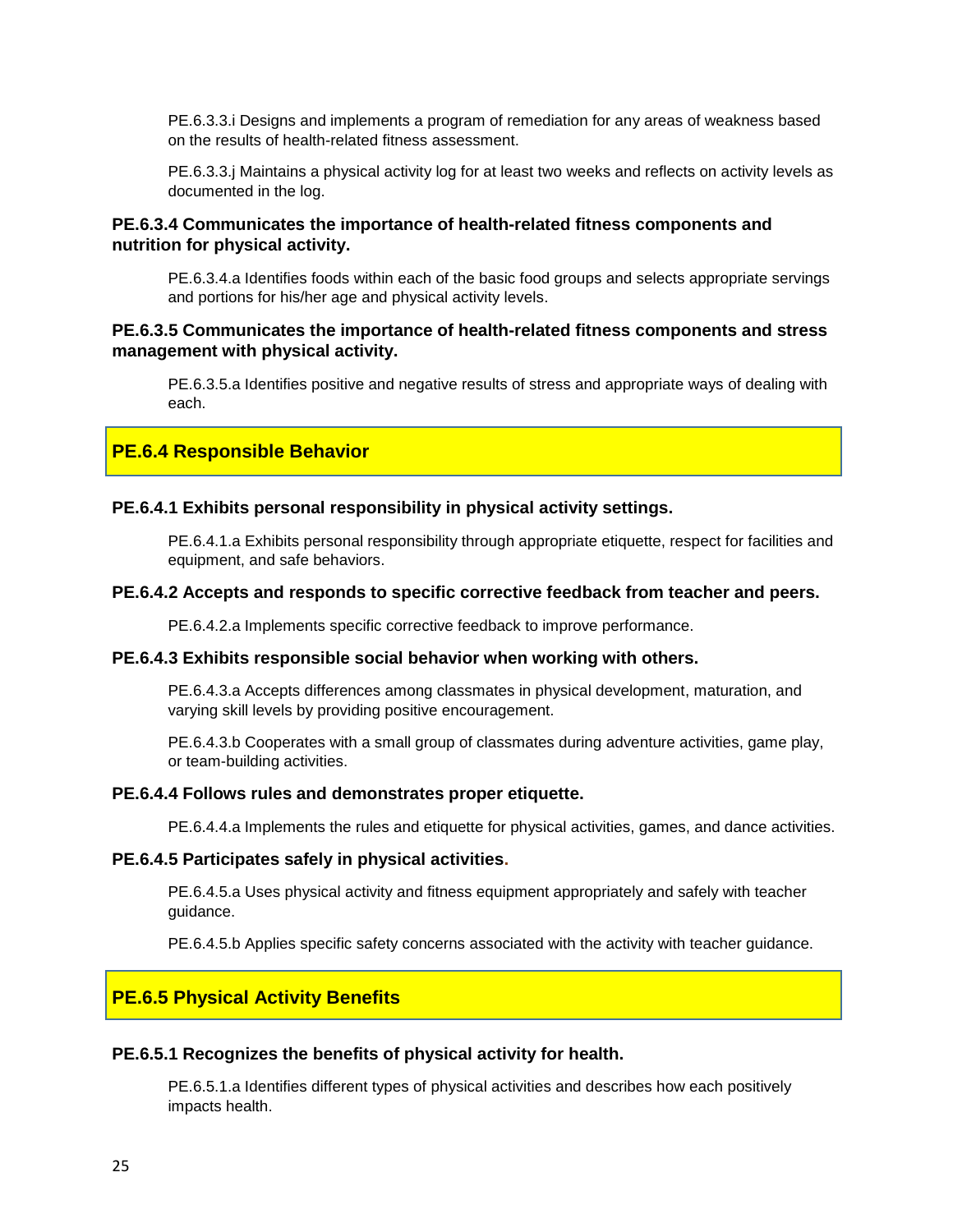PE.6.5.1.b Explains how physical activity provides opportunities for reducing stress.

#### **PE.6.5.2 Recognizes the benefits of physical activity for challenge.**

PE.6.5.2.a Recognizes individual challenges in physical activity and copes in a positive way (e.g., extending effort, asking for help or feedback, modifying the tasks).

#### **PE.6.5.3 Recognizes the benefits of physical activity for self-expression and enjoyment.**

PE.6.5.3.a Associates physical activity with enjoyment.

PE.6.5.3.b Describes how moving competently in a physical activity setting creates enjoyment.

PE.6.5.3.c Identifies the relationship between self-expression and physical activity.

#### **PE.6.5.4 Recognizes the benefits of physical activity for social interaction.**

PE.6.5.4.a Respects self and others in activities and games by following the rules, encouraging others, and playing in the spirit of the game or activity (e.g., sportsmanship).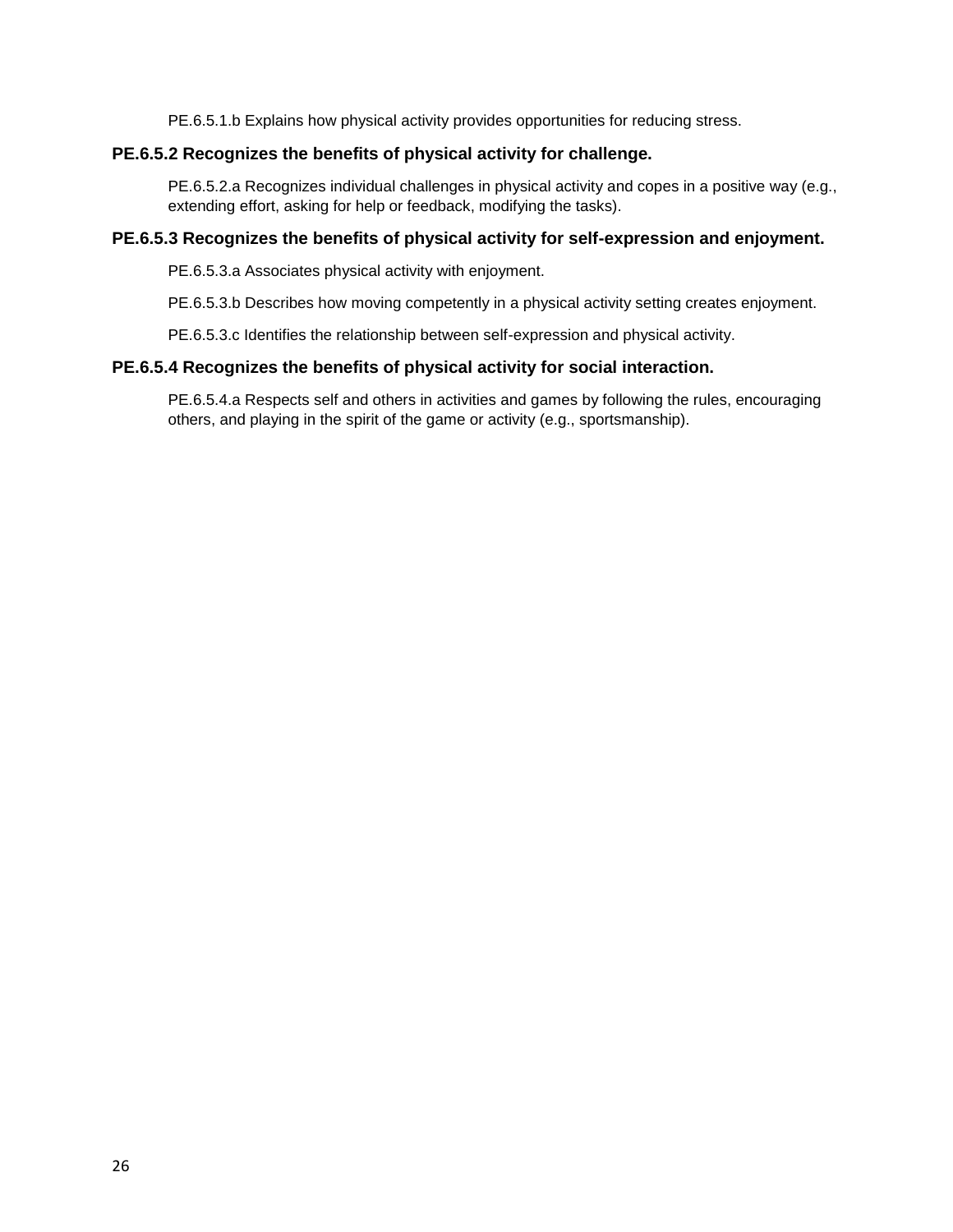#### Nebraska Physical Education Standards

#### Grade 7

#### **PE.7.1 Physical Activity Skills and Movement Patterns**

#### **PE.7.1.1 Performs a variety of dance and rhythmic skills and activities with competency.**

PE.7.1.1.a Applies movement patterns to a beat or rhythm in a dance.

PE.7.1.1.b Applies movement patterns to a beat in a rhythmic activity.

#### **PE.7.1.2 Performs a variety of invasion and field game skills and activities with competency.**

PE.7.1.2.a Throws with a mature pattern within a dynamic environment for distance, force, and speed (e.g., softball, football, basketball, Frisbee).

PE.7.1.2.b Catches a variety of objects with a mature pattern in a dynamic environment (e.g., softball, football, basketball, Frisbee).

PE.7.1.2.c Passes an object with feet in combination with running, changing direction, and speed with competency.

PE.7.1.2.d Receives object with feet in combination with running, changing direction, and speed.

PE.7.1.2.e Performs pivots, fakes, and jab steps correctly with defensive pressure (e.g., basketball, soccer, lacrosse, flag football).

PE.7.1.2.f Dribbles with dominant and non-dominant hand using a change of speed and direction in a variety of practice tasks (e.g., basketball).

PE.7.1.2.g Foot-dribbles combined with passing, changing speed and direction, in a variety of practice tasks (e.g., soccer).

PE.7.1.2.h Dribbles with an implement combined with passing in a variety of practice tasks (e.g., floor hockey, broomball).

PE.7.1.2.i Shoots with a mature pattern, power, and accuracy in a modified game (e.g., basketball, team handball, soccer).

PE.7.1.2.j Maintains defensive ready position while moving, appropriate to the activity (e.g., basketball, volleyball, softball, flag football, wrestling).

#### **PE.7.1.3 Performs a variety of net and wall game skills and activities with competency.**

PE.7.1.3.a Performs a legal underhand serve with accuracy to a target.

PE.7.1.3.b Strikes with a mature overhand pattern in a dynamic environment (e.g., volleyball, handball, badminton, tennis).

PE.7.1.3.c Strikes with mature pattern using the forehand and backhand strokes with a longhandled implement.

PE.7.1.3.d Performs forehand and backhand volleys with mature pattern and control using an implement.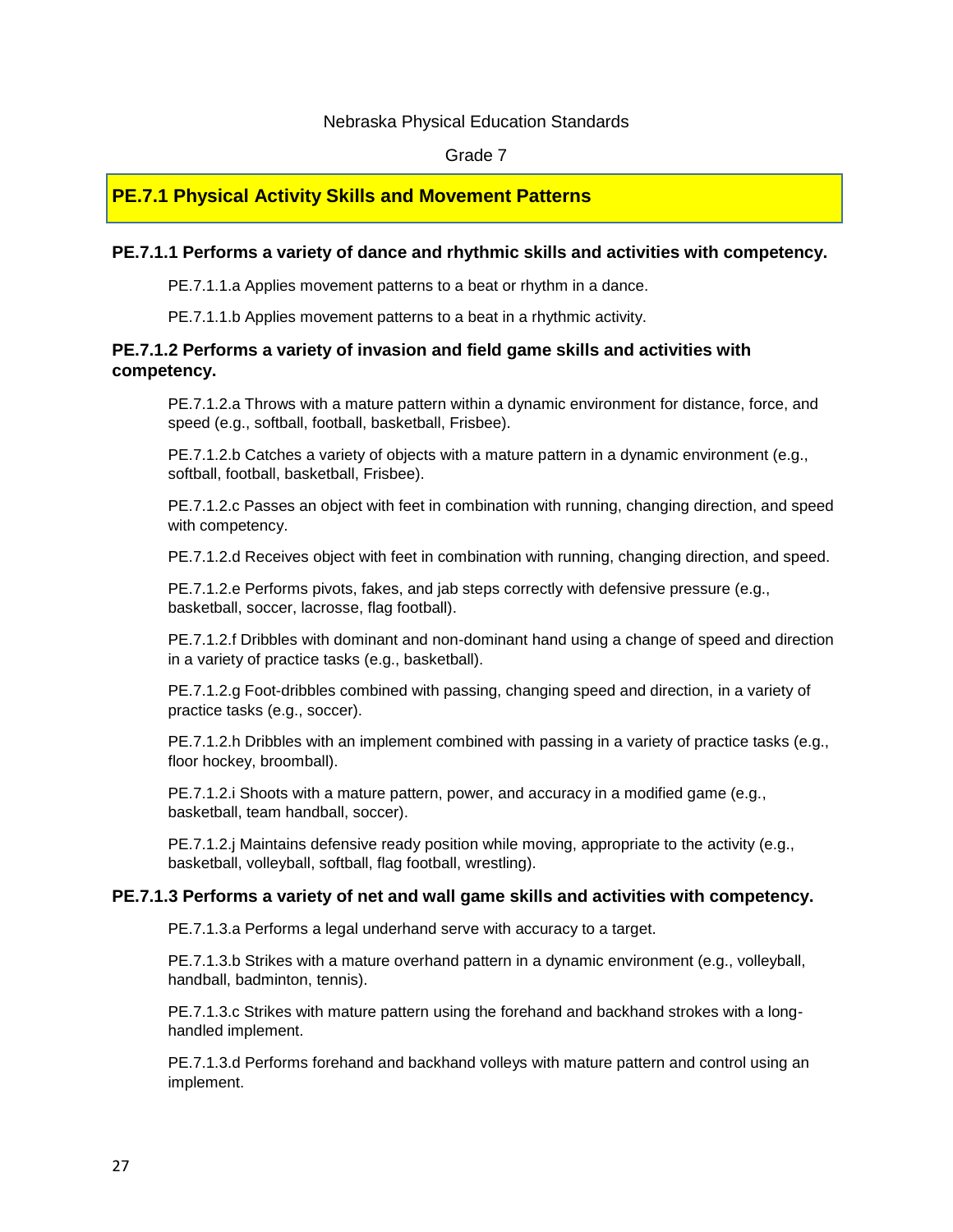PE.7.1.3.e Performs overhead two-hand volley with control.

PE.7.1.3.f Performs a forearm pass with a mature pattern to a partner.

#### **PE.7.1.4 Performs a variety of target game skills and activities with competency.**

PE.7.1.4.a Throws underhand with a mature pattern consistently in a modified target game.

PE.7.1.4.b Strikes, with an implement, a stationary object for accuracy (e.g., croquet, golf, shuffleboard).

#### **PE.7.1.5 Performs a variety of fielding/striking game skills and activities with competency.**

PE.7.1.5.a Strikes a pitched ball to an open space in a variety of practice tasks.

PE.7.1.5.b Catches with hands with a mature pattern, from different trajectories using a variety of balls in small-sided games.

#### **PE.7.1.6 Performs a variety of outdoor pursuits and individual performance activities with competency.**

PE.7.1.6.a Demonstrates correct technique for a variety of skills in one self-selected outdoor activity (e.g., fishing, archery, wall climbing, geocaching, bicycling).

PE.7.1.6.b Demonstrates correct technique for a variety of skills in one self-selected activity (e.g., wrestling, track and field, skating, tumbling).

#### **PE.7.2 Movement Concepts, Strategies, and Tactics**

#### **PE.7.2.1 Applies knowledge of movement concepts, strategies, and tactics in individual performance activities, dance, and rhythms.**

PE.7.2.1.a Applies Newton's laws of motion to various dance or movement activities.

#### **PE.7.2.2 Applies knowledge of movement concepts, strategies, and tactics in invasion games.**

PE.7.2.2.a Reduces space through locomotor movements appropriate to the activity.

PE.7.2.2.b Responds with appropriate locomotor movements while transitioning between offense and defense, communicating with teammates.

#### **PE.7.2.3 Applies knowledge of movement concepts, strategies, and tactics in net/wall games.**

PE.7.2.3.a Creates space when hitting with long-handled implement by varying force and direction and moving opponent from side to side.

PE.7.2.3.b Selects offensive shot based on opponent's location.

#### **PE.7.2.4 Applies knowledge of movement concepts, strategies, and tactics in target games.**

PE.7.2.4.a Varies the speed and/or trajectory of the shot based on location of the object in relation to the target.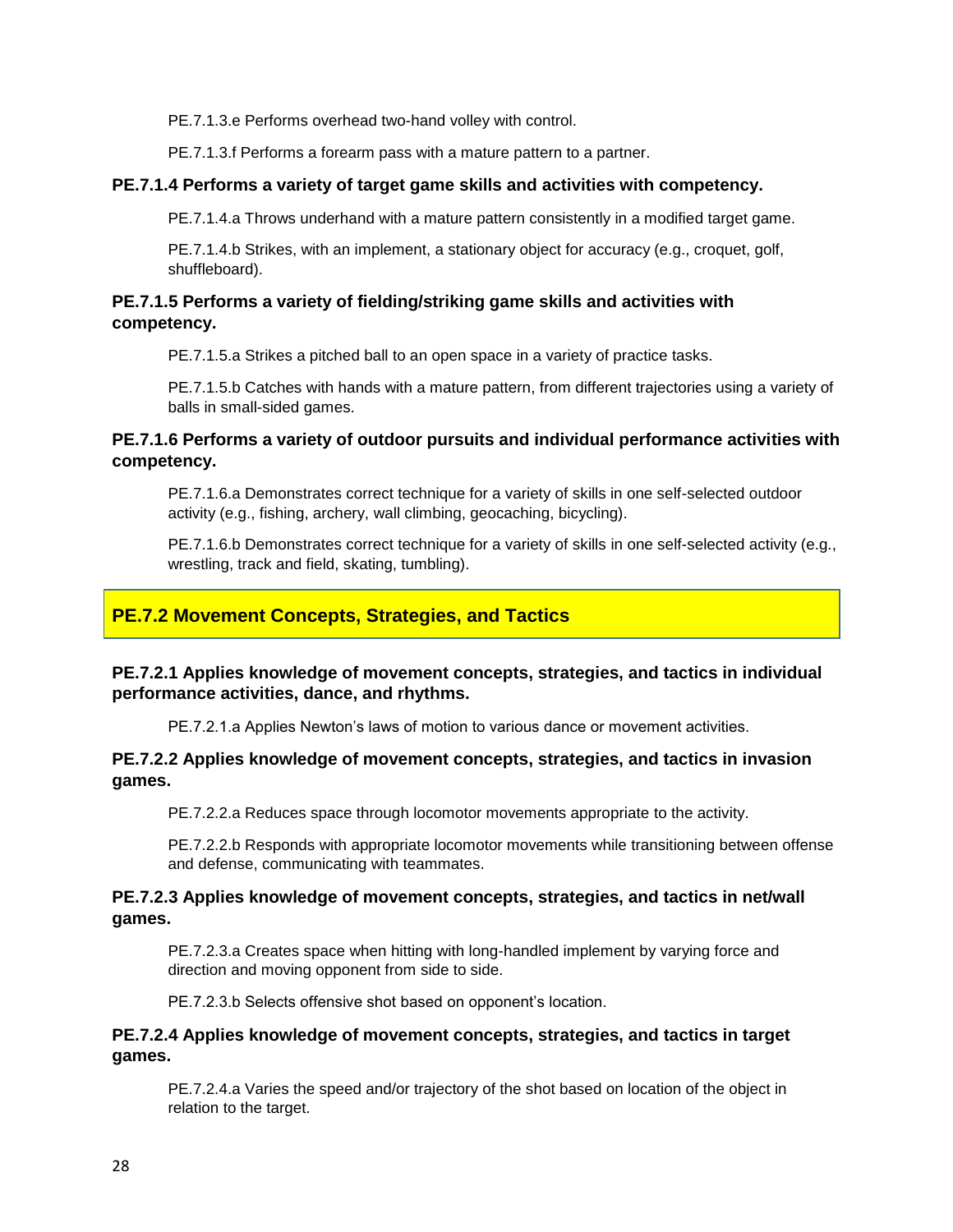#### **PE.7.2.5 Applies knowledge of movement concepts, strategies, and tactics in fielding/striking games.**

PE.7.2.5.a Utilizes a variety of shots to hit to an open space.

PE.7.2.5.b Selects the correct defensive play based on the situation (e.g., number of outs).

#### **PE.7.2.6 Applies knowledge of movement concepts, strategies, and tactics in outdoor pursuits.**

PE.7.2.6.a Analyzes the situation and makes adjustments to ensure the safety of self and others.

#### **PE.7. 3 Health-Related Physical Activity and Fitness**

#### **PE.7.3.1 Demonstrates the knowledge and skill to achieve and maintain a healthenhancing level of physical activity.**

PE.7.3.1.a Identifies barriers related to maintaining a physically active lifestyle and seeks solutions for eliminating those barriers.

#### **P.E.7.3.2 Engages in physical activity.**

PE.7.3.2.a Participates in a variety of activities with moderate to vigorous intensity for a minimum of 60 minutes a day.

PE.7.3.2.b Participates in a variety of strength and muscular endurance fitness activities using body weight (e.g., resistance bands).

PE.7.3.2.c Participates in a variety of aerobic-fitness activities using technology (e.g., video exercise games, heart rate monitors, pedometers).

PE.7.3.2 d Participates in a variety of lifetime dual and individual sports, martial arts or aquatic activities.

#### **PE.7.3.3 Exhibits the knowledge to achieve and maintain a health-enhancing level of physical fitness.**

PE.7.3.3.a Distinguishes between health-related and skill-related fitness.

PE.7.3.3.b Adjusts amount of physical activity based on quantity of exercise to maintain and/or improve fitness levels.

PE.7.3.3.c Designs a warm-up/cool-down regimen using dynamic and static stretches for a selfselected physical activity

PE.7.3.3.d Describes the overload principles of Frequency, Intensity, Time, and Type (FITT) for different types of physical activity, the training principles on which the formula is based, and how the formula and principles affect fitness.

PE.7.3.3.e Defines how the Borg Rating of Perceived Exertion (RPE) scale can be used to determine the perception of the work effort or intensity of exercise.

PE.7.3.3.f Performs a variety of single-joint and multi-joint movements in resistance training with an implement.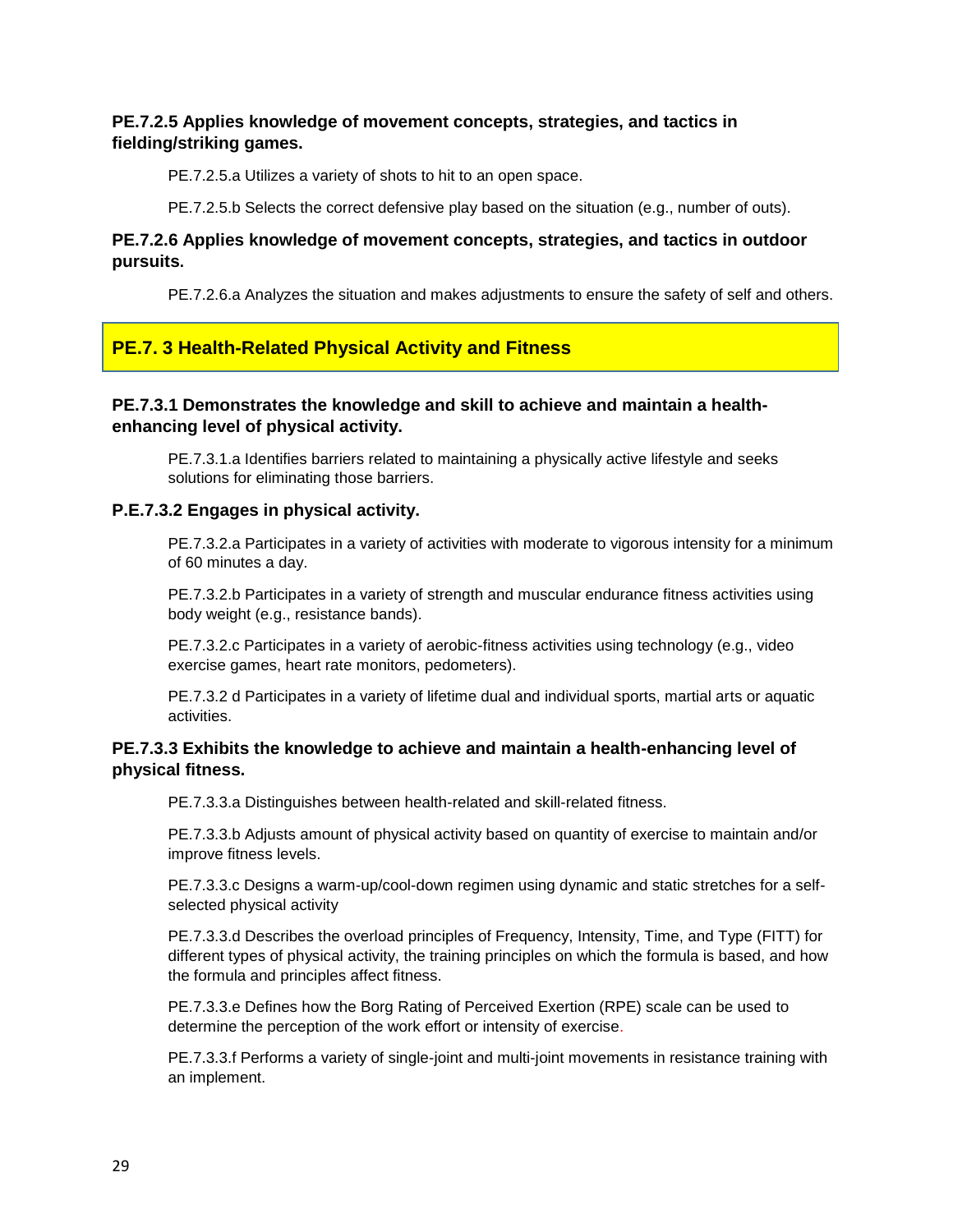PE.7.3.3.g Performs appropriate techniques related to muscular strength and endurance to ensure safety and injury prevention.

PE.7.3.3.h Designs and implements a program of remediation for two areas of weakness based on the results of health-related fitness assessment.

PE.7.3.3.i Maintains a physical activity log and nutrition log for at least two weeks, and reflects on activity levels and nutrition as documented in the log.

#### **PE.7.3.4 Communicates the importance of health-related fitness components and nutrition for physical activity.**

PE.7.3.4.a Develops strategies for balancing healthy food, snacks and water intake, along with physical activity.

#### **PE.7.3.5 Communicates the importance of health-related fitness components and stress management with physical activity.**

PE.7.3.5.a Practices strategies for dealing with stress (e.g., deep breathing, guided visualization, aerobic exercise).

#### **PE.7.4 Responsible Behavior**

#### **PE.7.4.1 Exhibits personal responsibility in physical activity settings.**

PE.7.4.1.a Demonstrates both intrinsic and extrinsic motivation by selecting opportunities to participate in physical activity outside of class.

#### **PE.7.4.2 Accepts and responds to specific corrective feedback from teacher and peers.**

PE.7.4.2.a Provides positive corrective feedback to a peer using teacher-generated guidelines and incorporating appropriate tone and other communication skills.

#### **PE.7.4.3 Exhibits responsible social behavior when working with others.**

PE.7.4.3 a Demonstrates cooperation skills by establishing rules and guidelines for resolving conflicts.

PE.7.4.3.b Exhibits responsible social behaviors by cooperating with classmates, demonstrating inclusive behaviors, and supporting classmates.

PE.7.4.3.c Problem solves with a small group of classmates during adventure activities, game play, or team building activities.

#### **PE.7.4.4 Follows rules and demonstrates proper etiquette.**

PE.7.4.4.a Self-officiates modified physical activities and games.

PE.7.4.4.b Demonstrates appropriate behaviors and etiquette while observing and performing dance.

#### **PE.7.4.5 Participates safely in physical activities.**

PE.7.4.5.a Independently uses physical activity and fitness equipment appropriately and safely.

PE.7.4.5.b Applies specific safety concerns associated with the activity in individual practice.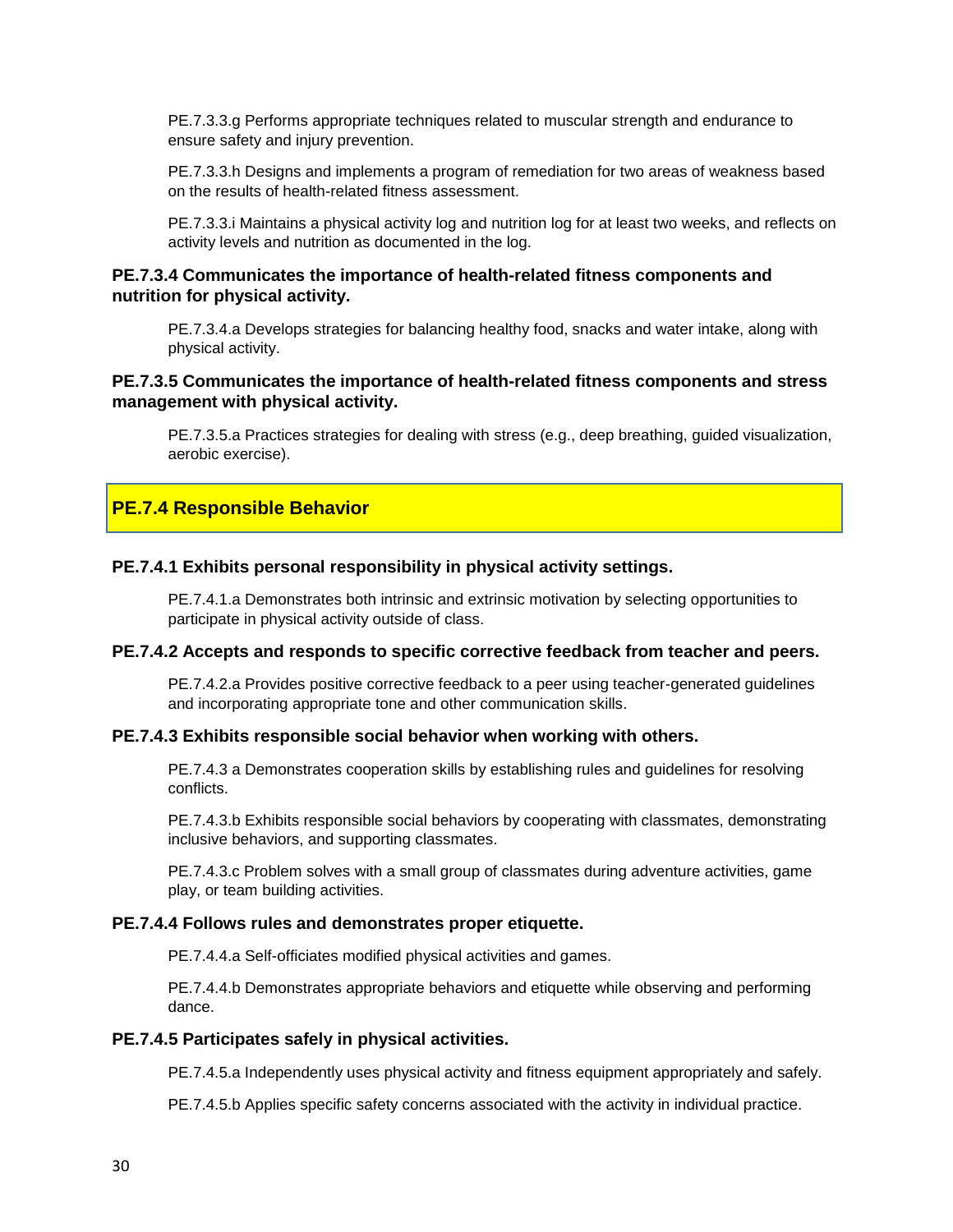#### **PE.7.5 Physical Activity Benefits**

#### **PE.7.5.1 Recognizes the benefits of physical activity for health.**

PE.7.5.1.a Identifies examples of activities that enhance each of the five components of healthrelated fitness.

PE.7.5.1.b Participates in a variety of physical activities to experience positive mental and emotional benefits.

#### **PE.7.5.2 Recognizes the benefits of physical activity for challenge.**

PE.7.5.2.a Generates positive strategies when faced with a group challenge in physical activity (e.g., offering suggestions or assistance, leading, or following others and providing possible solutions).

#### **PE.7.5.3 Recognizes the benefits of physical activity for self-expression and enjoyment.**

PE.7.5.3.a Enjoys self-selected physical activities.

PE.7.5.3.b Describes how moving competently in a physical activity setting creates enjoyment.

PE.7.5.3 c Explains the relationship between self-expression and lifelong enjoyment through physical activity.

#### **PE.7.5.4 Recognizes the benefits of physical activity for social interaction.**

PE.7.5.4.a Demonstrates the importance of social interactions by helping and encouraging others, avoiding negative comments and providing support to classmates.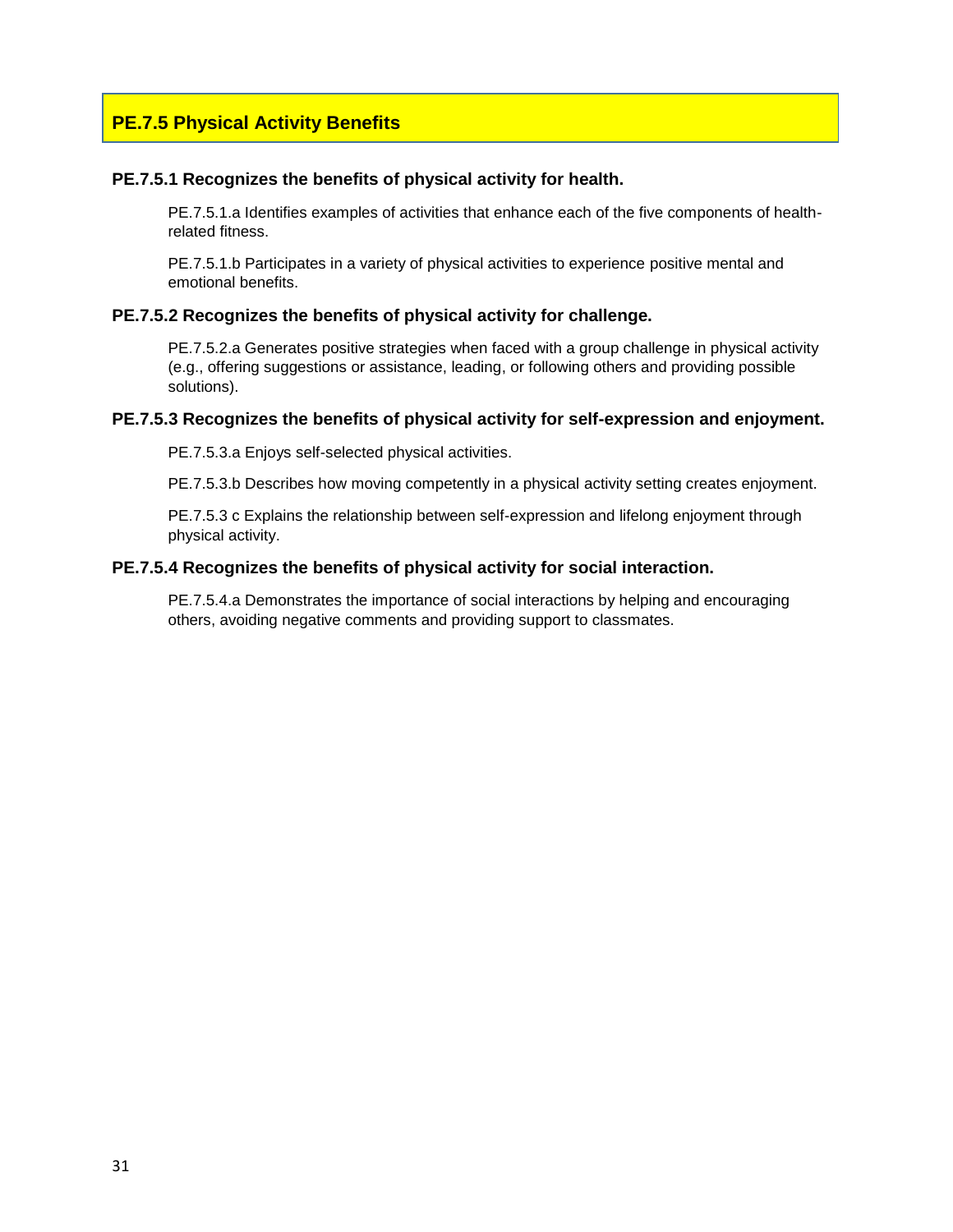#### Nebraska Physical Education Standards Grade 8

#### **PE.8.1 Physical Activity Skills and Movement Patterns**

#### **PE.8.1.1 Performs a variety of dance and rhythmic skills and activities with competency.**

PE.8.1.1.a Creates a sequence of movements to a beat or rhythm in a dance.

PE.8.1.1.b Creates a sequence of movements for a rhythmic activity.

#### **PE.8.1.2 Performs a variety of invasion and field game skills and activities with competency.**

PE.8.1.2.a Throws with a mature pattern for distance, force, and speed in small-sided game play (e.g., softball, basketball, football, lacrosse, Frisbee).

PE.8.1.2.b Catches using an implement with a mature pattern in small-sided game play (e.g., lacrosse, scoop).

PE.8.1.2.c Passes an object with an implement in combination with running, changing direction, and speed with competency (e.g., hockey, lacrosse, scoop).

PE.8.1.2.d Receives object with an implement in combination with running, changing direction, and speed (e.g., hockey, broomball).

PE.8.1.2.e Performs pivots, fakes, and jab steps correctly in modified games (e.g., basketball, soccer, lacrosse, flag football).

PE.8.1.2.f Dribbles with dominant and non-dominant hand using a change of speed and direction in small-sided game play (e.g., basketball).

PE.8.1.2.g Foot-dribbles combined with passing, changing speed and direction in small-sided game play (e.g., soccer).

PE.8.1.2.h Dribbles with an implement combined with passing in modified games (e.g., floor hockey, broom ball).

PE.8.1.2.i Shoots on goal using an implement with power and accuracy in a modified game (e.g., team handball, hockey and lacrosse).

PE.8.1.2.j Utilizes drop step technique while defending (e.g., basketball, football, softball).

#### **PE.8.1.3 Performs a variety of net and wall game skills and activities with competency.**

PE.8.1.3.a Performs a legal underhand serve with accuracy in a modified game.

PE.8.1.3.b Strikes with a mature overhand pattern in a modified game (e.g., volleyball, handball, badminton, tennis).

PE.8.1.3.c Strikes with mature pattern, using the forehand and backhand strokes with a short- or long-handled implement with accuracy, in a modified game.

PE.8.1.3.d Applies forehand and backhand volleys with a mature pattern and control using an implement in a modified game.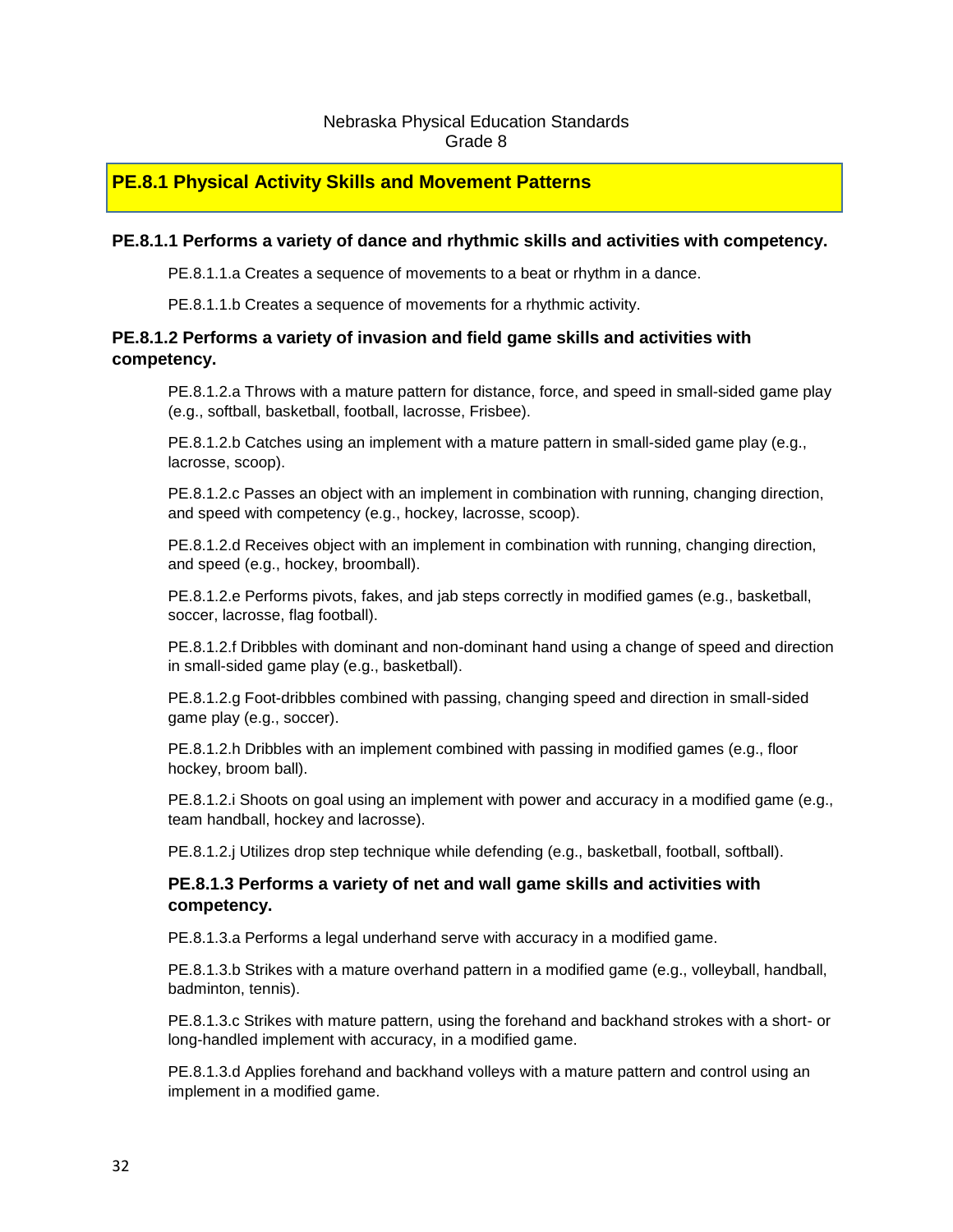PE.8.1.3.e Executes overhead two-hand volley with control in a modified game.

PE.8.1.3.f Performs a forearm pass with a mature pattern and control in a modified game.

#### **PE.8.1.4 Performs a variety of target game skills and activities with competency.**

PE.8.1.4.a Throws underhand for accuracy and control with a mature pattern in a modified target game.

PE.8.1.4.b Strikes, with an implement, a stationary object for accuracy and distance (e.g., croquet, golf, shuffleboard).

#### **PE.8.1.5 Performs a variety of fielding/striking game skills and activities with competency.**

PE.8.1.5.a Strikes a pitched ball with power with an implement to an open space in a variety of small-sided games.

PE.8.1.5 b Catches, using an implement, from different trajectories and speeds in a dynamic environment or modified game play.

#### **PE.8.1.6 Performs a variety of outdoor pursuits and individual performance activities with competency.**

PE.8.1.6.a Demonstrates correct technique for a variety of skills in two self-selected outdoor activities (e.g., fishing, archery, wall climbing, geocaching, bicycling).

PE.8.1.6.b Demonstrates correct technique for a variety of skills in two self-selected activities (e.g., wrestling, track and field, skating, tumbling).

#### **PE.8.2 Movement Concepts, Strategies, and Tactics**

#### **PE.8.2.1 Applies knowledge of movement concepts, strategies, and tactics in individual performance activities, dance and rhythms.**

PE.8.2.1.a Describes and applies mechanical advantage(s) for a variety of movement patterns.

#### **PE.8.2.2 Applies knowledge of movement concepts, strategies, and tactics in invasion games.**

PE.8.2.2.a Creates and reduces space using a variety of passes and offensive tactics during modified games (e.g., pivots, fakes, give and go).

PE.8.2.2.b Responds with appropriate locomotor movements while transitioning between offense and defense, communicating with teammates, and capitalizing on opportunities.

#### **PE.8.2.3 Applies knowledge of movement concepts, strategies, and tactics in net/wall games.**

PE.8.2.3.a Creates space when hitting with either a long- or short-handled implement by varying force or direction or by moving opponent side-to-side and/or forward and back.

PE.8.2.3.b Varies placement, force and timing of return to prevent anticipation by opponent.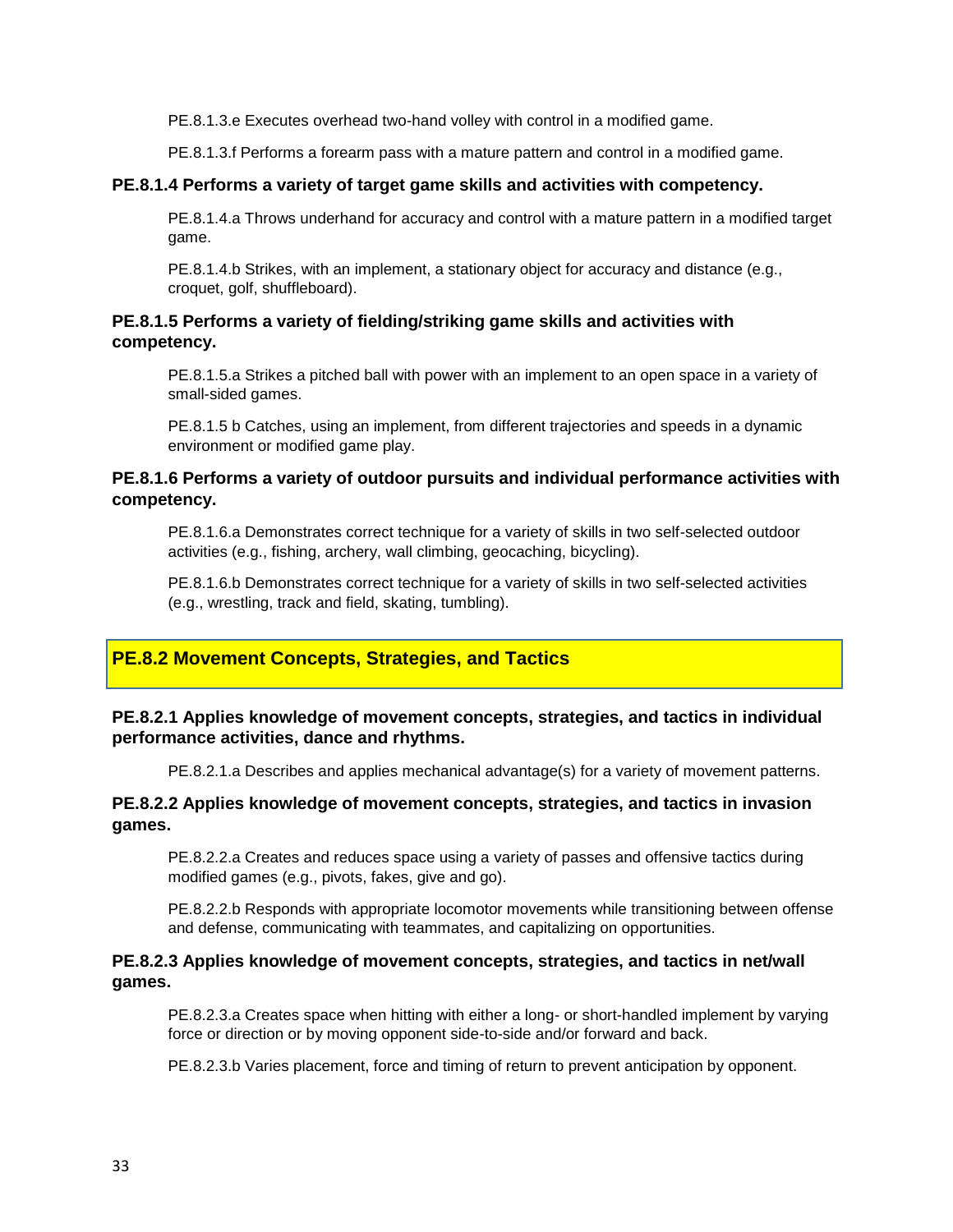#### **PE.8.2.4 Applies knowledge of movement concepts, strategies, and tactics in target games.**

PE.8.2.4.a Varies the speed, force, and trajectory of the shot based on location of the object in relation to the target.

#### **PE.8.2.5 Applies knowledge of movement concepts, strategies, and tactics in fielding/striking games.**

PE.8.2.5.a Identifies sacrifice situations and attempts to advance a teammate.

PE.8.2.5.b Reduces open spaces in the field by working with teammates to maximize coverage.

#### **PE.8.2.6 Applies knowledge of movement concepts, strategies, and tactics in outdoor pursuits.**

PE.8.2.6.a Implements safe protocols in self-selected outdoor activities.

#### **PE.8.3 Health-Related Physical Activity and Fitness**

#### **PE.8.3.1 Demonstrates the knowledge and skill to achieve and maintain a healthenhancing level of physical activity.**

PE.8.3.1.a Explains the connections between health-related fitness and overall physical and mental health.

#### **PE.8.3.2 Engages in physical activity.**

PE.8.3.2.a Participates in a variety of activities with moderate to vigorous intensity for a minimum of 60 minutes a day.

PE.8.3.2.b Plans and creates, with teacher assistance, a variety of strength and muscular endurance activities using body weight and light free-weights.

PE.8.3.2.c Participates in a variety of aerobic fitness activities using technology (e.g., video exercise games, heart rate monitors, pedometers).

PE.8.3.2.d Participates in self-selected lifetime sport, dance, aquatic, or outdoor activity outside of the school day.

#### **PE.8.3.3 Exhibits the knowledge to achieve and maintain a health-enhancing level of physical fitness.**

PE.8.3.3.a Compares and contrasts physical activities based on their contributions to healthrelated fitness components.

PE.8.3.3.b Uses available technology to self-monitor quantity of exercise and enhance current fitness level.

PE.8.3.3.c Designs and implements a variety of warm-up/cool-down regimens with a variety of dynamic and static stretches for multiple activities.

PE.8.3.3.d Uses the overload principle in preparing a personal workout.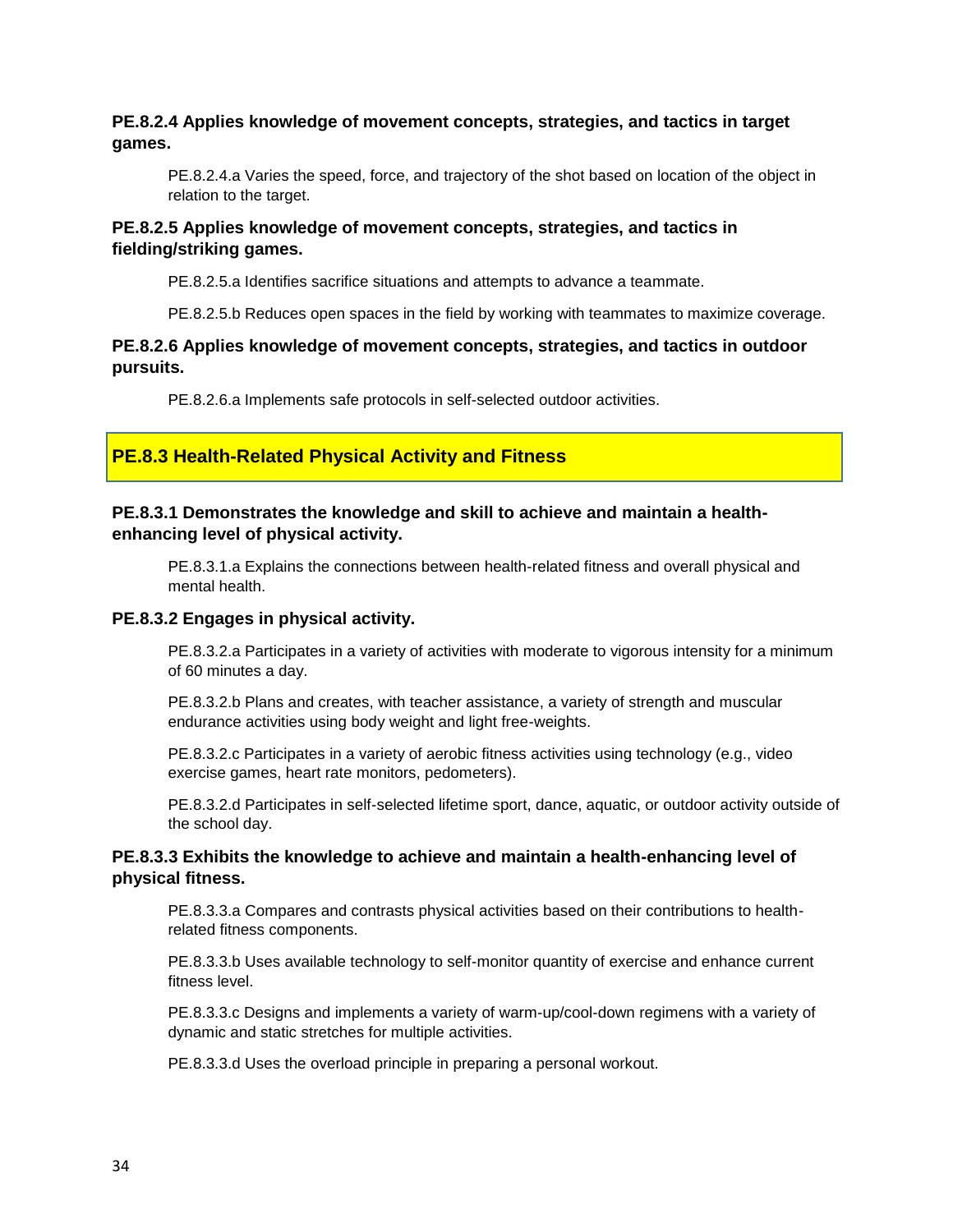PE.8.3.3.e Defines how the Borg Rate of Perceived Exertion (RPE) scale can be used to adjust workout intensity during physical activity.

PE.8.3.3.f Performs a variety of single-joint and multi-joint movements in resistance training with an appropriately selected resistance.

PE.8.3.3.g Identifies technical resistance progressions and determines corrections that are necessary for injury prevention and health promotion.

PE.8.3.3.h Designs and implements a program of remediation for three areas of weakness based on the results of health-related fitness assessment.

PE.8.3.3.i Designs and implements a program to improve levels of health-related fitness and nutrition.

#### **PE.8.3.4 Communicates the importance of health-related fitness components and nutrition for physical activity.**

PE.8.3.4.a Describes the relationship between poor nutrition and health risk factors.

#### **PE.8.3.5 Communicates the importance of health-related fitness components and stress management with physical activity.**

PE.8.3.5.a Performs basic movements used in other stress-reducing activities (e.g., yoga, tai chi).

#### **PE.8.4 Responsible Behavior**

#### **PE.8.4.1 Exhibits personal responsibility in physical activity settings.**

PE.8.4.1.a Accepts responsibility for personal and social behaviors and improving ones' own level of physical activity and fitness.

#### **PE.8.4.2 Accepts and responds to specific corrective feedback from teacher and peers.**

PE.8.4.2.a Provides encouragement and positive feedback to peers without prompting from the teacher.

#### **PE.8.4.3 Exhibits responsible social behavior when working with others.**

PE.8.4.3.a Responds appropriately to participants' behavior during physical activity by using rules and guidelines for resolving conflict.

PE.8.4.3.b Employs critical thinking skills to solve problems and make decisions.

#### **PE.8.4.4 Follows rules and demonstrates proper etiquette.**

PE.8.4.4.a Officiates modified physical activities and games.

PE.8.4.4.b Creates dance routines applying appropriate behavior and etiquette observing, creating, and performing dance.

#### **PE.8.4.5 Participates safely in physical activities.**

PE.8.4.5.a Independently uses physical activity and fitness equipment appropriately.

PE.8.4.5.b Identifies specific safety associated with the physical activity.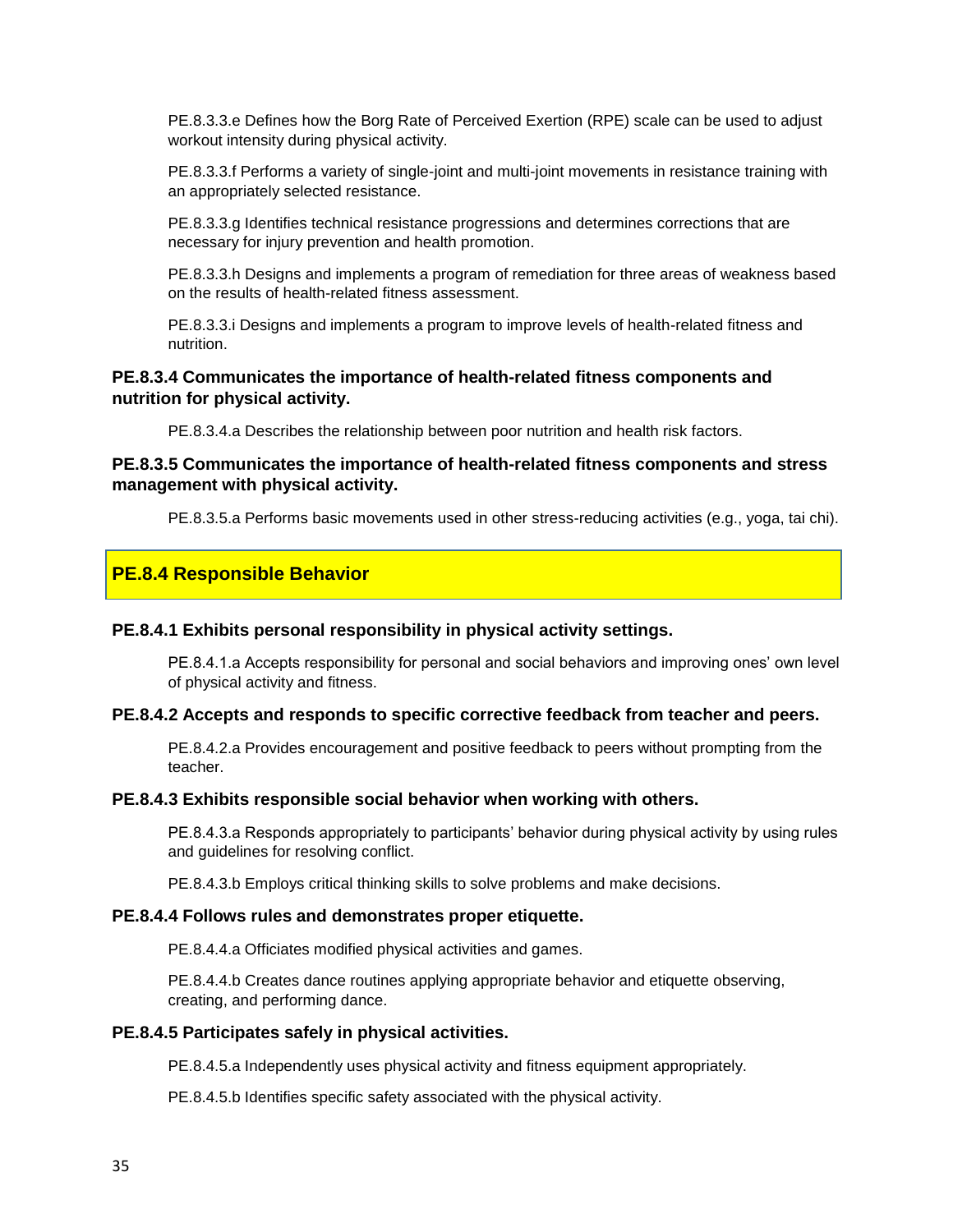PE.8.4.5.c Applies specific safety concerns associated with the activity when practicing with peers.

#### **PE.8.5 Physical Activity Benefits**

#### **PE.8.5.1 Recognizes the benefits of physical activity for health.**

PE.8.5.1.a Explains the connections between fitness and overall physical and mental health.

PE.8.5.1.b Analyzes the empowering consequences of being physically active as it relates to physical, social, and mental/emotional health.

#### **PE.8.5.2 Recognizes the benefits of physical activity for challenge.**

PE.8.5.2.a Develops a plan of action for challenge in physical activity and makes appropriate decisions based on that plan.

#### **PE.8.5.3 Recognizes the benefits of physical activity for self-expression and enjoyment.**

PE.8.5.3.a Enjoys self-selected physical activities.

PE.8.5.3.b Describes how moving competently in a physical activity setting creates enjoyment.

PE.8.5.3.c Identifies and participates in an enjoyable activity that prompts individual expression.

#### **PE.8.5.4 Recognizes the benefits of physical activity for social interaction.**

PE.8.5.4.a Exhibits respect for self by asking for help and helping others in various physical activities.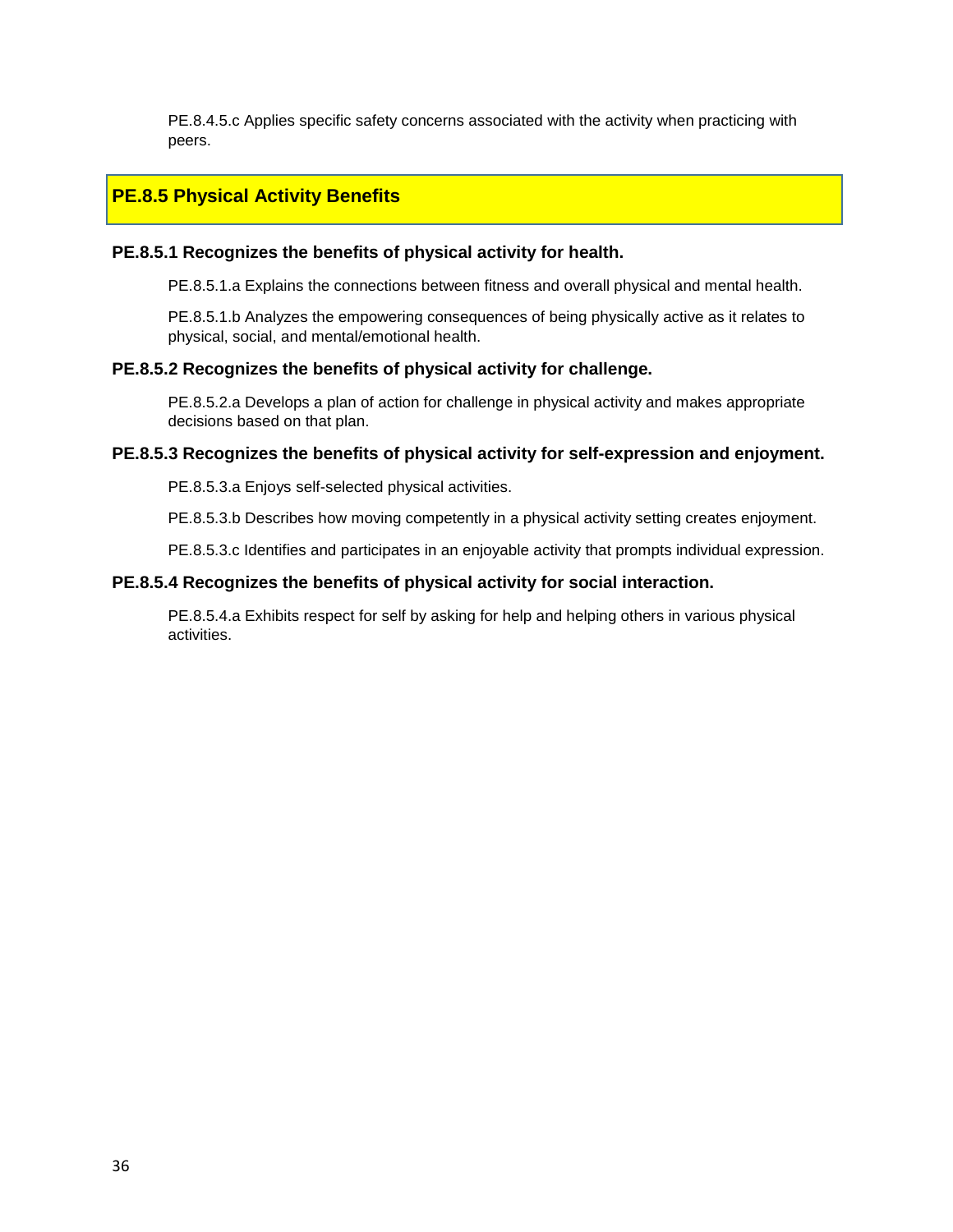## Nebraska Physical Education Course Numbering System High School

### **NUMBERING KEY COURSE**

| PE.HS.1         | Foundations for Physical Education and Fitness       |
|-----------------|------------------------------------------------------|
| PE.HS.2         | <b>Beginning Swimming</b>                            |
| PE.HS.3         | <b>Intermediate Swimming</b>                         |
| PE.HS.4         | <b>Fitness Swimming and Aquatic Activities</b>       |
| PE.HS.5         | Introduction to Strength and Conditioning            |
| PE.HS.6         | Intermediate Strength and Conditioning               |
| PE.HS.7         | <b>Advanced Strength and Conditioning</b>            |
| PE.HS.8         | <b>Aerobic Training</b>                              |
| PE.HS.9         | <b>Advanced Aerobic Training</b>                     |
| <b>PE.HS.10</b> | Introduction to Dance                                |
| <b>PE.HS.11</b> | <b>Hip Hop Dance</b>                                 |
| <b>PE.HS.12</b> | <b>Ballroom Dance</b>                                |
| <b>PE.HS.13</b> | Dance Performance                                    |
| <b>PE.HS.14</b> | <b>Lifetime Activities</b>                           |
| <b>PE.HS.15</b> | <b>Team Games</b>                                    |
| <b>PE.HS.16</b> | <b>Outdoor Pursuits</b>                              |
| <b>PE.HS.17</b> | Lifeguard Training and Water Safety Instruction Aide |
| <b>PE.HS.18</b> | <b>Sport Officiating</b>                             |

*NOTE: The focus of the High School physical education standards is on planning and implementing individual physical activity goals that lead to lifelong fitness. The Team Games Course is less suited to individual lifelong fitness as these games do not encourage moderate to vigorous physical activity for all participants.*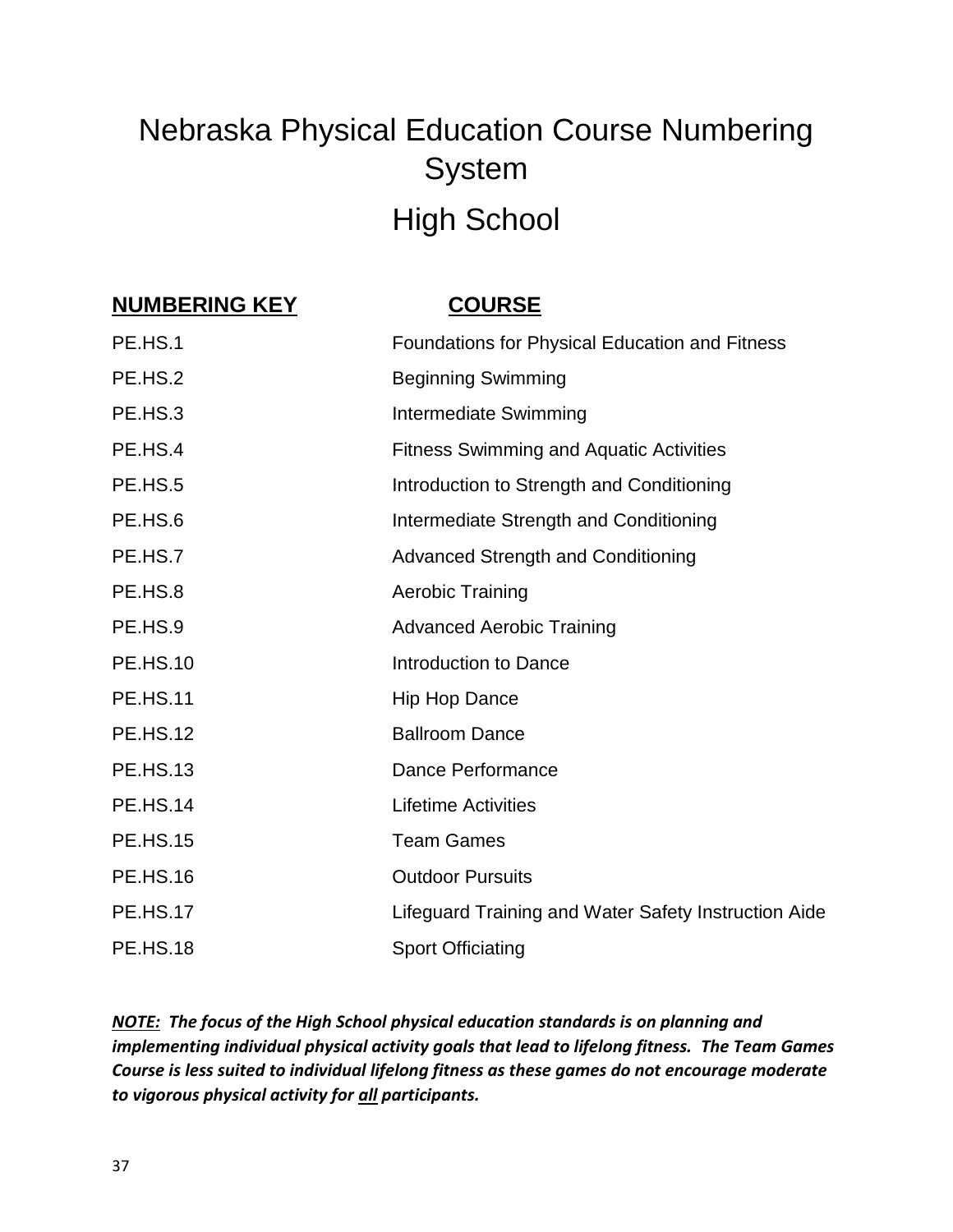#### Nebraska Physical Education Standards High School

#### **PE.HS.1 Foundations For Physical Education and Fitness**

#### **PE.HS.1.1 Demonstrates competency in motor skills and movement patterns needed to perform a variety of physical activities.**

PE.HS.1.1.a Performs and/or refines activity-specific movement skills in four or more lifetime activities (e.g., outdoor pursuits, aquatics, net games, individual performance activities).

PE.HS.1.1.b Demonstrates proficiency in multiple skills in a variety of health-related activities (e.g., running, core exercises, yoga, resistance training).

#### **PE.HS.1.2 Applies knowledge of concepts, principles, tactics, and strategies related to movement and performance to achieve and maintain a health-enhancing level of physical activity and fitness.**

PE.HS.1.2.a Applies the terminology associated with exercise and participation in selected individual performance activities, dance, net/wall games, target games, aquatics, and/or outdoor pursuits.

PE.HS.1.2.b Analyzes and improves performance of self and/or others in a selected skill using movement concepts and principles (e.g., force, motion, rotation).

PE.HS.1.2.c Creates a practice plan to improve performance of a self-selected skill.

PE.HS.1.2.d Discusses the benefits of a physically active lifestyle throughout the life cycle.

PE.HS.1.2.e Evaluates the validity of claims made by commercial products and programs pertaining to fitness and a healthy, active lifestyle.

PE.HS.1.2.f Identifies issues associated with exercising in heat, humidity and cold.

PE.HS.1.2.g Analyzes the benefits, social support network, and participation requirements of activities that can be pursued in the local environment.

PE.HS.1.2.h Evaluates risks and safety factors that might impact physical activity preferences throughout the life span.

PE.HS.1.2.i Identifies types of strength exercises (e.g., isometric, concentric, eccentric) for personal fitness development (e.g., strength, endurance, range of motion).

PE.HS.1.2.j Identifies stretching exercises (e.g., static, proprioceptive neuromuscular facilitation {PNF}, dynamic) for personal fitness development (e.g., strength, endurance, range of motion).

PE.HS.1.2.k Calculates target heart rate and applies that information to personal fitness.

PE.HS.1.2.l Creates and implements a behavior-modification plan that enhances a healthy, active lifestyle.

PE.HS.1.2.m Designs and implements a fitness program that includes all components of healthrelated fitness.

PE.HS.1.2.n Designs and implements a nutrition plan to maintain an appropriate energy balance for a healthy, active lifestyle.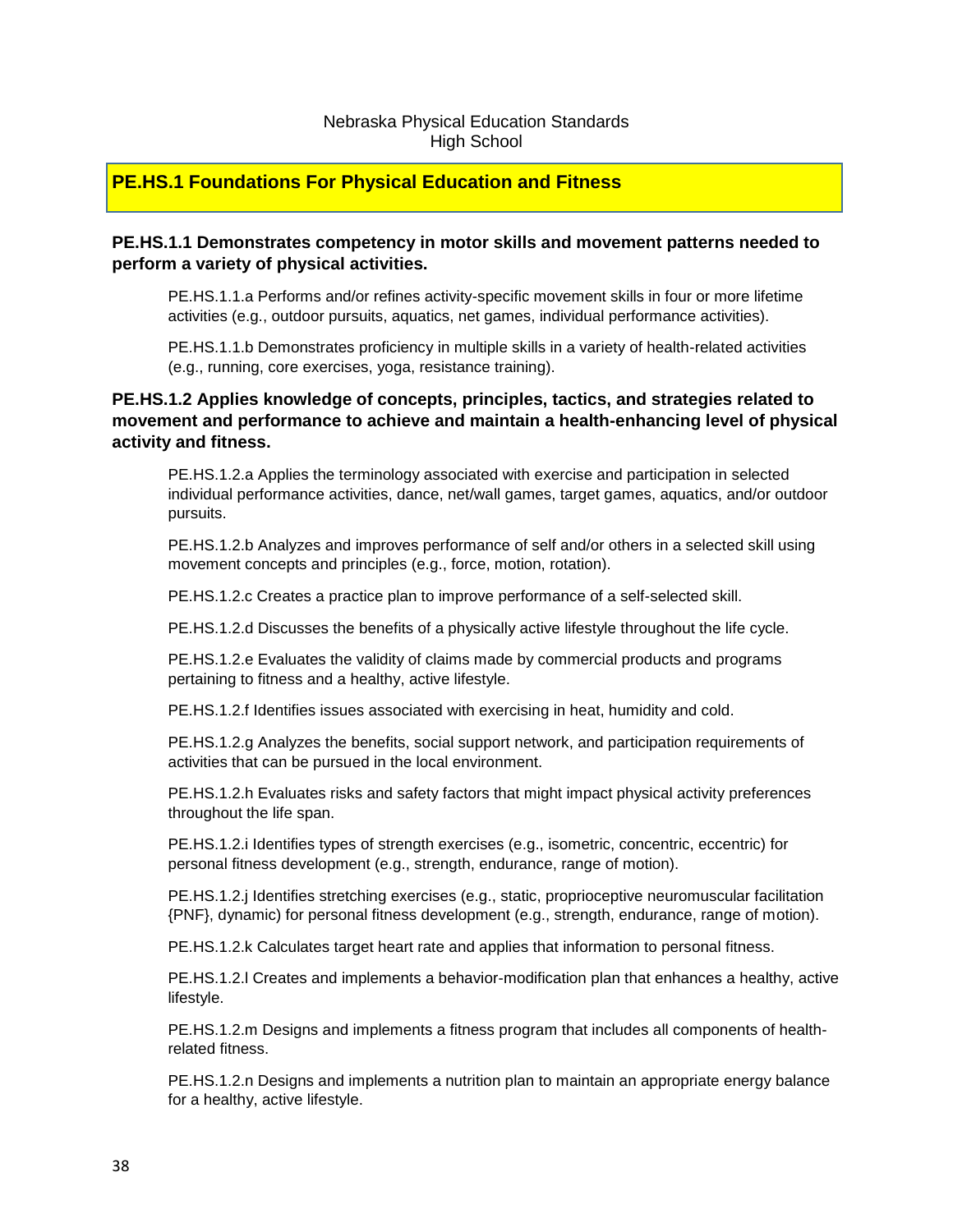PE.HS.1.2.o Researches stress-management strategies (e.g., mental imagery, relaxation techniques, deep breathing, aerobic exercise, meditation).

#### **PE.HS.1.3 Recognizes the benefits of physical activity and exhibits responsible personal and social behavior in a variety of physical activity settings.**

PE.HS.1.3*.*a Exhibits etiquette, respect for others, and teamwork while engaging in physical activity.

PE.HS.1.3.b Utilizes communication skills and strategies that promote team/group dynamics.

PE.HS.1.3*.*c Solves problems and thinks critically in physical activity, both as an individual and in groups.

PE.HS.1.3*.*d Applies best practices for participating safely in physical activity (e.g., injury prevention, proper alignment, hydration, use of equipment, implementation of rules, sun protection).

PE.HS.1.3.e Analyzes the health benefits of a self-selected physical activity.

PE.HS.1.3*.*f Chooses an appropriate level of challenge to experience success and desire to participate in self-selected physical activity.

PE.HS.1.3*.*g Selects and participates in physical activities that meet the need for self-expression and enjoyment.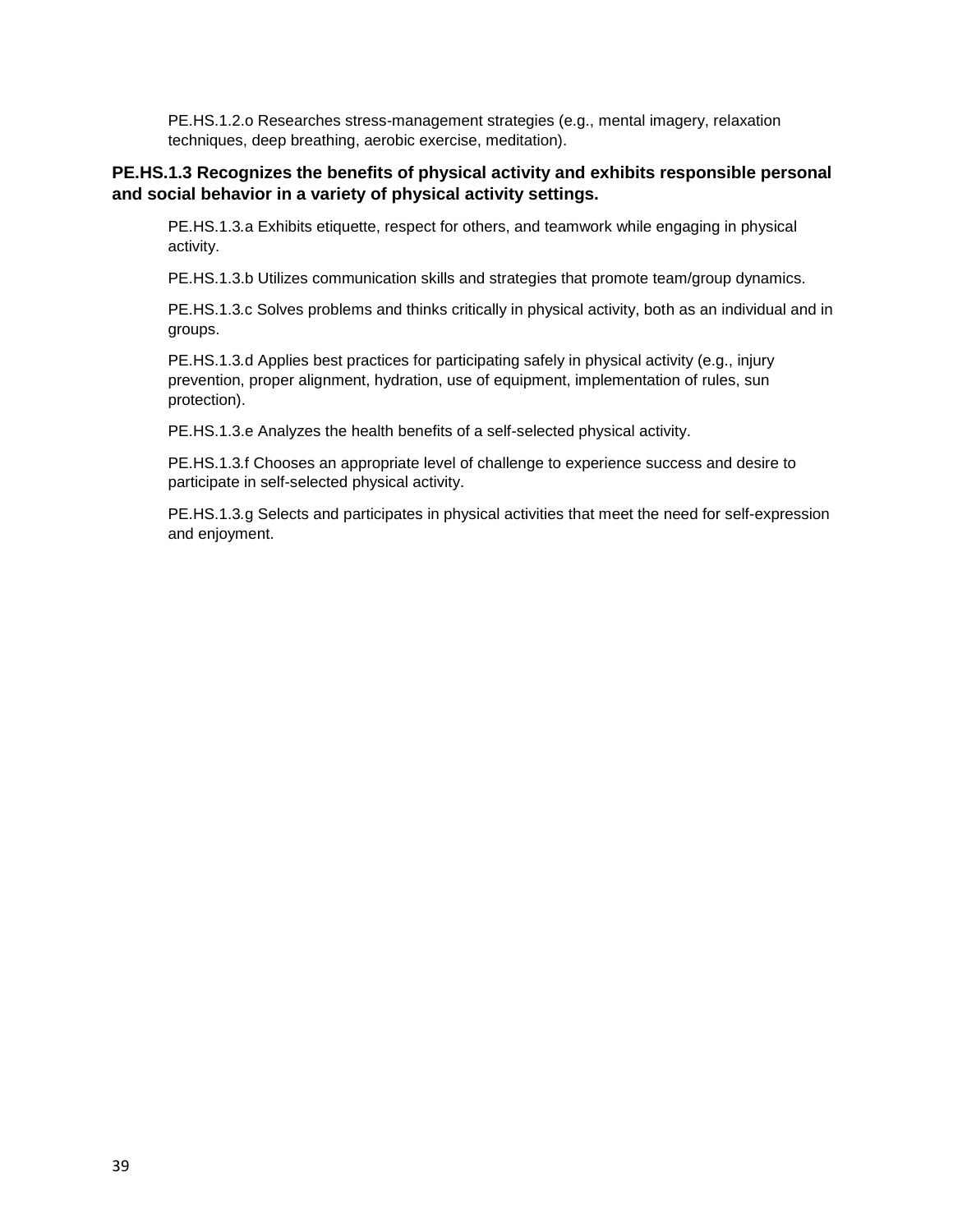#### **PE.HS.2 Beginning Swimming**

#### **PE.HS.2.1 Demonstrates competency in motor skills and movement patterns needed to perform a variety of physical activities.**

PE.HS.2.1.a Attempts basic swimming strokes (e.g., sidestroke, elementary backstroke, front crawl, and backstroke).

PE.HS.2.1.b Performs basic survival skills and drown-proofing techniques (e.g., treading, floating, water entries, lifejacket protocol).

#### **PE.HS.2.2 Applies knowledge of concepts, principles, tactics, and strategies related to movement and performance to achieve and maintain a health-enhancing level of physical activity and fitness.**

PE.HS.2.2.a Participates in water recreation games and activities to enhance fitness (e.g., water aerobics/exercises, water volleyball, water baseball).

PE.HS.2.2.b Identifies the health benefits of swimming and aquatic activities (e.g., health-related components, low impact, rehabilitation).

#### **PE.HS.2.3 Recognizes the benefits of physical activity and exhibits responsible personal and social behavior in a variety of physical activity settings.**

PE.HS.2.3.a Exhibits etiquette, respect for others and teamwork while engaging in aquatic activities.

PE.HS.2.3.b Applies best practices for participating safely in and around aquatic activities (e.g., safe entry, walking on the deck, space awareness, lifejacket protocol).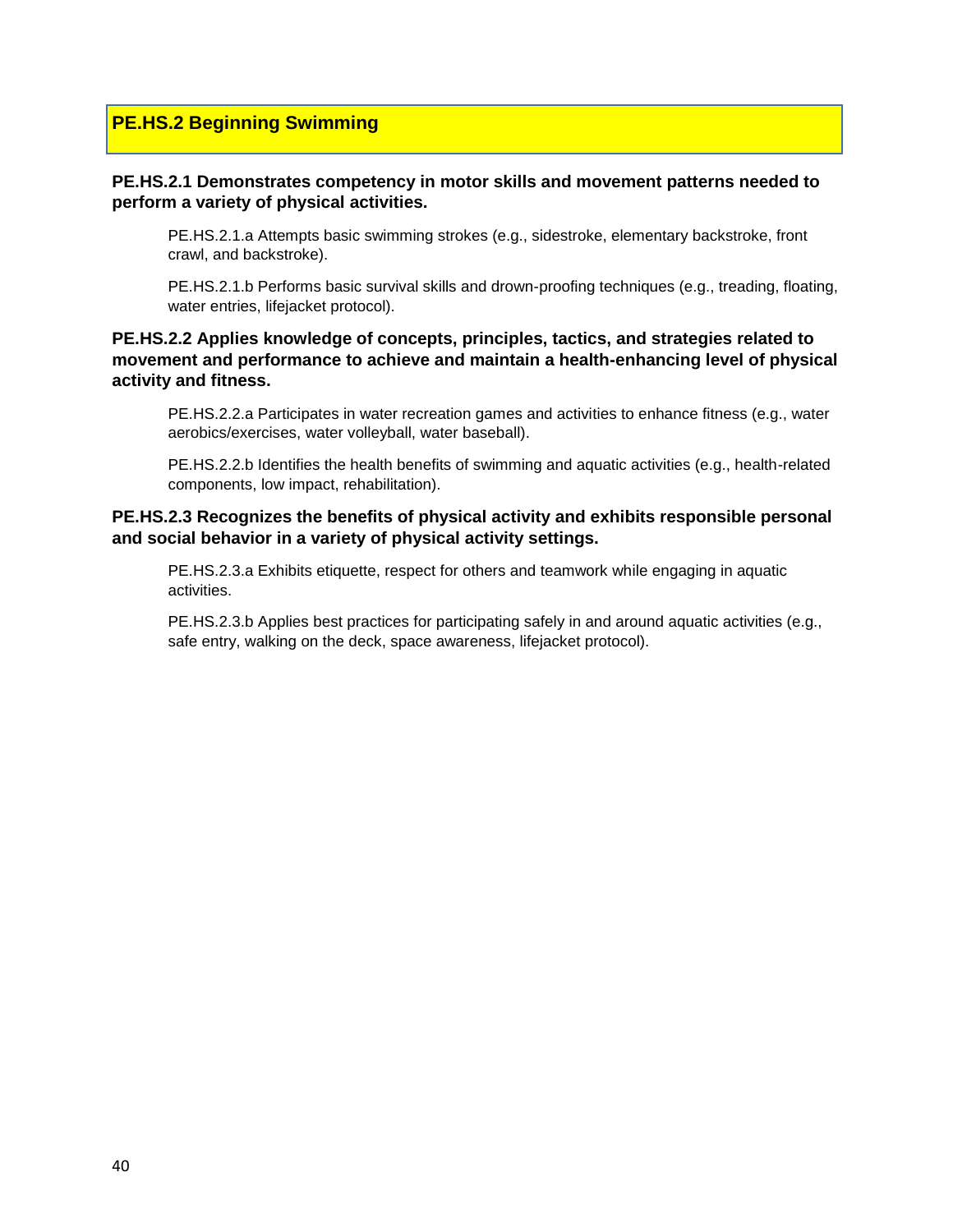#### **PE.HS.3 Intermediate/Advanced Swimming**

#### **PE.HS.3.1 Demonstrates competency in motor skills and movement patterns needed to perform a variety of physical activities.**

PE.HS.3.1.a Performs basic swimming strokes (e.g., sidestroke, elementary backstroke, front crawl, and backstroke).

PE.HS.3.1.b Executes in water skills (e.g., turns, flag count).

PE.HS.3.1.c Executes near-water skills (e.g., starts, board approach).

#### **PE.HS.3.2 Applies knowledge of concepts, principles, tactics and strategies related to movement and performance to achieve and maintain a health enhancing level of physical activity and fitness.**

PE.HS.3.2.a Participates in water recreation games and activities to enhance fitness (e.g., water aerobics/exercises, water volleyball, water polo, kayaking, paddle boarding, yoga, dance).

PE.HS.3.2.b Designs and implements personal workouts and fitness goals in an aquatic environment (e.g., warm up, workout, cool down, Frequency, Intensity, Type, and Time {FITT}).

PE.HS.3.2.c Analyzes the health benefits of self-selected aquatic activities (e.g., health-related components, disease prevention, heart rate, target heart rate zone).

#### **PE.HS.3.3 Recognizes the benefits of physical activity and exhibits responsible personal and social behavior in a variety of physical activity settings.**

PE.HS.3.3.a Exhibits etiquette, respect for others, and teamwork while engaging in aquatic activities.

PE.HS.3.3.b Employs effective self-management skills to analyze individual barriers and modify aquatic activity patterns as needed.

PE.HS.3.3.c Performs appropriate water safety skills (e.g., safe entry, lane etiquette, diving, space awareness, reach or throw, don't go, flag count).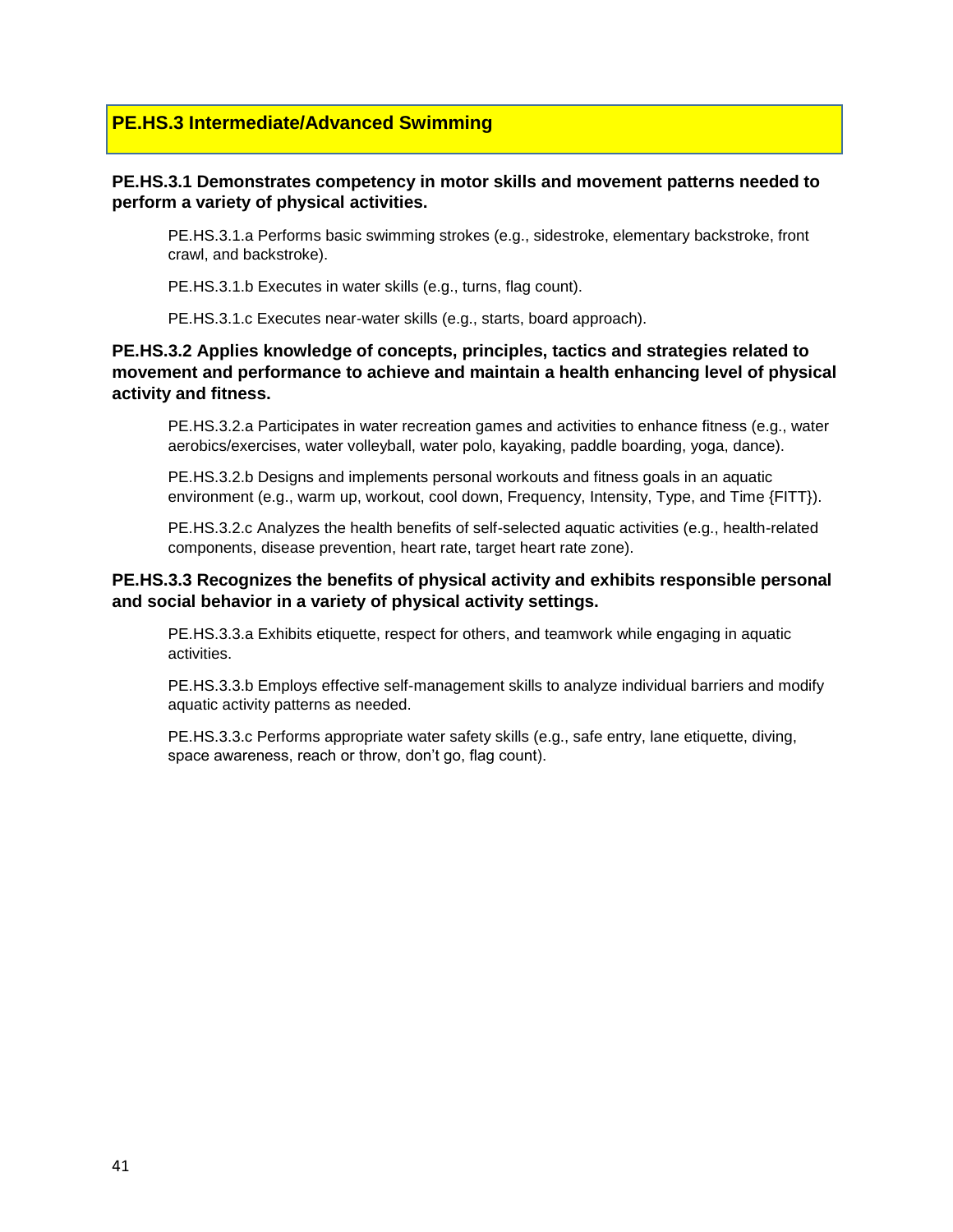#### **PE.HS.4 Fitness Swimming and Aquatic Activities**

#### **PE.HS.4.1 Demonstrates competency in motor skills and movement patterns needed to perform a variety of physical activities.**

PE.HS.4.1.a Performs four competitive strokes (e.g., butterfly, backstroke, breaststroke, front crawl).

PE.HS.4.1.b Executes in water skills (e.g., turns, flag count, survival using clothing for flotation).

PE.HS.4.1.c Executes near water skills (e.g., starts, board approach with flight, sizing paddles).

PE.HS.4.1.d Applies movement concepts and principles (e.g., force, motion, rotation) to analyze and improve performance of self and/or others in selected aquatic skills.

#### **PE.HS.4.2 Applies knowledge of concepts, principles, tactics and strategies related to movement and performance to achieve and maintain a health enhancing level of physical activity and fitness.**

PE.HS.4.2.a Designs and implements a plan to improve performance and/or maintain a healthy and active lifestyle (e.g., workouts, fin & paddle use, water exercise courses in community).

#### **PE.HS.4.3 Recognizes the benefits of physical activity and exhibits responsible personal and social behavior in a variety of physical activity settings.**

PE.HS.4.3.a Exhibits etiquette, respect for others and teamwork while engaging in aquatic activities.

PE.HS.4.3.b Selects an appropriate level of challenge to experience success and desire to participate in a self-selected aquatic activity.

PE.HS.4.3.c Utilizes communication skills and implements strategies that promote team/group dynamics in aquatic environments.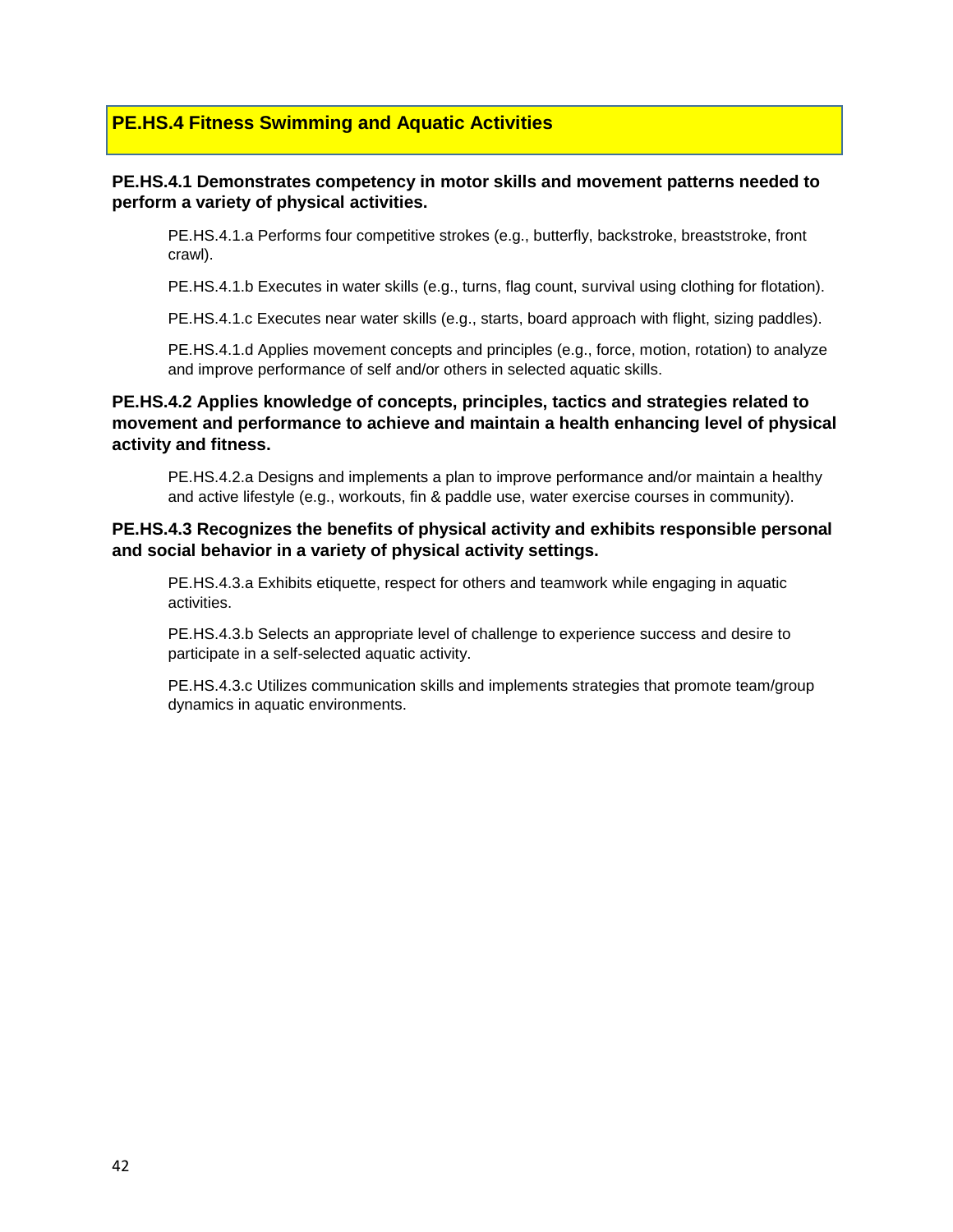#### **PE.HS.5 Introduction to Strength and Conditioning**

#### **PE.HS.5.1 Demonstrates competency in motor skills and movement patterns needed to perform a variety of physical activities.**

PE.HS.5.1.a Performs technique for beginning resistance training and/or free-weight exercises.

**PE.HS.5.2 Applies knowledge of concepts, principles, tactics, and strategies related to movement and performance to achieve and maintain a health-enhancing level of physical activity and fitness.**

PE.HS.5.2.a Identifies and implements components of an appropriate effective strength and conditioning program.

PE.HS.5.2.b Identifies and uses the major muscle groups in specific exercises.

PE.HS.5.2.c Applies the terminology associated with exercise and participation in beginning strength and conditioning activities.

PE.HS.5.2.d Analyzes the validity of claims made by commercial products and programs pertaining to strength and conditioning.

PE.HS.5.2.e Analyzes and applies technology and social media as tools for supporting a strength and conditioning program.

#### **PE.HS.5.3 Recognizes the benefits of physical activity and exhibits responsible personal and social behavior in a variety of physical activity settings.**

PE.HS.5.3.a Applies best practices for participating safely in beginning strength and conditioning exercises.

PE.HS.5.3.b Selects an appropriate level of challenge to experience success and desire to participate in beginning strength and conditioning environments.

PE.HS.5.3.c Exhibits etiquette, respect for others, and teamwork while engaging in beginning strength and conditioning environments.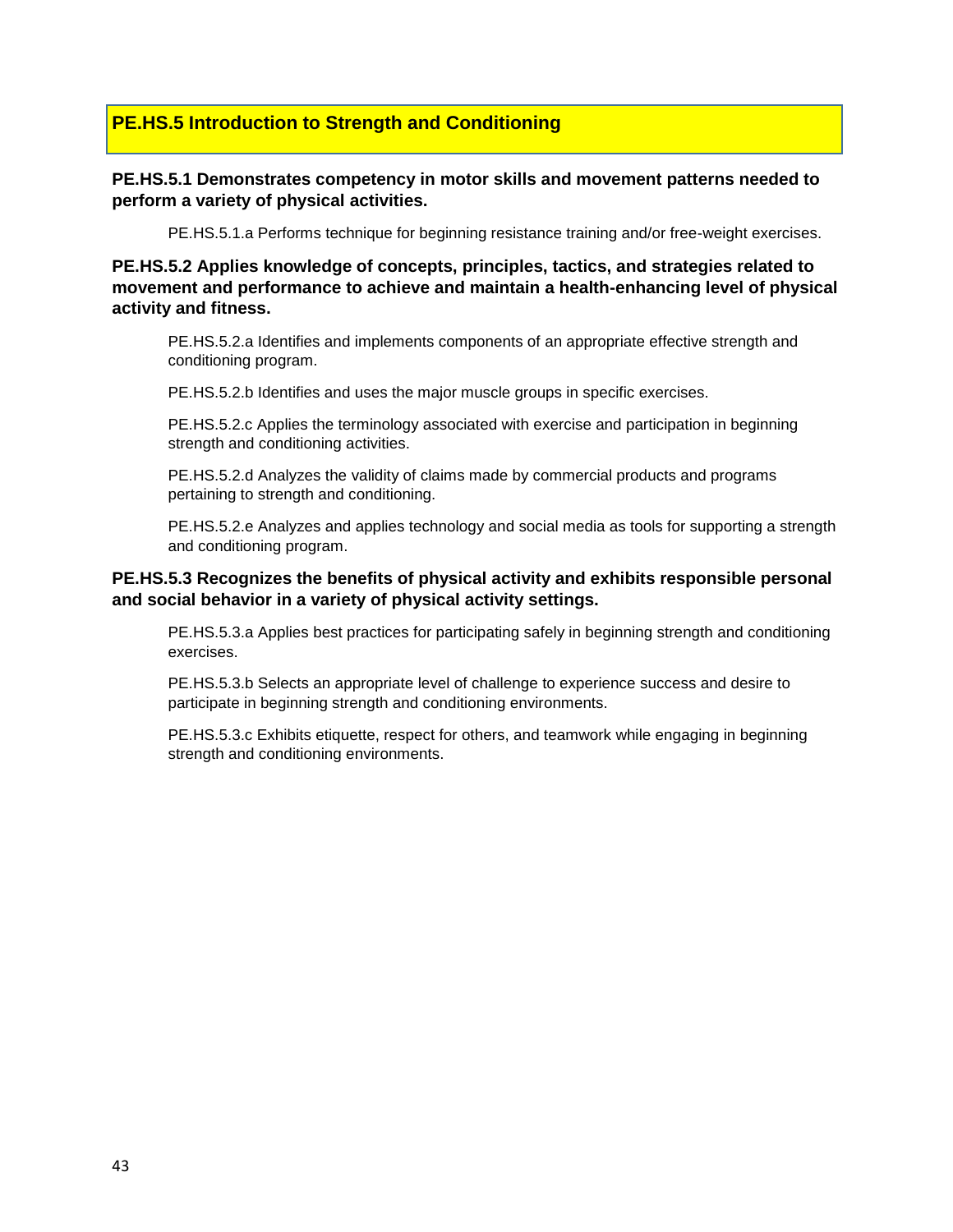#### **PE. HS.6 Intermediate Strength and Conditioning**

#### **PE.HS.6.1 Demonstrates competency in motor skills and movement patterns needed to perform a variety of physical activities.**

PE.HS.6.1.a Performs technique for intermediate resistance training and free-weight exercises.

#### **PE.HS.6.2 Applies knowledge of concepts, principles, tactics, and strategies related to movement and performance to achieve and maintain a health-enhancing level of physical activity and fitness.**

PE.HS.6.2.a Identifies and performs types of strength exercises (e.g., isometric, concentric, eccentric) for personal fitness (e.g., strength, endurance, range of motion).

PE.HS.6.2.b Identifies and performs types of stretching exercises (e.g., static, proprioceptive neuromuscular facilitation {PNF}, dynamic) for personal fitness (e.g., strength, endurance, range of motion).

PE.HS.6.2.c Designs a strength and conditioning program, including all components of healthrelated fitness as it relates to living a healthy and active adult lifestyle.

PE.HS.6.2.d Evaluates claims of commercial products and programs for strength and conditioning.

PE.HS.6.2.e Analyzes and applies technology and social media as tools for supporting a strength and conditioning program.

PE.HS.6.2.f Applies the terminology associated with exercise and participation in intermediate strength and conditioning programs.

#### **PE.HS.6.3 Recognizes the benefits of physical activity and exhibits responsible personal and social behavior in a variety of physical activity settings.**

PE.HS.6.3.a Applies best practices for participating safely in intermediate strength and conditioning exercises.

PE.HS.6.3.b Exhibits etiquette, respect for others, and teamwork while engaging in intermediate strength and conditioning environments.

PE.HS.6.3.c Employs effective self-management skills to analyze barriers and modify intermediate strength and conditioning activities as needed to meet individual needs.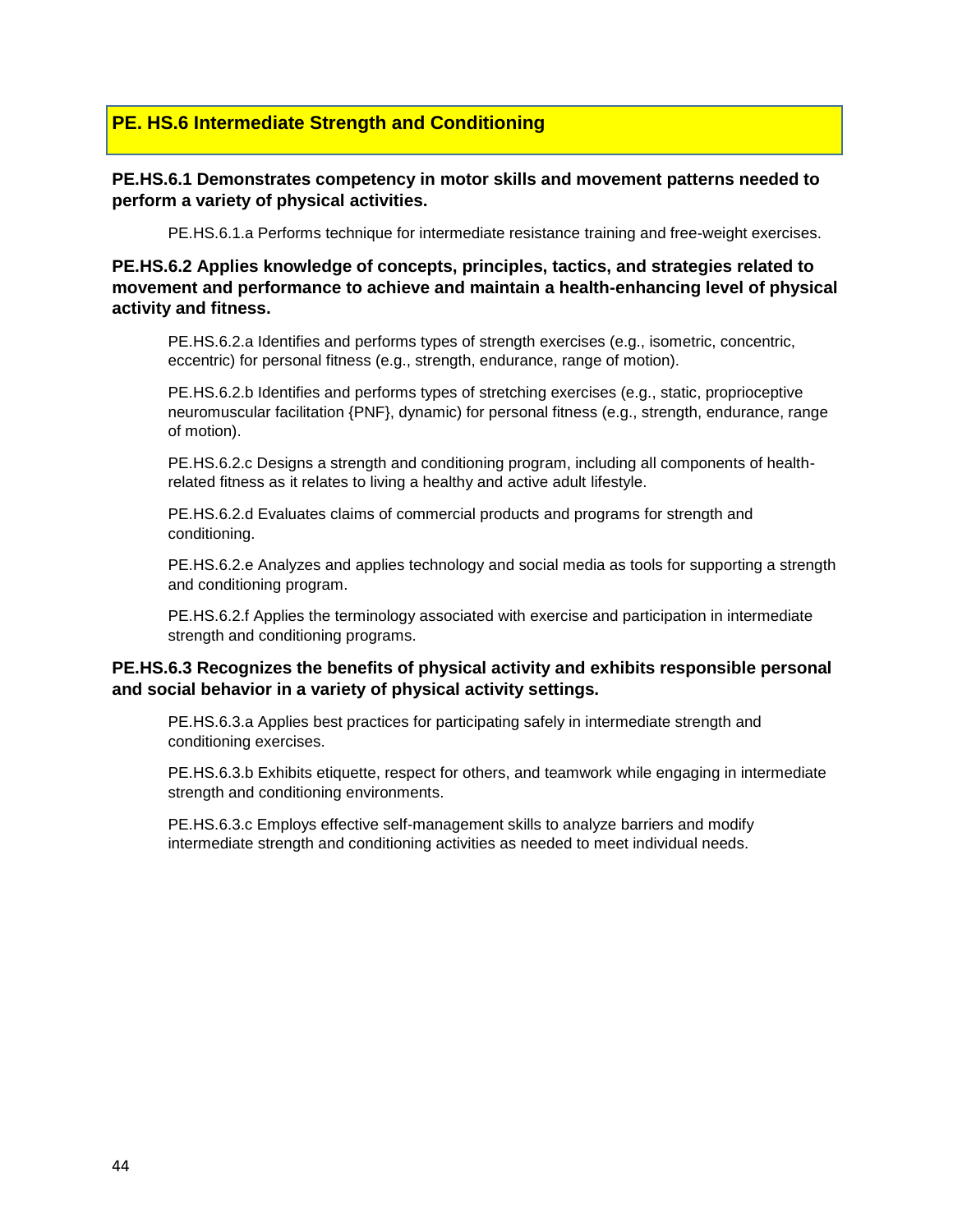#### **PE.HS.7 Advanced Strength and Conditioning**

#### **PE.HS.7.1 Demonstrates competency in motor skills and movement patterns needed to perform a variety of physical activities.**

PE.HS.7.1.a Performs technique for advanced resistance training and free-weight exercises.

**PE.HS.7.2 Applies knowledge of concepts, principles, tactics, and strategies related to movement and performance to achieve and maintain a health-enhancing level of physical activity and fitness.**

PE.HS.7.2.a Analyzes and improves performance of self and/or others in a strength and conditioning exercise using movement concepts and principles (e.g., force, motion, rotation).

PE.HS.7.2.b Designs and implements a personal strength and conditioning program that supports a healthy, active lifestyle.

PE.HS.7.2.c Selects and performs exercises that use the different energy systems (e.g., adenosine triphosphate and phosphocreatine, anaerobic glycolysis, aerobic).

PE.HS.7.2.d Applies basic knowledge of energy systems for improving physical fitness.

PE.HS.7.2.e Identifies the structure of skeletal muscle and fiber types as they relate to muscle development.

PE.HS.7.2.f Creates and maintains a strength and conditioning portfolio (e.g., assessment scores, goals for improvement, plan of activities for improvement, log of activities being done to reach goals, timeline for improvement).

PE.HS.7.2.g Analyzes and applies technology and social media as tools for supporting a strength and conditioning program.

PE.HS.7.2.h Applies the terminology associated with exercise and participation in advanced strength and conditioning programs.

#### **PE.HS.7.3 Recognizes the benefits of physical activity and exhibits responsible personal and social behavior in a variety of physical activity settings.**

PE.HS.7.3.a Applies best practices for participating safely in advanced strength and conditioning exercises.

PE.HS.7.3.b Exhibits etiquette, respect for others and teamwork while engaging in advanced strength and conditioning environments.

PE.HS.7.3.c Employs effective self-management skills to analyze barriers and modify advanced strength and conditioning activities as needed to meet individual needs.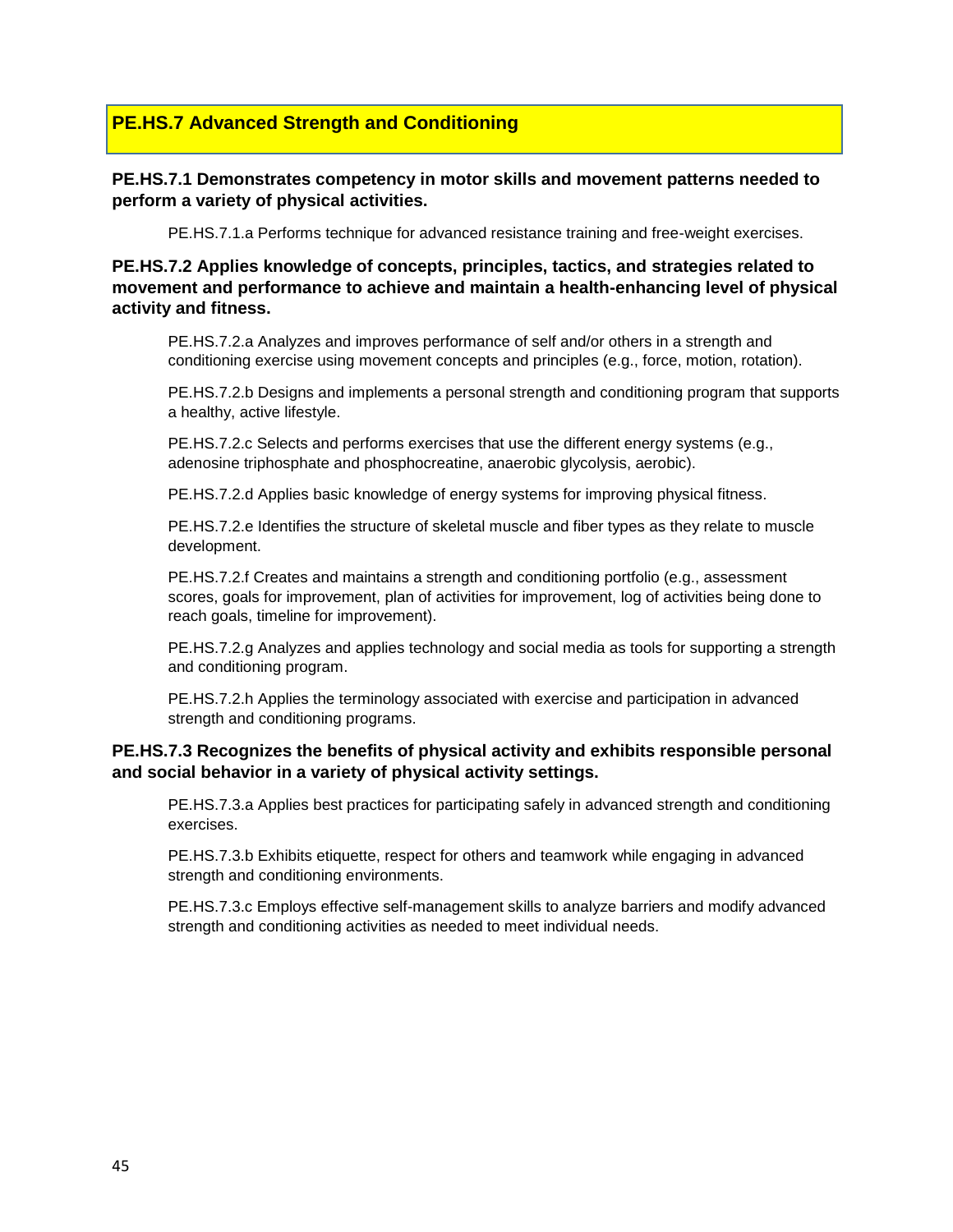#### **PE.HS.8 Aerobic Training**

#### **PE.HS.8.1 Demonstrates competency in motor skills and movement patterns needed to perform a variety of physical activities.**

PE.HS.8.1.a Performs multiple skills in a variety of different aerobic activities.

PE.HS.8.1.b Demonstrates the correct technique associated with a variety of different activities within aerobic training.

#### **PE.HS.8.2 Applies knowledge of concepts, principles, tactics, and strategies related to movement and performance to achieve and maintain a health-enhancing level of physical activity and fitness.**

PE.HS.8.2.a Identifies and applies the movement concepts and principles utilized for the improvement of performance.

PE.HS.8.2.b Identifies a variety of aerobic activities that can be pursued in the local environment in order to evaluate the benefits of each activity for future personal use.

PE.HS.8.2.c Isolates muscle groups that correspond with exercises performed.

PE.HS.8.2.d Utilizes appropriate terminology associated with aerobic activities.

PE.HS.8.2.e Researches the benefits of aerobic activity as it pertains to a healthy adult lifestyle.

PE.HS.8.2.f Evaluates the validity of commercial products and services focusing on aerobic activity and a healthy lifestyle.

PE.HS.8.2.g Identifies and utilizes technology tools and social media resources that are effective for instruction and enhancement of specific aerobic training.

#### **PE.HS.8.3 Recognizes the benefits of physical activity and exhibits responsible personal and social behavior in a variety of physical activity settings.**

PE.HS.8.3.a Exhibits etiquette, behavior, and respect for others while engaging in aerobic activity.

PE.HS.8.3.b Develops and maintains a portfolio including personal needs assessments, goal setting, and activity plans to improve and maintain aerobic fitness.

PE.HS.8.3.c Selects and performs multiple aerobic activities which provide enjoyment.

PE.HS.8.3.d Chooses and performs at an appropriate level of challenge to experience success and desire to participate in self-selected physical activity.

PE.HS.8.3.e Analyzes the health benefits of a self-selected physical activity within aerobic training.

PE.HS.8.3.f Differentiates between personal characteristics necessary to media portrayals of idealized body images and elite performance levels in relation to achieving and maintaining a healthy level of fitness.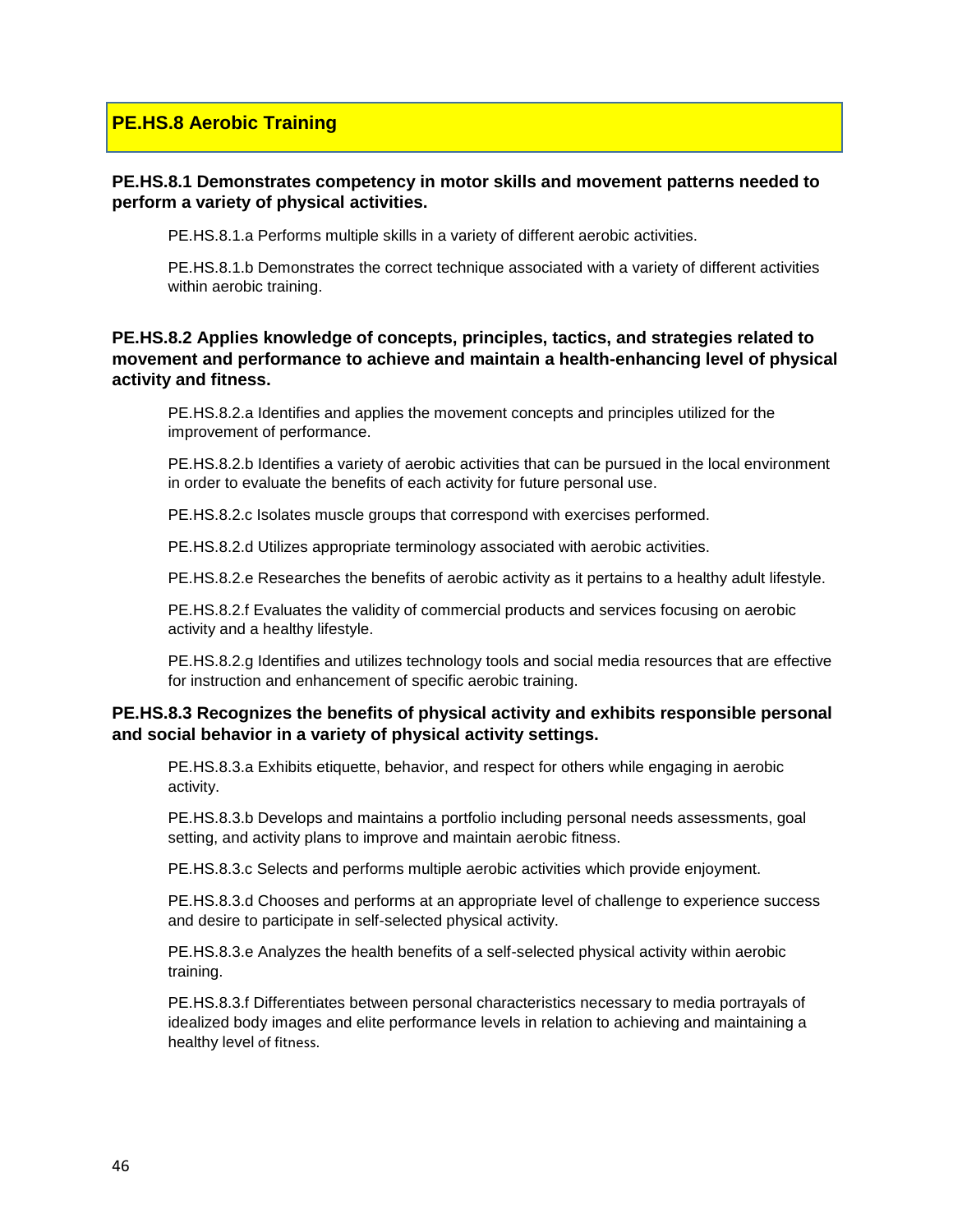#### **PE.HS.9 Advanced Aerobic Training**

#### **PE.HS.9.1 Demonstrates competency in motor skills and movement patterns needed to perform a variety of physical activities.**

PE.HS.9.1.a Performs multiple skills in a variety of aerobic activities.

PE.HS.9.1.b Executes multiple techniques in a variety of resistance training activities.

#### **PE.HS.9.2 Applies knowledge of concepts, principles, tactics, and strategies related to movement and performance to achieve and maintain a health-enhancing level of physical activity and fitness.**

PE.HS.9.2.a Applies terminology associated with aerobic activities and resistance training.

PE.HS.9.2.b Analyzes and improves performance of self and others utilizing movement concepts and principles.

PE.HS.9.2.c Researches the benefits of aerobic and resistance training activities as they relate to living a healthy, active adult lifestyle.

PE.HS.9.2.d Evaluates the validity of commercial products and programs pertaining to aerobic and resistance training activities.

PE.HS.9.2.e Applies technology and social media as tools for supporting a healthy, active lifestyle.

PE.HS.9.2.f Creates a plan, trains for, and participates in a community event.

#### **PE.HS.9.3 Recognizes the benefits of physical activity and exhibits responsible personal and social behavior in a variety of physical activity settings.**

PE.HS.9.3.a Exhibits etiquette, respect for others, and teamwork while engaging in aerobic and resistance activities.

PE.HS.9.3.b Analyzes the health benefits of a self-selected aerobic activity.

PE.HS.9.3.c Applies best practices for participating safely in aerobic and resistance training activities.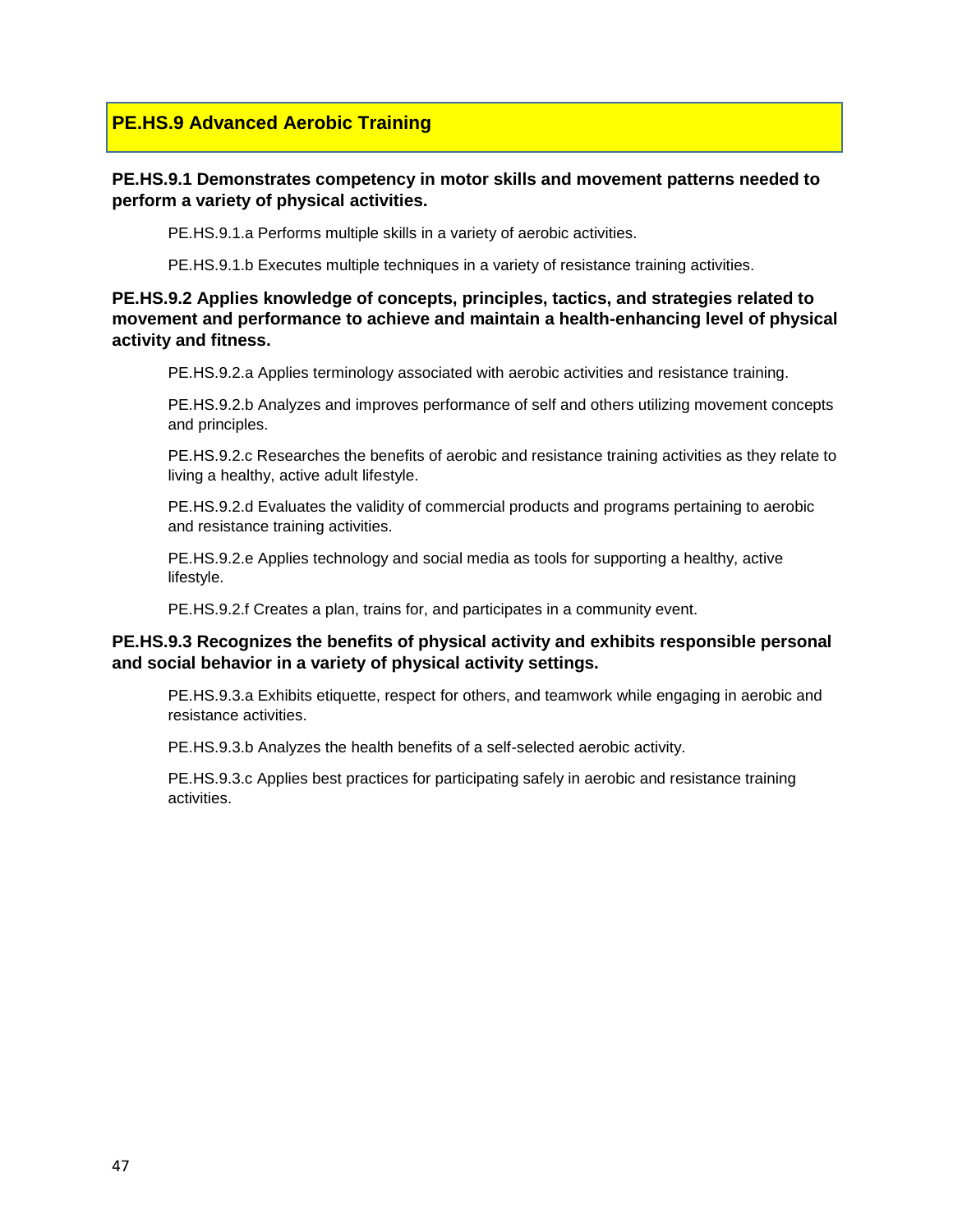#### **PE.HS.10 Introduction to Dance**

#### **PE.HS.10.1 Demonstrates competency in motor skills and movement patterns needed to perform a variety of physical activities.**

PE.HS.10.1.a Executes technical skills in a variety of dance forms (e.g., ballet, modern, hip-hop, line, jazz, ballroom).

PE.HS.10.1.b Creates and performs dance phrases to communicate ideas, images, feelings, and experiences based on inspiration from a variety of sources (e.g., create and perform a dance phrase based on a favorite song, poem, art piece).

PE.HS.10.1.c Choreographs and performs a dance in collaboration with others.

#### **PE.HS.10.2 Applies knowledge of concepts, principles, tactics and strategies related to movement and performance to achieve and maintain a health enhancing level of physical activity and fitness.**

PE.HS.10.2.a Analyzes similarities and differences in various dance forms.

PE.HS.10.2.b Choreographs a dance in collaboration with others.

PE.HS.10.2.c Performs a dance individually or with others.

#### **PE.HS.10.3 Recognizes the benefits of physical activity and exhibits responsible personal and social behavior in a variety of physical activity settings.**

PE.HS.10.3.a Applies appropriate behavior and etiquette to create and perform a variety of dance forms.

PE.HS.10.3.b Selects and participates in dance that meets the need for self-expression and enjoyment.

PE.HS.10.3.c Identifies the opportunity for social support in dance.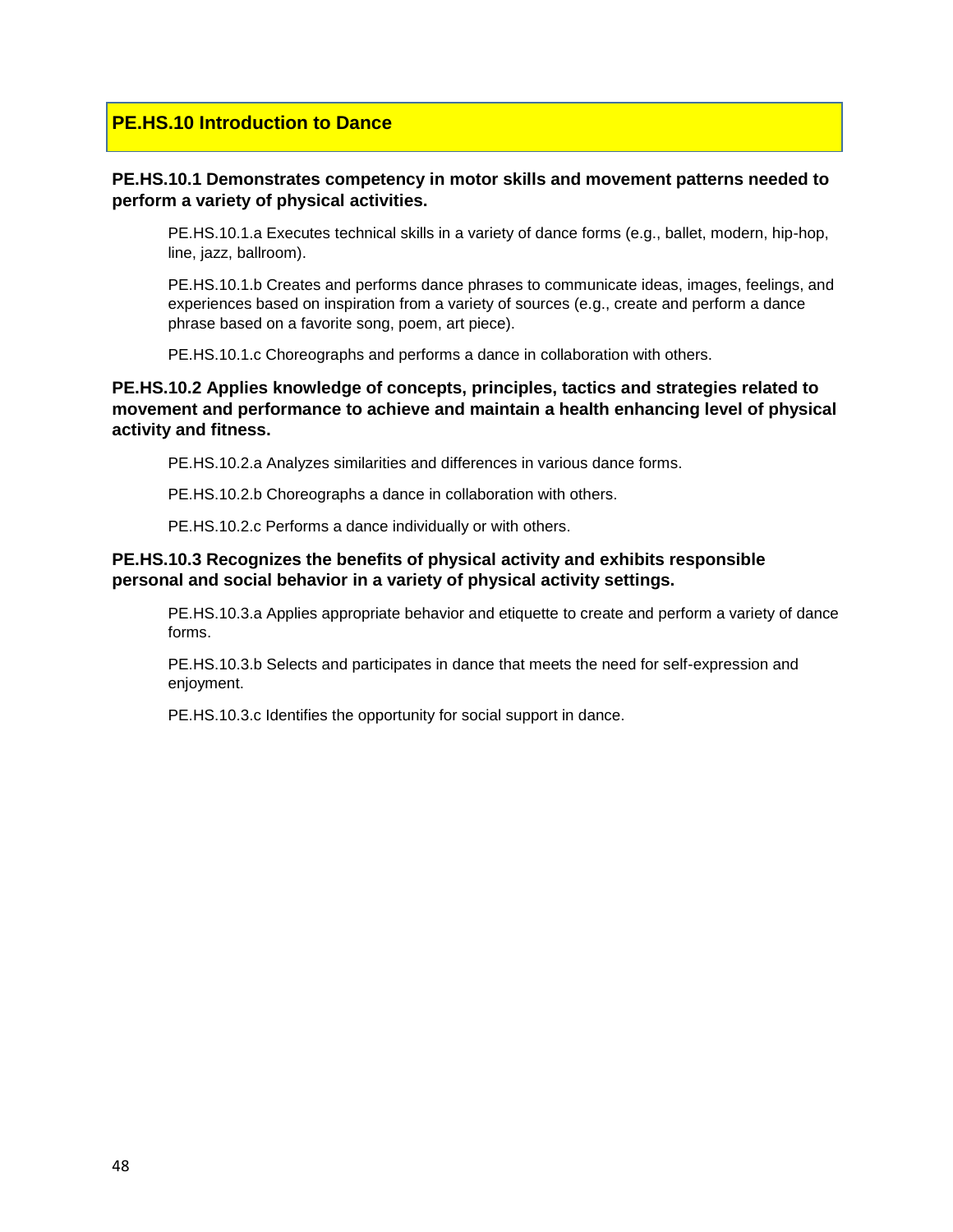#### **PE.HS.11 Hip-Hop Dance**

#### **PE.HS.11.1 Demonstrates competency in motor skills and movement patterns needed to perform a variety of physical activities.**

PE.HS.11.1.a Implements dance elements within hip-hop dance.

PE.HS.11.1.b Creates and performs a dance sequence that uses a variety of hip-hop dance elements to implement simple choreographic structures and principles to fulfill choreographic intent.

PE.HS.11.1.c Choreographs and performs a hip-hop dance.

#### **PE.HS.11.2 Applies knowledge of concepts, principles, tactics, and strategies related to movement and performance to achieve and maintain a health-enhancing level of physical activity and fitness.**

PE.HS.11.2.a Analyzes similarities and differences in various hip-hop dance forms.

PE.HS.11.2.b Applies dance terminology used to communicate in hip-hop dance.

PE.HS.11.2.c Choreographs a hip-hop dance in collaboration with others.

PE.HS.11.2.d Performs a hip-hop dance individually or with others.

PE.HS.11.2.e Identifies hip-hop dance opportunities that can be pursued in the local environment.

#### **PE.HS.11.3 Recognizes the benefits of physical activity and exhibits responsible personal and social behavior in a variety of physical activity settings.**

PE.HS.11.3.a Applies appropriate behavior and etiquette to create and perform hip-hop dance.

PE.HS.11.3.b Identifies the uniqueness of hip-hop dance as a means of self-expression.

PE.HS.11.3.c Selects and participates in hip-hop dance that meets the need for self-expression and enjoyment.

PE.HS.11.3.d Identifies the opportunity for social support in hip-hop dance.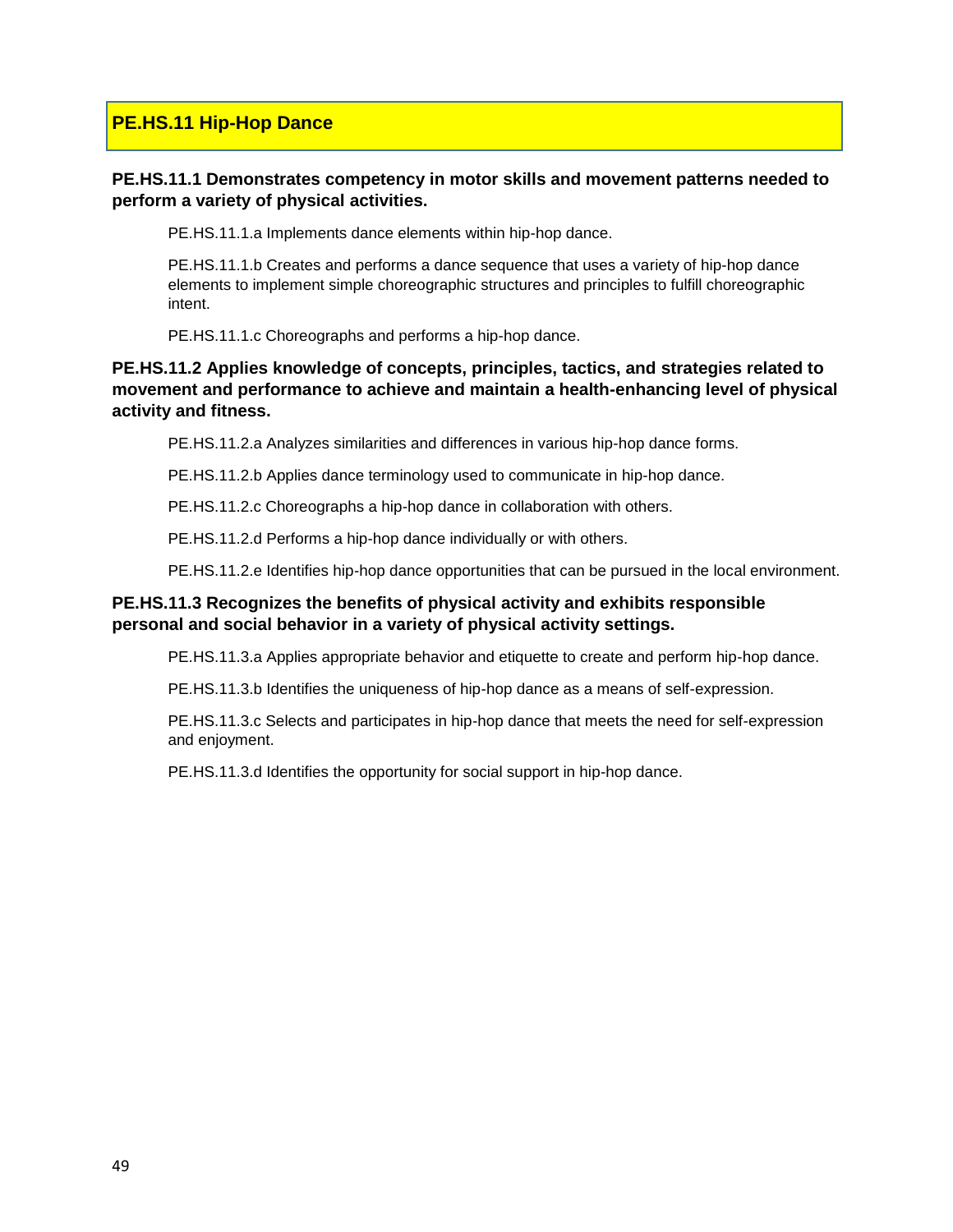#### **PE.HS.12 Ballroom Dance**

#### **PE.HS.12.1 Demonstrates competency in motor skills and movement patterns needed to perform a variety of physical activities.**

PE.HS.12.1.a Executes technical skills in ballroom dance forms used for cultural and social occasions.

PE.HS.12.1.b Creates and performs a dance sequence that uses a variety of ballroom dance elements to implement simple choreographic structures and principles to fulfill choreographic intent.

#### **PE.HS.12.2 Applies knowledge of concepts, principles, tactics, and strategies related to movement and performance to achieve and maintain a health-enhancing level of physical activity and fitness.**

PE.HS.12.2.a Analyzes similarities and differences in various ballroom dance forms.

PE.HS.12.2.b Applies dance terminology used to communicate in ballroom dance.

PE.HS.12.2.c Identifies examples of social and technical dance forms.

PE.HS.12.2.d Identifies ballroom dance opportunities that can be pursued in the local environment.

#### **PE.HS.12.3 Recognizes the benefits of physical activity and exhibits responsible personal and social behavior in a variety of physical activity settings.**

PE.HS.12.3.a Applies appropriate behavior and etiquette to create and perform ballroom dance.

PE.HS.12.3.b Identifies the uniqueness of ballroom dance as a means of self-expression.

PE.HS.12.3.c Selects and participates in ballroom dance that meets the need for self-expression and enjoyment.

PE.HS.12.3.d Identifies the opportunity for social support in ballroom dance.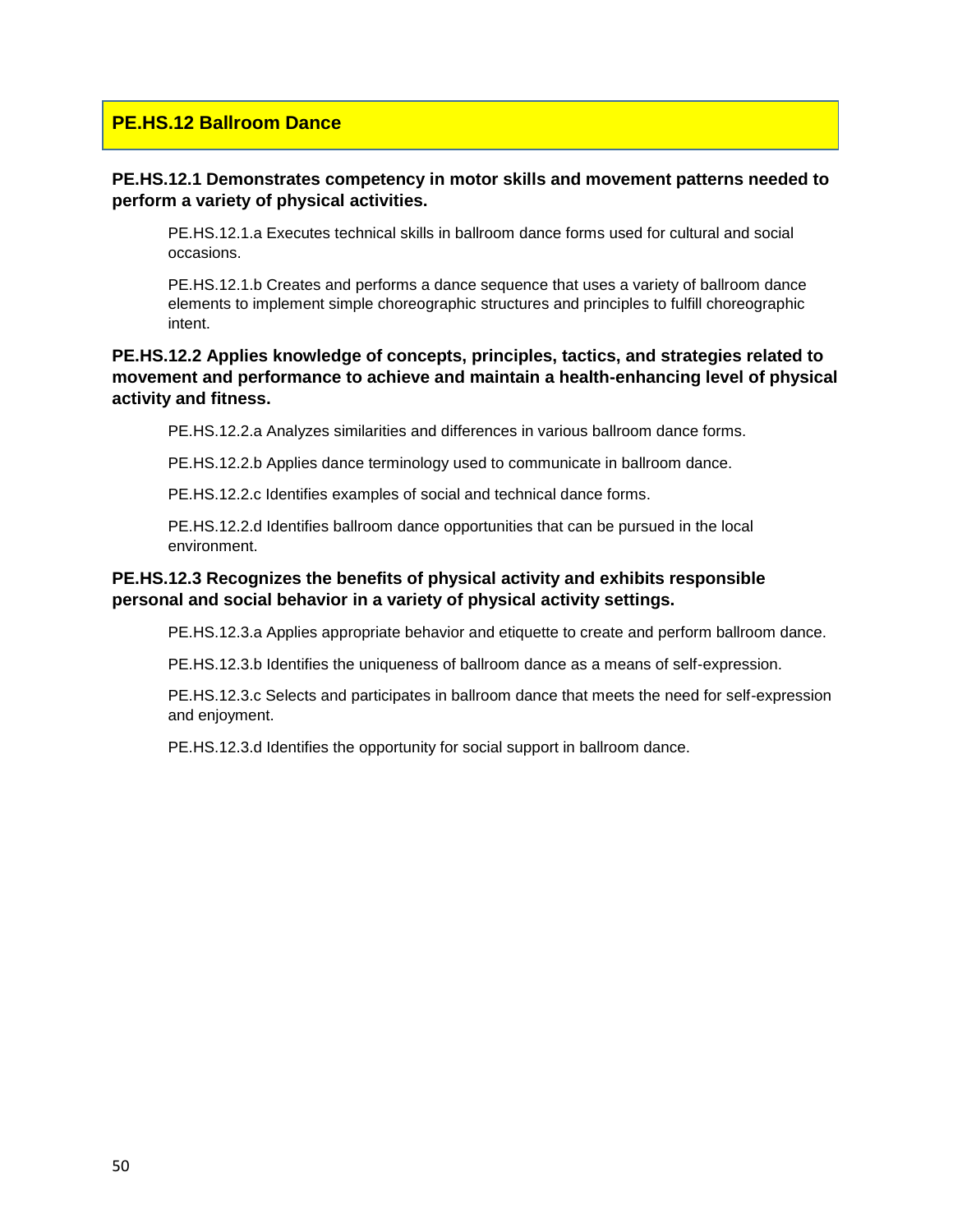#### **PE.HS.13 Dance Performance**

#### **PE.HS.13.1 Demonstrates competency in motor skills and movement patterns needed to perform a variety of physical activities.**

PE.HS.13.1.a Creates and performs a dance sequence that uses a variety of dance elements to implement simple choreographic structures.

PE.HS.13.1.b Improvises to create and perform choreography with others (e.g., create cohesive transitions between phrases).

PE.HS.13.1.c Performs a choreographed dance individually and/or with others.

#### **PE.HS.13.2 Applies knowledge of concepts, principles, tactics, and strategies related to movement and performance to achieve and maintain a health-enhancing level of physical activity and fitness.**

PE.HS.13.2.a Analyzes similarities and differences in various dance forms.

PE.HS.13.2.b Applies dance terminology to describe how elements of movement and choreographic structures are used to communicate ideas in dance (e.g., use written and verbal expression to analyze dance in response to dance observation, creation, and performance).

PE.HS.13.2.c Investigates dance opportunities that can be pursued in the local environment.

#### **PE.HS.13.3 Recognizes the benefits of physical activity and exhibits responsible personal and social behavior in a variety of physical activity settings.**

PE.HS.13.3.a Applies appropriate behavior and etiquette to choreograph and perform a variety of dance forms.

PE.HS.13.3.b Identifies the uniqueness of creative dance as a means of self-expression.

PE.HS.13.3.c Selects and participates in dance that meets the need for self-expression and enjoyment.

PE.HS.13.3.d Identifies the opportunity for social support in dance.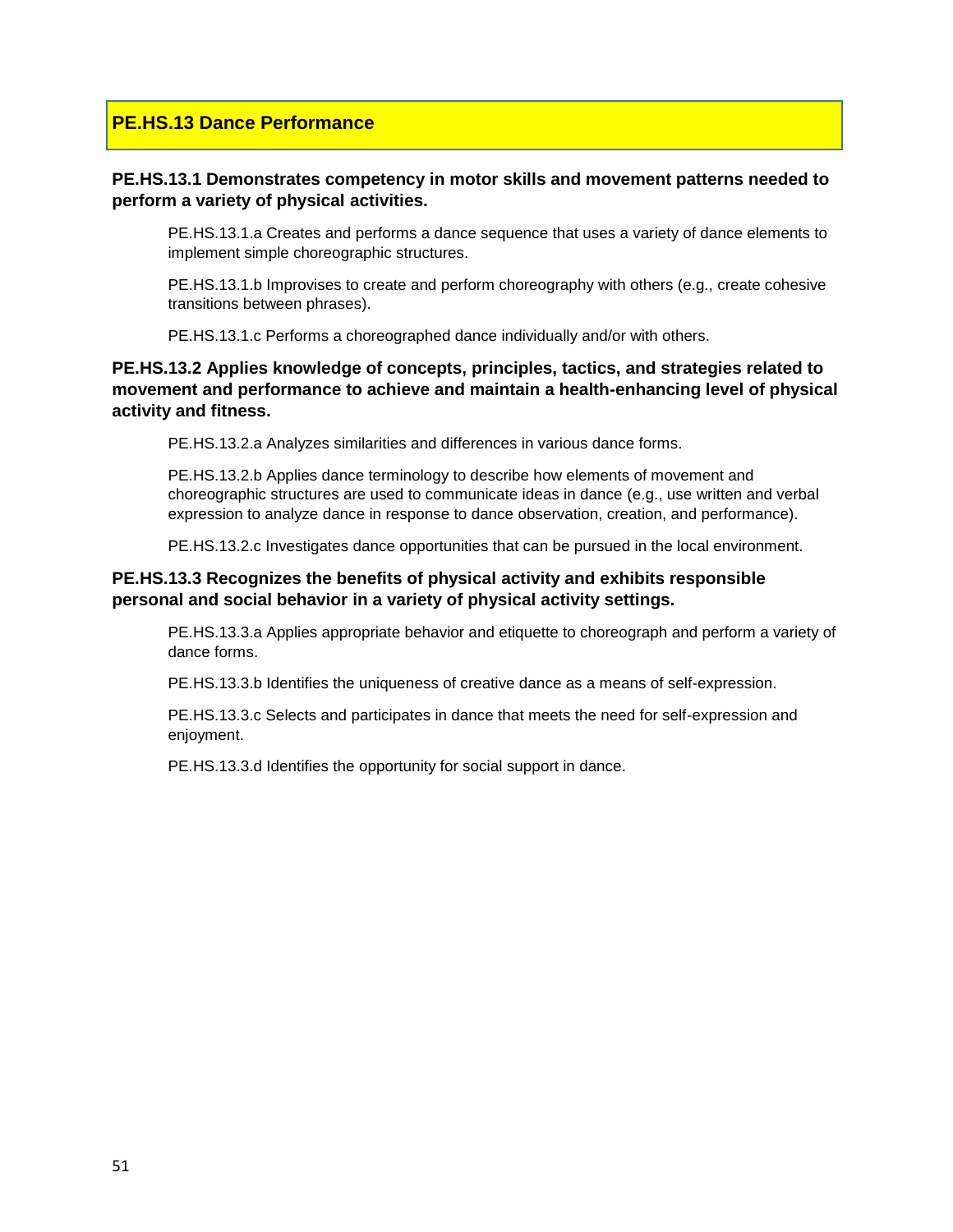#### **PE.HS.14 Lifetime Activities**

#### **PE.HS.14.1 Demonstrates competency in motor skills and movement patterns needed to perform a variety of physical activities.**

PE.HS.14.1.a Performs and/or refines activity-specific movement skills in a variety of lifetime activities.

PE.HS.14.1.b Demonstrates competent skill performance of basic and advanced skills by scoring and preventing scoring as an individual/team within authentic settings of lifetime game activities.

#### **PE.HS.14.2 Applies knowledge of concepts, principles, tactics, and strategies related to movement and performance to achieve and maintain a health-enhancing level of physical activity and fitness.**

PE.HS.14.2.a Applies class activities to a personal fitness plan.

PE.HS.14.2.b Investigates the benefits of lifetime activities and how they contribute to achieving and maintaining a health-enhancing level of physical activity and fitness.

PE.HS.14.2.c Applies appropriate strategies in a variety of lifetime activities.

PE.HS.14.2.d Applies appropriate tactical decisions in a variety of lifetime activities.

PE.HS.14.2.e Applies the rules and understanding of the terminology in a variety of lifetime activities.

PE.HS.14.2.f Communicates with teammates using proper terminology in a variety of lifetime activities.

PE.HS.14.2.g Analyzes and applies technology and social media as tools for supporting lifetime activities as part of a healthy, active lifestyle.

PE.HS.14.2.h Identifies issues associated with performing lifetime activities in heat, humidity, and cold.

PE.HS.14.2.i Analyzes the benefits, social support network, and participation requirements of lifetime activities that can be pursued in the local environment.

PE.HS.14.2.j Evaluates risk and safety factors that might affect lifetime physical activity preferences throughout the life cycle.

PE.HS.14.2.k Applies stress management strategies (e.g., mental imagery, deep breathing, meditation) for successful participation in lifetime activities.

#### **PE.HS.14.3 Recognizes the benefits of physical activity and exhibits responsible personal and social behavior in a variety of physical activity settings.**

PE.HS.14.3.a Employs effective self-management skills to analyze barriers and modify physical activity patterns in lifetime activities.

PE.HS.14.3.b Recognizes and performs modifications to lifetime activities, game expectations or behaviors to accommodate individuals with lesser or greater skills or special needs.

PE.HS.14.3.c Exhibits etiquette, respect for others, and teamwork while engaging in lifetime activities.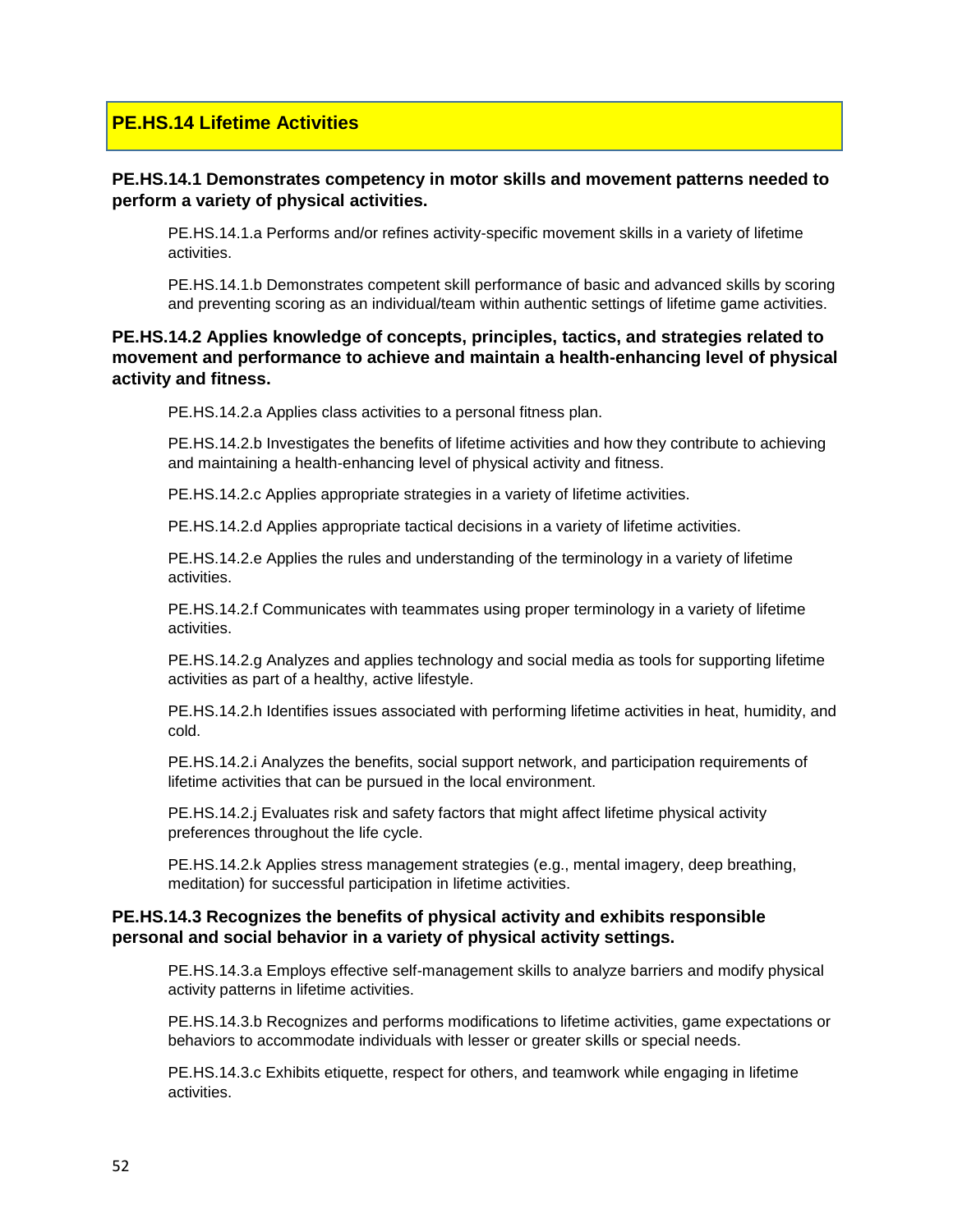PE.HS.14.3.d Selects and participates in lifetime activities that meet the need for self-expression and enjoyment.

PE.HS.14.3.e Exhibits good sportsmanship and plays within the rules in a variety of lifetime activities.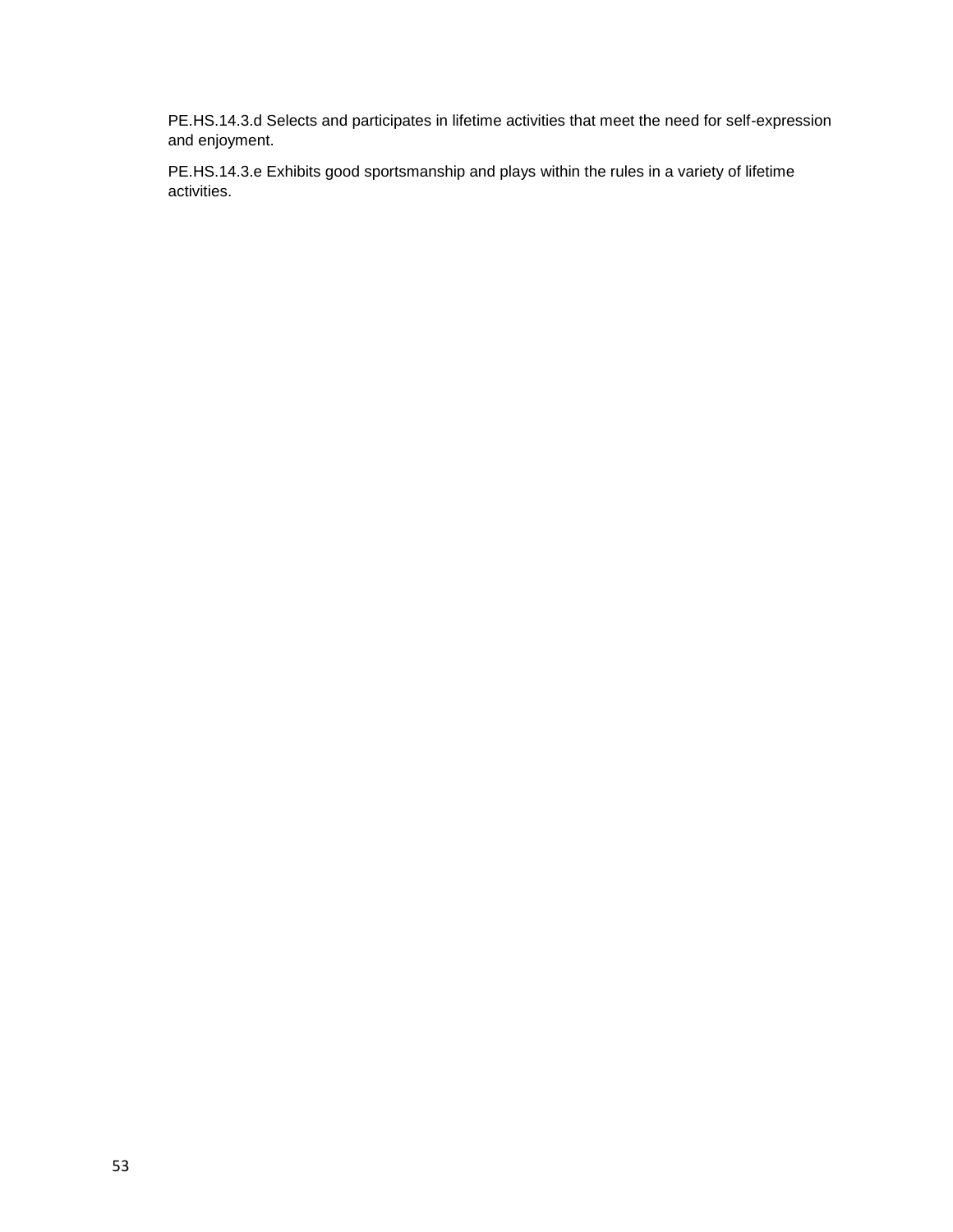#### **PE.HS.15 Team Games**

#### **PE.HS.15.1 Demonstrates competency in motor skills and movement patterns needed to perform a variety of physical activities.**

PE.HS.15.1.a Performs a variety of activity/sports specific movement skills at a mature level.

PE.HS.15.1.b Demonstrates competent skill performance of basic and advanced skills by scoring and preventing scoring as a team within authentic settings of invasion games, net/wall games, and/or striking and fielding games.

PE.HS.15.1.c Performs a variety of specialized skills in health-related fitness activities.

#### **PE.HS.15.2 Applies knowledge of concepts, principles, tactics, and strategies related to movement and performance to achieve and maintain a health-enhancing level of physical activity and fitness.**

PE.HS.15.2.a Applies class activities to a personal fitness plan.

PE.HS.15.2.b Analyzes and applies technology and social media as tools for supporting team activities as part of a healthy and active adult lifestyle.

PE.HS.15.2.c Transfers knowledge of previously learned tactics and strategies to participate in similar and/or new team activities (e.g., games, sports, world games, innovative games).

PE.HS.15.2.d Creates strategies for successful participation in a variety of team activities.

PE HS.15.2.e Applies tactics to participate successfully in a variety of team activities.

PE.HS.15.2.f Applies knowledge of various team/player positions and their role(s) in the team game or activity.

PE.HS.15.2.g Applies the rules and understanding of terminology in a variety of team games.

PE.HS.15.2.h Communicates with teammates using proper terminology in a variety of team games.

PE.HS.15.2.i Adjusts physical activity level to keep heart rate in the target zone, using available technology (e.g., pedometer, heart rate monitor) to self-monitor aerobic intensity.

PE.HS.15.2.j Identifies issues associated with performing team games in heat, humidity, and cold.

PE.HS.15.2.k Applies stress-management strategies (e.g., mental imagery, deep breathing, meditation) for successful participation in team activities.

PE.HS.15.2.l Evaluates risk and safety factors that might affect team game activity preferences throughout the life cycle.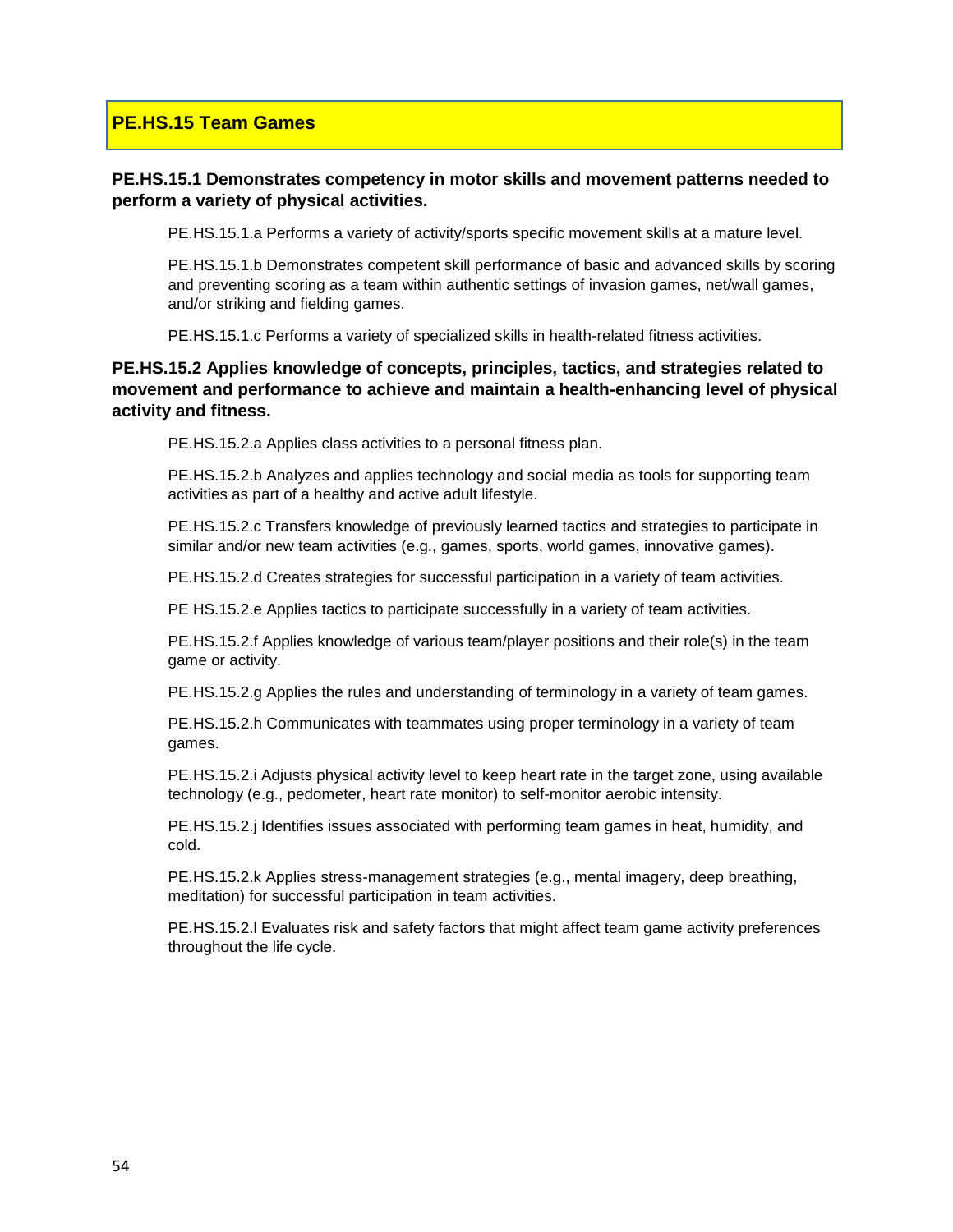#### **PE.HS.15.3 Recognizes the benefits of physical activity and exhibits responsible personal and social behavior in a variety of physical activity settings.**

PE.HS.15.3.a Evaluates the barriers of team activities as it relates to living a healthy and active adult lifestyle.

PE.HS.15.3.b Recognizes and performs modifications to team activities, game expectations, or behaviors to accommodate individuals with lesser or greater skills or special needs.

PE.HS.15.3.c Utilizes communication skills and strategies to promote successful participation in team activities.

PE.HS.15.3.d Applies best practices for participating safely in team sports (e.g., injury prevention, proper alignment, hydration, use of equipment, implementation of rules, sun protection).

PE.HS.15.3.e Maintains appropriate demeanor throughout team games or activities (e.g., responding to winning or losing, accepting officials call, incidental physical contact, errors).

PE.HS.15.3.f Evaluates the opportunities for social interaction and social support provided by team activities.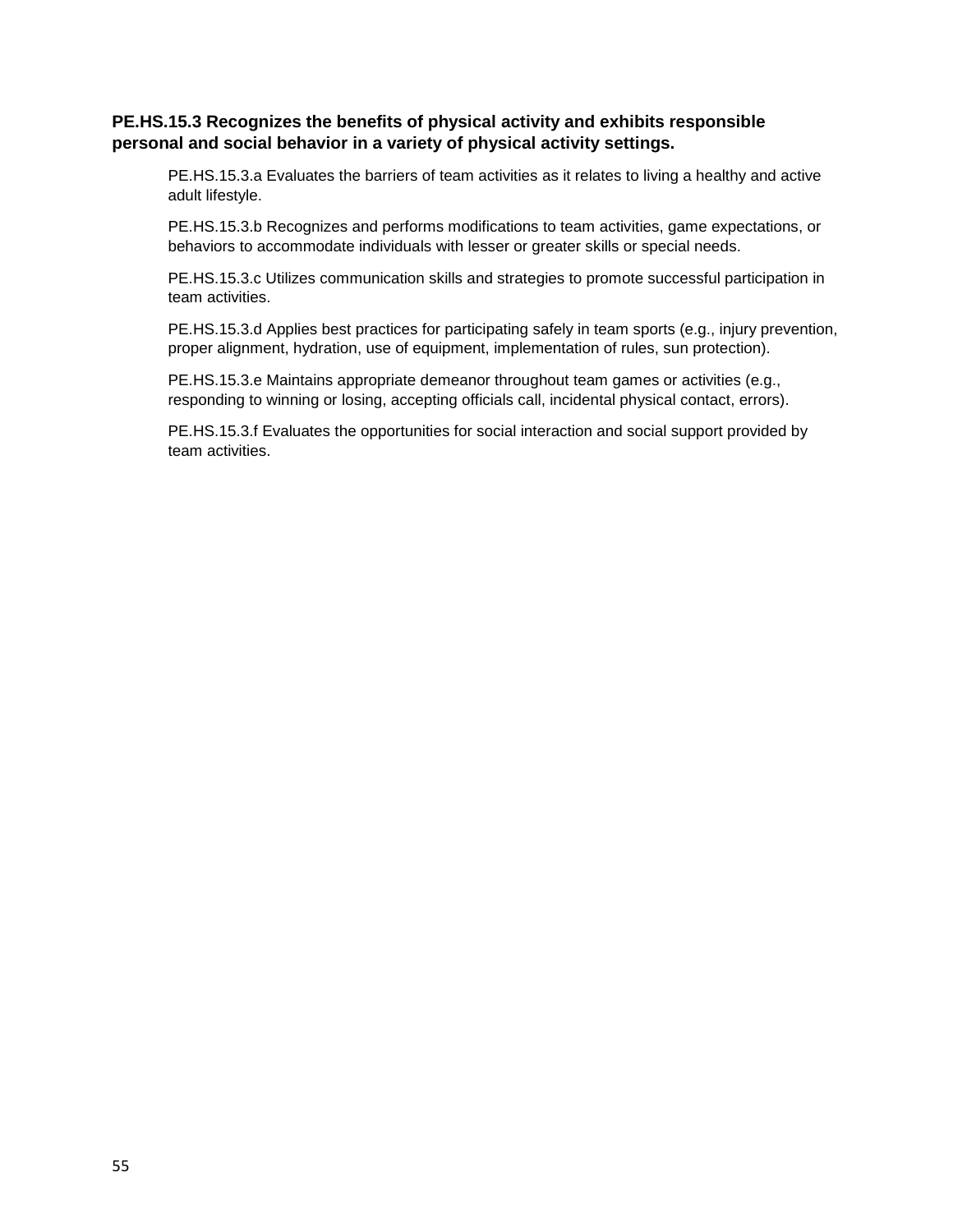#### **PE.HS.16 Outdoor Pursuits**

#### **PE.HS.16.1 Demonstrates competency in motor skills and movement patterns needed to perform a variety of physical activities.**

PE.HS.16.1.a Performs and/or refines activity specific skills in a variety of outdoor pursuits (e.g., kayaking, paddleboarding, fishing, geocaching, orienteering, camping, hiking, mountain biking, climbing, obstacle course, adventure activities, high elements).

#### **PE.HS.16.2 Applies knowledge of concepts, principles, tactics, and strategies related to movement and performance to achieve and maintain a health-enhancing level of physical activity and fitness.**

PE.HS.16.2.a Applies terminology associated with participation in selected outdoor pursuits.

PE.HS.16.2.b Explores and participates in outdoor activities that can be pursued in the local environment.

PE.HS.16.2 c. Recognizes and performs modifications to outdoor pursuits, activity expectations, and behaviors to accommodate individuals with lesser or greater skills or special needs.

PE.HS.16.2.d Applies rates of perceived exertion and pacing.

PE.HS.16.2.e Identifies issues associated with participating in outdoor pursuits in heat, humidity, and cold.

PE.HS.16.2.f Analyzes the benefits, social support network, and participation requirements of outdoor activities that can be pursued in the local environment.

PE.HS.16.2.g Evaluates risk and safety factors that might affect outdoor pursuits throughout the life cycle.

PE.HS.16.2.h Analyzes and applies technology and social media as tools for supporting outdoor activities as part of a healthy and active adult lifestyle.

PE.HS.16.2.i Creates a snack plan for before, during, and after participation in outdoor pursuits that address nutrition and hydration needs for each phase.

PE.HS.16.2.j Applies stress management strategies (e.g., mental imagery, deep breathing, meditation) for successful participation in outdoor pursuits.

#### **PE.HS.16.3 Recognizes the benefits of physical activity and exhibits responsible personal and social behavior in a variety of physical activity settings.**

PE.HS.16.3.a Applies best practices for participating safely in outdoor pursuits.

PE.HS.16.3.b Analyzes the health benefits of self-selected outdoor pursuits.

PE.HS.16.3.c Evaluates the opportunities for social interaction and social support provided by outdoor pursuits.

PE.HS.16.3.d Solves problems and thinks critically in outdoor pursuits, both as an individual and in groups.

PE.HS.16.3.e Evaluates the barriers of outdoor pursuits as they relate to living a healthy, active adult lifestyle.

PE.HS.16.3.f Selects and participates in outdoor pursuits that meet the need for self-expression and enjoyment.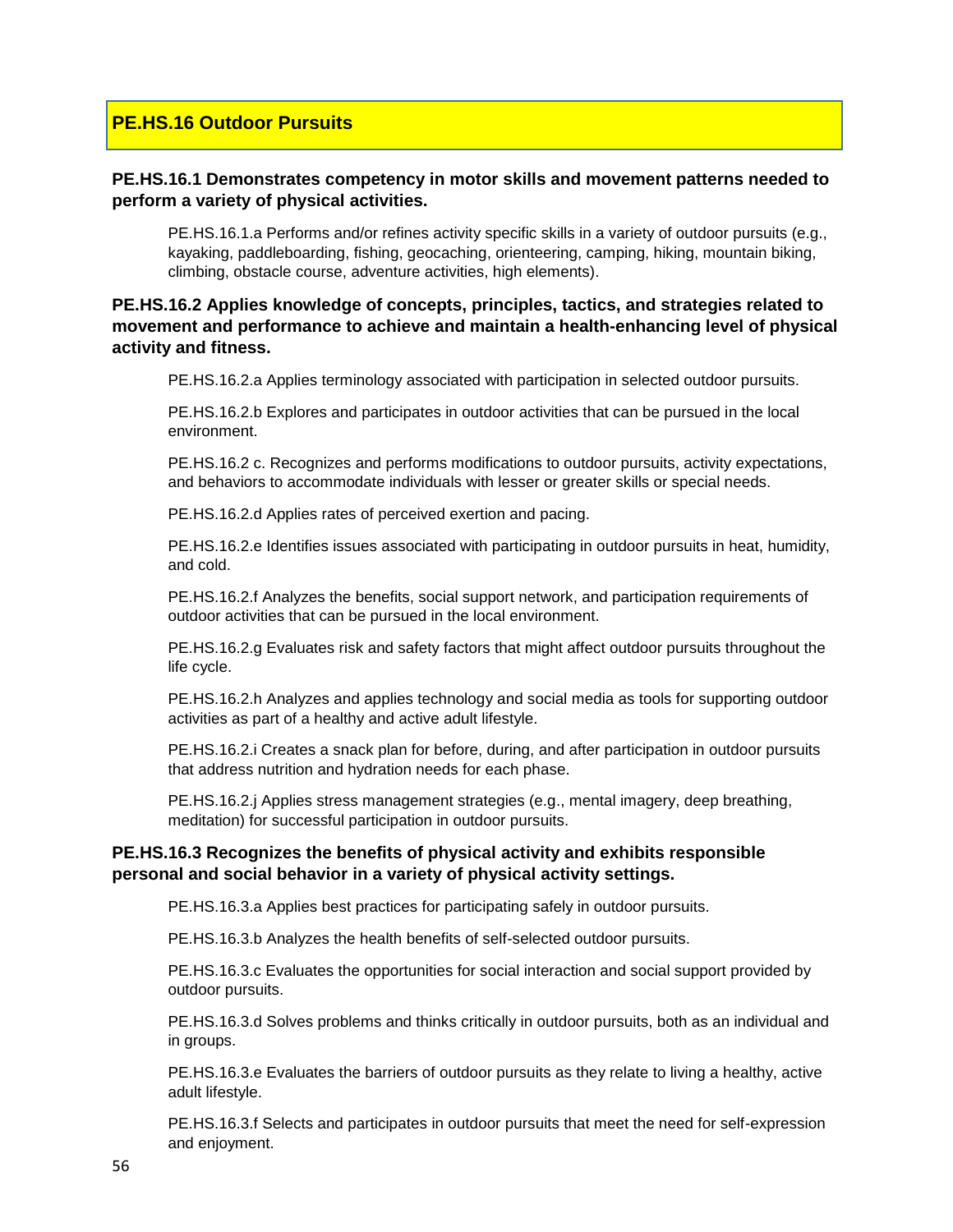#### **PE.HS.17 Lifeguard Training & Water Safety Instruction Aide**

#### **PE.HS.17.1 Demonstrates competency in motor skills and movement patterns needed to perform a variety of physical activities.**

PE.HS.17.1.a Performs all lifeguarding rescue skills as required by American Red Cross (e.g., entries and approaches, active rescues, passive rescues, reaching assist).

PE.HS.17.1.b Performs all CPR/First Aid/AED skills as required by American Red Cross (e.g., ventilations, one-rescuer CPR, two-rescuer CPR, conscious choking, AED, control external bleeding).

PE.HS.17.1.c Applies the terminology associated with Water Safety.

PE.HS.17.1.d Applies the terminology associated with lifeguard skills staged in rescue situations.

#### **PE.HS.17.2 Applies knowledge of concepts, principles, tactics, and strategies related to movement and performance to achieve and maintain a health-enhancing level of physical activity and fitness.**

PE.HS.17.2.a Evaluates risks and safety factors associated with aquatic activities in heat, humidity and cold (e.g., hydration, heat exhaustion, heat stroke, hypothermia, sun exposure).

PE.HS.17.2.b Evaluates risks and safety factors associated with aquatic environments.

PE.HS.17.2.c Applies best practices for participating safely in and around aquatic activities.

#### **PE.HS.17.3 Recognizes the benefits of physical activity and exhibits responsible personal and social behavior in a variety of physical activity settings.**

PE.HS.17.3.a Exhibits etiquette and respect for others while engaging in and around aquatic activity (e.g., customer service, instructing lessons).

PE.HS.17.3.b Utilizes communication skills and strategies that promote team/group dynamics (e.g., for patrons and team responses) in aquatic environments.

PE.HS.17.3.c Thinks critically and solves problems both as an individual and in groups in aquatic environments.

PE.HS.17.3.d Discusses the benefits of a physically active lifestyle as it relates to a career of lifeguarding.